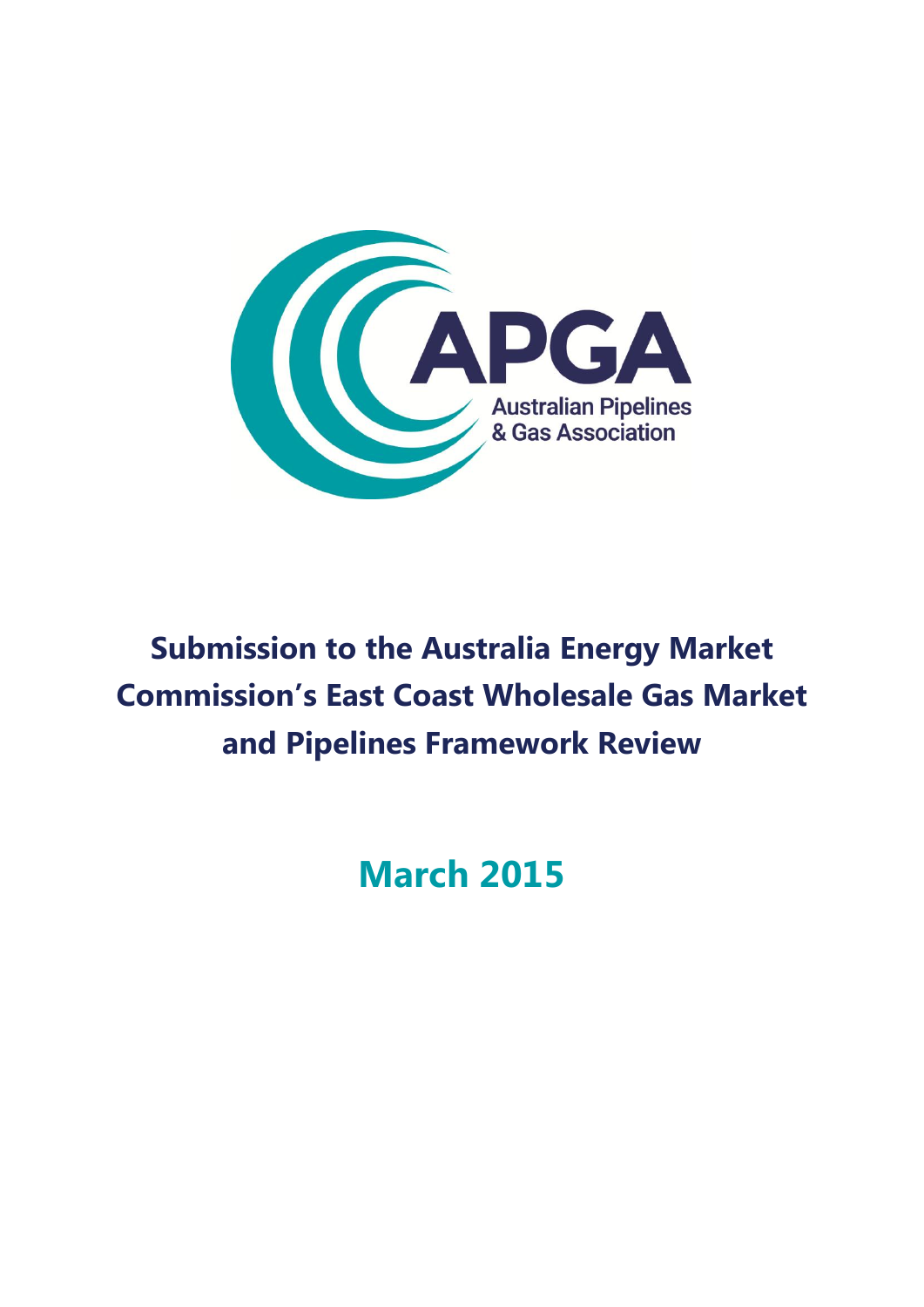![](_page_1_Picture_0.jpeg)

# **Contents**

| 1. | APGA's comments on the Eastern Australian Gas Market and the Review  4                     |  |
|----|--------------------------------------------------------------------------------------------|--|
|    |                                                                                            |  |
|    | Transmission pipeline investment has created the interconnections in the east coast gas    |  |
|    | Transmission pipeline investment and services are responding to changing market            |  |
|    |                                                                                            |  |
|    |                                                                                            |  |
|    |                                                                                            |  |
|    |                                                                                            |  |
|    |                                                                                            |  |
|    | The Gas Market Vision should recognise the link between gas market growth and gas          |  |
|    |                                                                                            |  |
|    | Pipeline market regulation is not the 'silver bullet' to unlocking transparent, liquid and |  |
|    | The Scope of AEMC's East Coast Wholesale Gas Market and Pipeline Frameworks Review11       |  |
|    |                                                                                            |  |
|    |                                                                                            |  |
|    |                                                                                            |  |
|    |                                                                                            |  |
|    | Improve transparency of gas supply and export activity on the National Gas Bulletin<br>2.  |  |
|    | 3.                                                                                         |  |
|    |                                                                                            |  |
|    |                                                                                            |  |
|    |                                                                                            |  |
|    | What is the context of international markets that we compare ourselves to? 19              |  |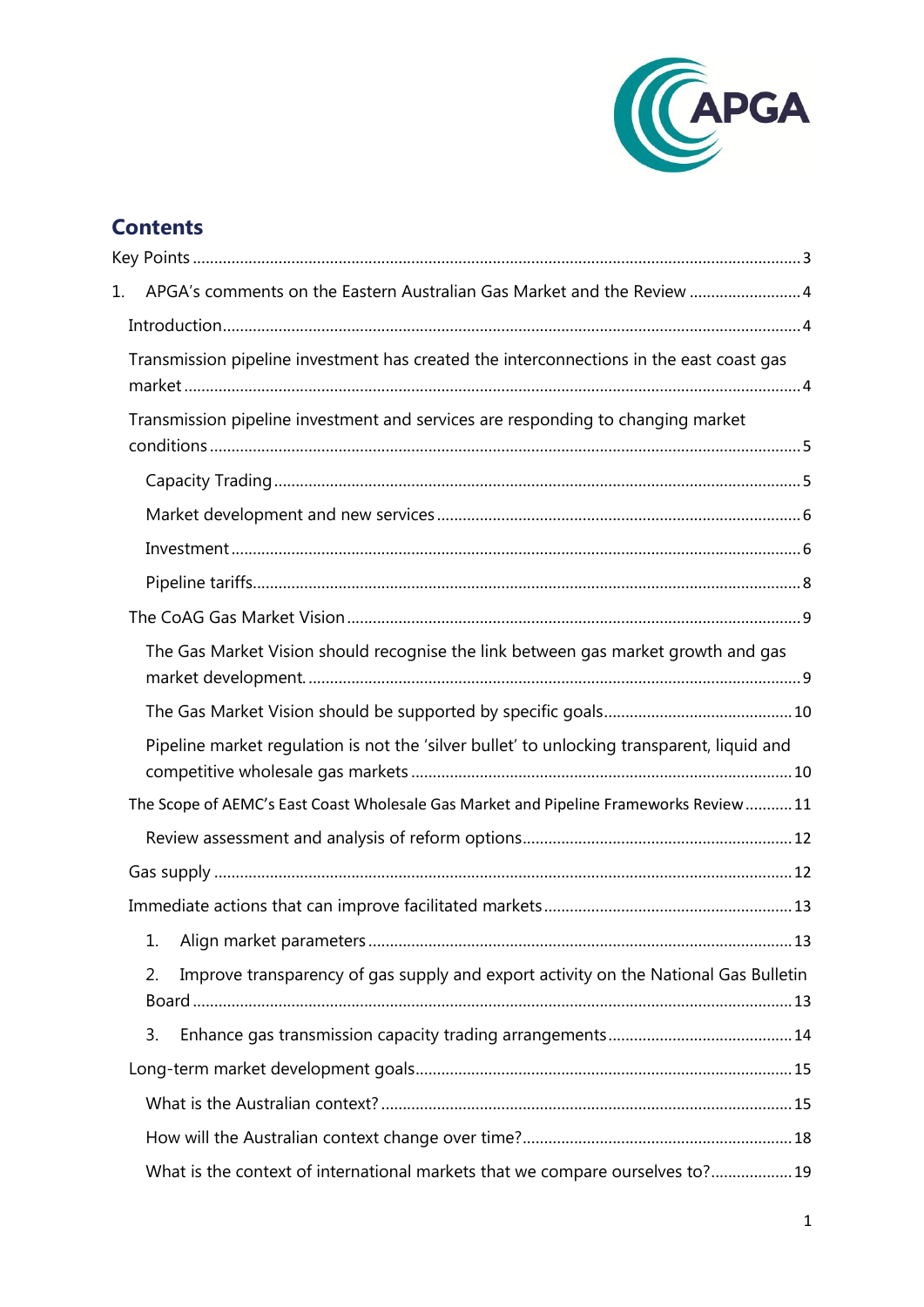![](_page_2_Picture_0.jpeg)

| 2. |  |
|----|--|
|    |  |
|    |  |
|    |  |
|    |  |
| 3. |  |
|    |  |
|    |  |
|    |  |
|    |  |
| 4. |  |
|    |  |
|    |  |
|    |  |
|    |  |
| 5. |  |
|    |  |
|    |  |
|    |  |
|    |  |
| 6. |  |
|    |  |
|    |  |
|    |  |
|    |  |
|    |  |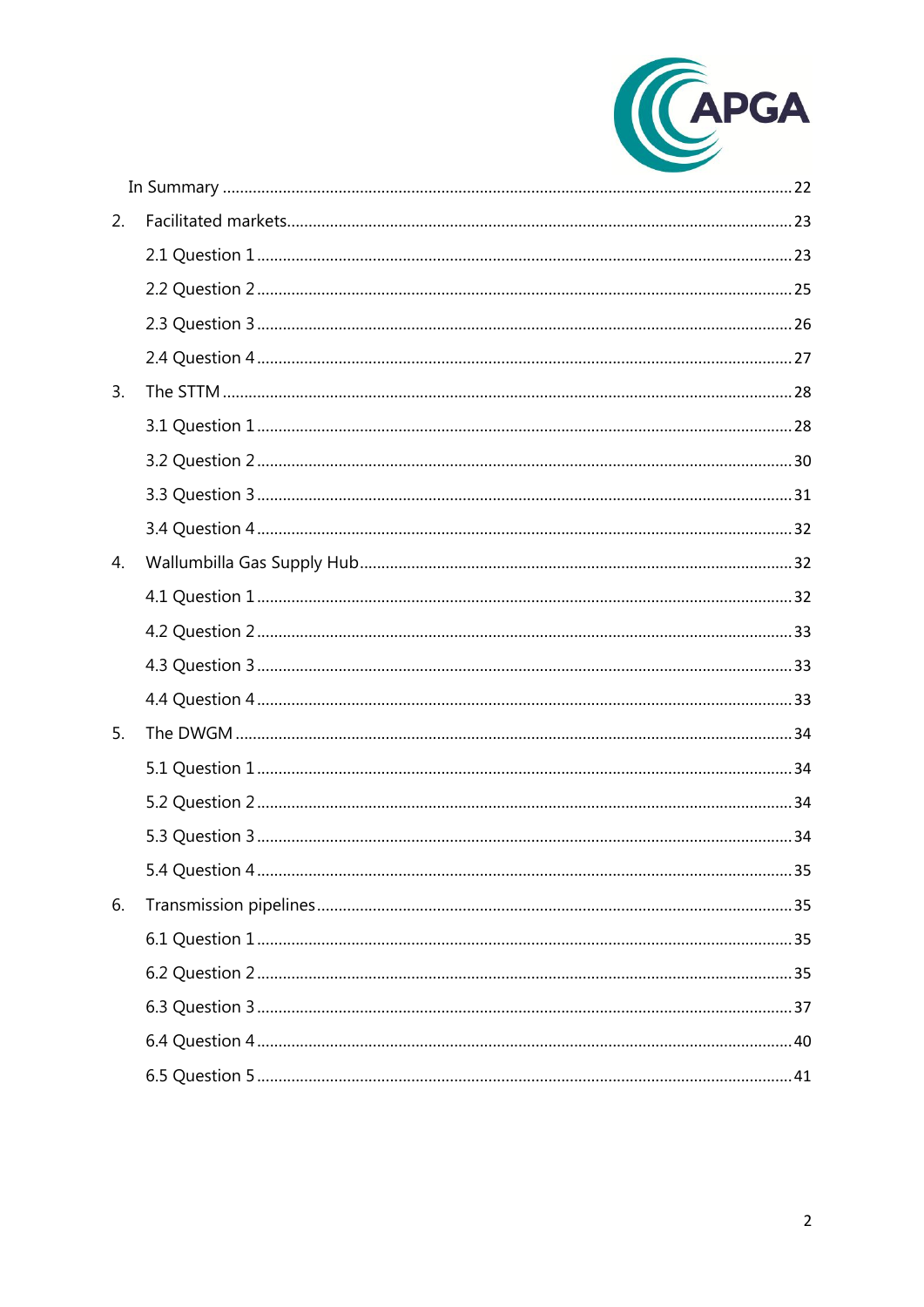![](_page_3_Picture_0.jpeg)

# <span id="page-3-0"></span>**Key Points**

- Pipeline investment has supported the evolution of the Eastern Australian Gas Market.
- The pipeline sector is responding to changing conditions with new services, increased willingness to take on medium-term risk in investment decisions and initiatives to facilitate market development.
- Further investment will be required to support the future growth of the market.
- The circumstances of Australia are unique. In particular, the number of participants in the Eastern Australian Gas Market and the relatively small gas demand are the major limiting factors to developing a deep and liquid gas market.
- In the short-term, improvements that can support markets include:
	- o Aligning market parameters;
	- o Improving transparency of production and export capacity and activity; and
	- o Implementing the information measures arising from the CoAG Energy Council Process to enhance pipeline capacity trading.
- Improvements to facilitated markets are not a credible catalyst for driving material improvements in gas market liquidity or consumer prices. However, measures to address or accelerate gas supply are capable of addressing these particular policy aims.
- It is vital for effective market development that initiatives are subject to robust costbenefit analysis prior to any implementation decision. Effective initiatives also allocate the costs of implementation and operation to the market participants that accrue the benefits.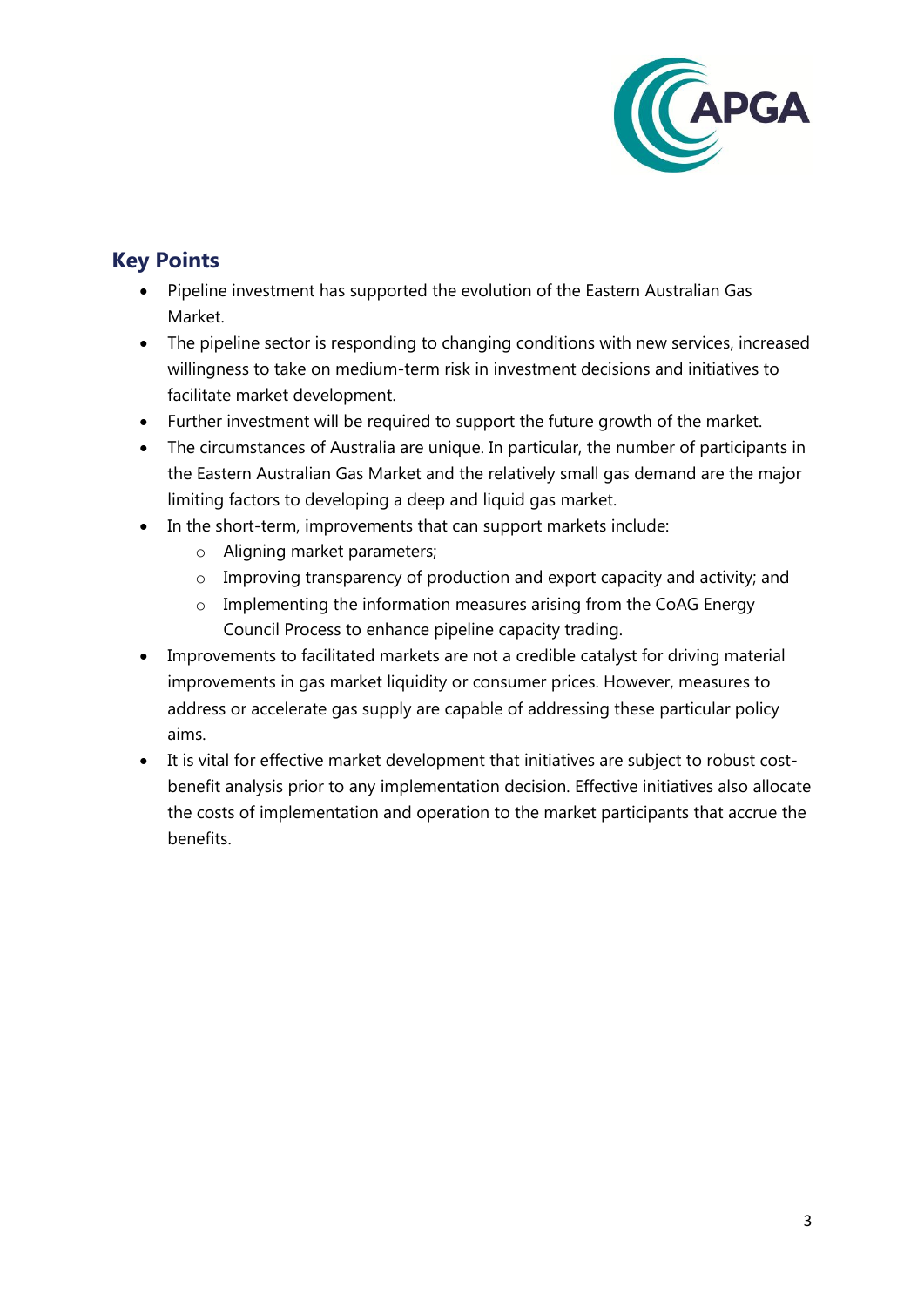![](_page_4_Picture_0.jpeg)

# <span id="page-4-0"></span>**1. APGA's comments on the Eastern Australian Gas Market and the Review**

#### <span id="page-4-1"></span>**Introduction**

The Australian Pipelines and Gas Association, as the peak body representing Australia's gas transmission industry and advocating the role of gas in Australia, has views on many of the issues raised in the Study. APGA's members build, own and operate the gas transmission infrastructure connecting the disparate gas supply basins and demand centres of Eastern Australia, offering a wide range of services to gas shippers, producers, retailers and users.

In this submission APGA will provide comments on the Eastern Australian Gas Market, the CoAG Gas Market Vision and the AEMC's Review, before addressing the questions posed by the AEMC in its Discussion Paper.

# <span id="page-4-2"></span>**Transmission pipeline investment has created the interconnections in the east coast gas market**

Since 2000, APGA's members have invested in and built over \$2.2billion of new infrastructure providing 4000km of coverage across 10 new gas transmission pipelines<sup>1</sup> in eastern and northern Australia. These new pipelines have been built to meet the demand of Eastern Australia's gas markets.

Since 2010, at least \$850 million has been spent expanding existing infrastructure and there is more investment anticipated with APGA's members continuing to actively seek out new investment opportunities.

It is this investment that has led to the evolution of a pipeline network across eastern Australia's gas markets, promoting basin-on-basin competition and underpinning the emergence of trading hubs in the demand centres of Eastern Australia. It is this network that will facilitate the next evolution in trading and increased flexibility across these markets.

Importantly, this investment has occurred across a mix of regulated and unregulated assets and has been facilitated through bilateral negotiation and contracts, as envisaged under the regime established in the National Gas Law.

**<sup>.</sup>**  $1$  AER State of the Energy Market 2014, p112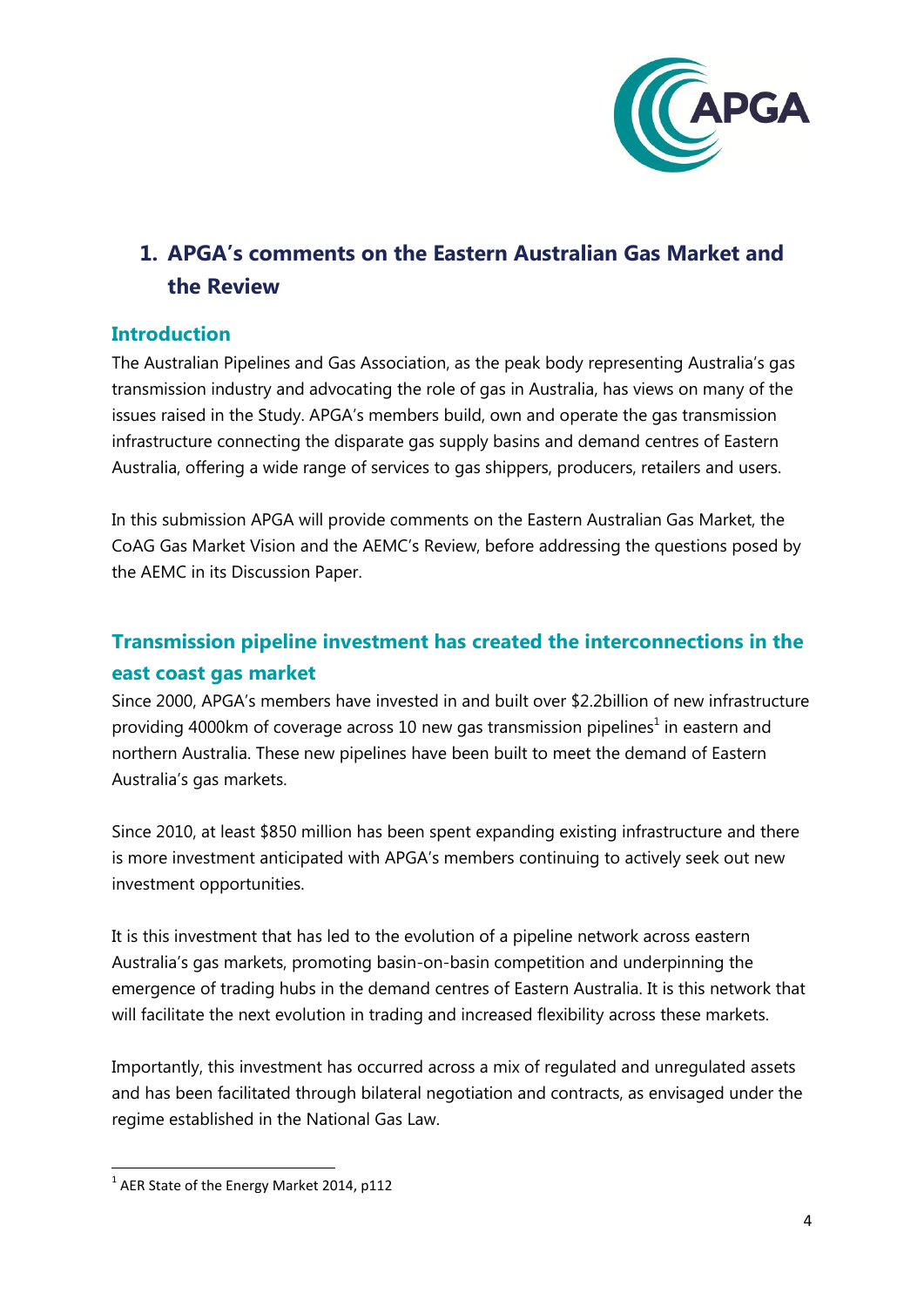![](_page_5_Picture_0.jpeg)

While a relatively small contributor to total delivered gas costs, the transmission sector sees itself as a critical part of a successful gas market. Historically, the role of transmission has been to provide shippers with point-to-point access to upstream and downstream markets. In the interconnected and currently rapidly changing gas market conditions, transmission ncreasingly provides tailored services to a broad range of parties so that they can effectively participate in gas markets. Bilateral negotiation and flexible contractual arrangements are essential for innovation and bespoke service delivery.

# <span id="page-5-0"></span>**Transmission pipeline investment and services are responding to changing market conditions**

The Australian gas transmission industry is changing rapidly in response to changing market conditions and the needs of shippers. Tailored contractual arrangements, both long and short term, are providing increased flexibility for shippers to respond, adapt and take advantage of the changing market dynamics. At the same time, pipeliners are offering new and innovative services that respond to the structural changes under way in gas markets, and provide a platform for potential future market development.

#### <span id="page-5-1"></span>**Capacity Trading**

The gas transmission industry has actively pursued measures to enhance secondary capacity trading and has proactively participated in CoAG's Capacity Trading Regulation Impact Statement process by:

- working with Government and other stakeholders to develop viable, low-cost proposals for enhanced capacity trading, such as the publishing of forward spare primary capacity; and
- implementing industry-led solutions to facilitate increased trading and reduce the transaction costs of trading. The operational capacity transfer service was developed in cooperation across pipeline companies to ensure consistency. It has been available on pipelines around Wallumbilla since commencement of the Gas Supply Hub and is being implemented on the majority of other transmission pipelines.

APGA looks forward to working with the AEMC on the imminent COAG Energy Council rule change proposal for enhanced information provisions to facilitate capacity trading. It is important that this rule change proposal is integrated and sequenced appropriately with any other recommendations arising from the Review.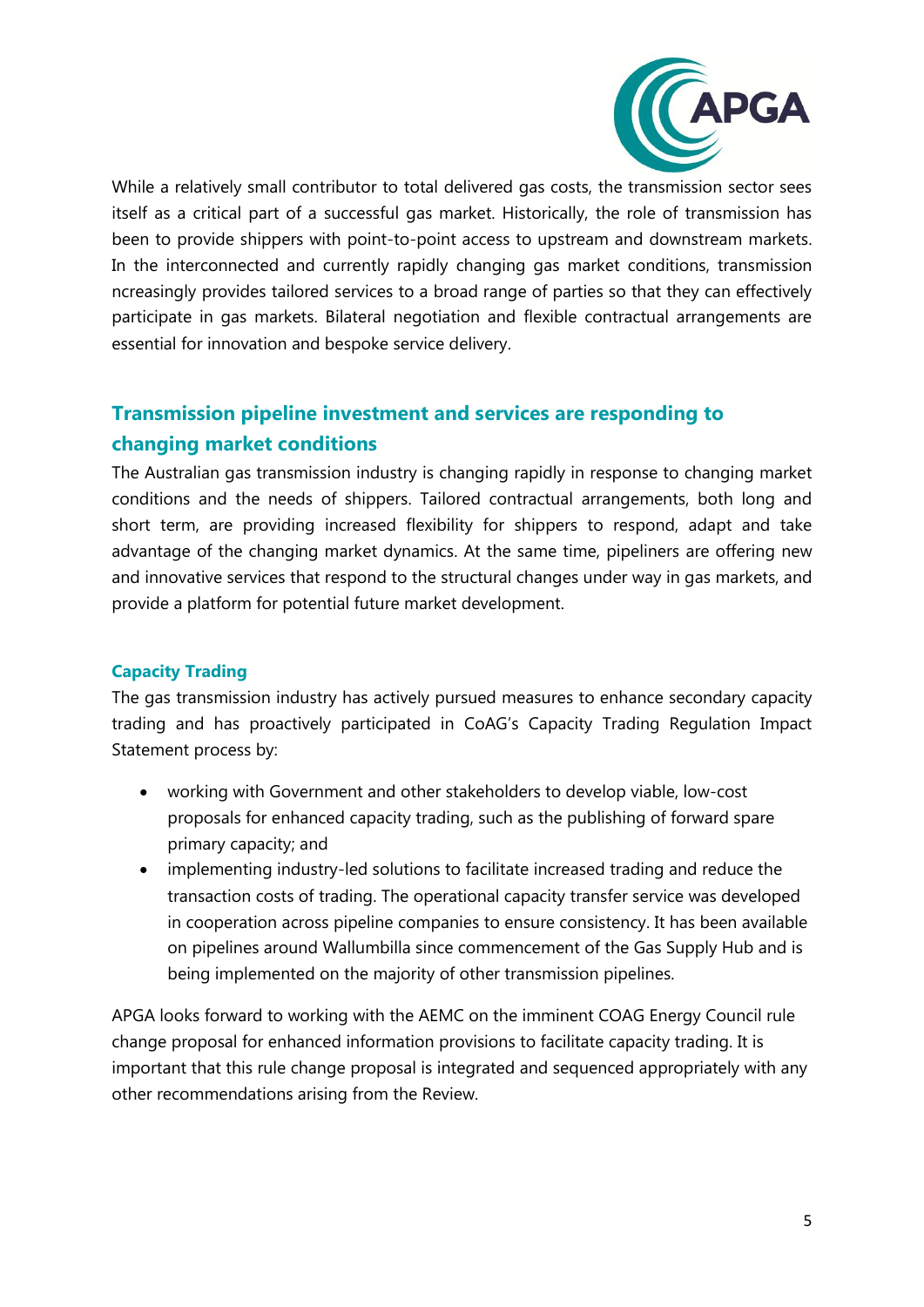![](_page_6_Picture_0.jpeg)

#### <span id="page-6-0"></span>**Market development and new services**

Pipeline companies are actively investigating options for further transparency of available capacity and trades, including opportunities for increased tariff transparency, capacity trading platforms and alternative capacity allocation mechanisms. APGA considers that this work should be industry-led and respond to the specific needs of market participants to maximise confidence in pipeline investment. In this manner, it can be expected that initiatives will be timely, appropriate and low-cost.

Pipeline companies are also offering and developing new services. The suite of services being taken up by market participants is changing. There is increasing demand for storage, park and loan, interruptible and As Available services, all of which improve a shipper's ability to respond flexibly to changing market conditions<sup>2</sup>. A new service, ranked priority firm, is being offered on some fully contracted pipelines to provide a firm service on all days outside of those of peak demand.

New services offered under a contract-carriage regime allow market participants to exercise their universal preference for bespoke arrangements that reflect their specific business needs while increasing flexibility and opportunities for trade.

#### <span id="page-6-1"></span>**Investment**

**.** 

Pipeline businesses are responsive to customer needs. Customers seek a range of pipeline services:

- some long term to support matching long-term customer investments in plant or infrastructure (such as a gas-fired generator or a chemical plant); and
- some shorter term to fill gaps in a gas portfolio or to take advantage of market opportunities.

The costs and risks involved in long- and short-term projects differ, having a direct impact on project financing costs (and therefore on the tariffs charged).

Recently there have been a number of short-tenure contracts signed that involve significant infrastructure investment. These include recent announcements by APA Group to spend over \$160 million to increase the capacity for gas transportation between Victoria and New South Wales for three different shippers for contracts spanning between four and six years. Historically, such an investment would have been made on the basis of contracts well in excess of ten years.

 $2$  Due to shippers' confidentiality requirements, pipeline owners are very limited in their ability to announce new contracts or modifications to existing contracts.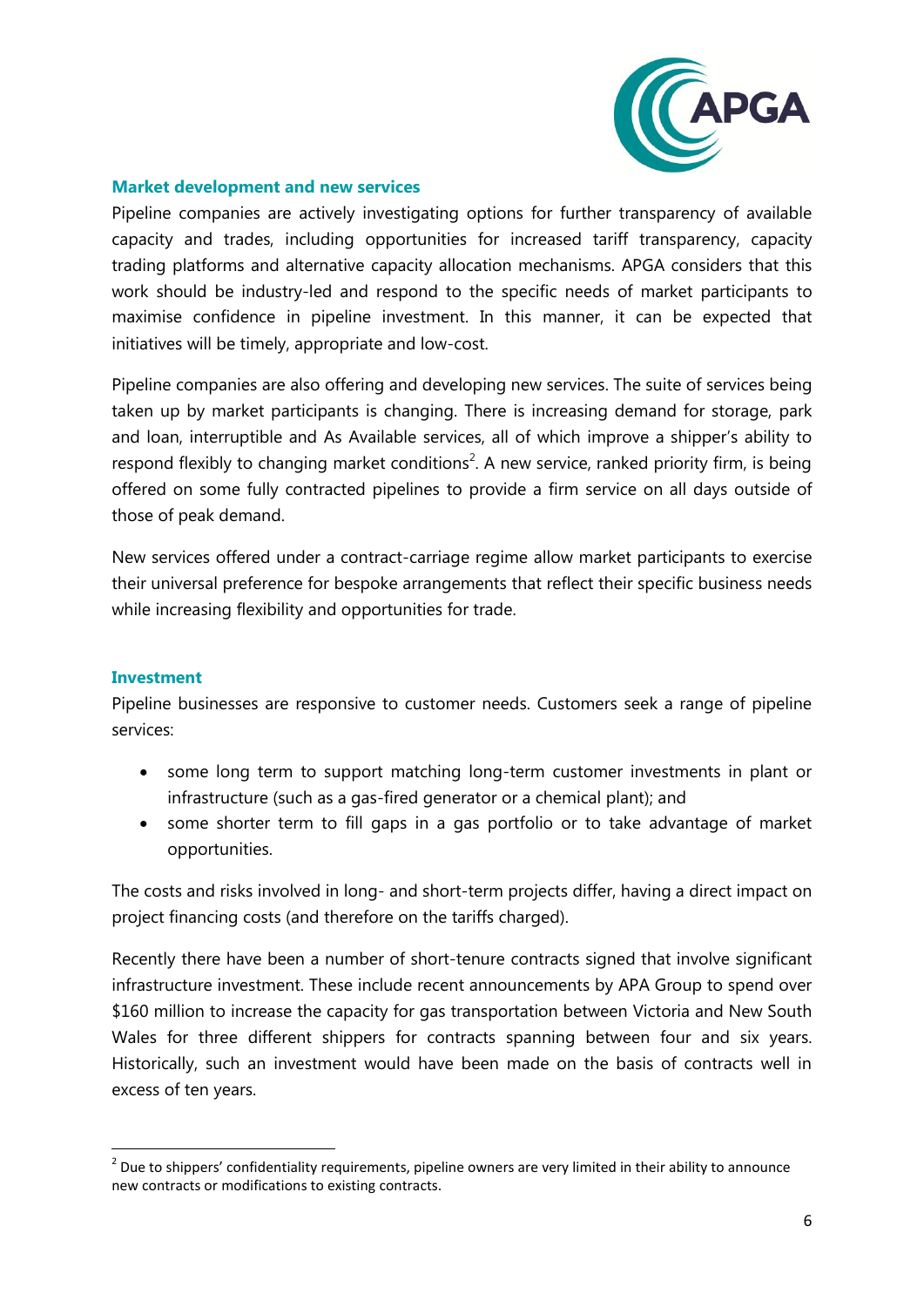![](_page_7_Picture_0.jpeg)

It is important to note that, contrary to perception, pipeline investments almost always retain some risk for the investor. It is very rare that a pipeline investment's foundation contracts will cover the full cost of capital expenditure and debt servicing. Pipeline investors have to make decisions regarding long-term viability of gas markets being served by new investments and the likelihood they will remain in place over the 80-year design life of an asset. The shorter terms of the contracts referred to above suggests that the pipeline operator is taking on increased recontracting risk associated with this investment.

The prevalence of shorter-term contracting is a function of both shipper demand and the cost and risk of the particular project. For example, single customer laterals carry greater recontracting risk than capacity expansions in an interconnected pipeline grid. At the same time, shippers seeking to connect new facilities to the pipeline through laterals are usually seeking longer-term capacity commitments to provide security of gas supply and satisfy their own project financing needs.

The market framework for Australia's transmission pipelines (except for the Declared Wholesale Gas Market), commonly called the contract carriage framework, has successfully provided timely investment and is demonstrating its ability to respond to customer needs whilst effectively managing project and financing risk.

The risks inherent in infrastructure investment will decline with the maturity of the market, and this will in turn drive changes in the contracting approach for both shippers and infrastructure investors. In contrast, during times of transition, such as those currently being experienced, the risks in infrastructure investment increase due to customer preference for shorter contracts and flexibility. This has a direct impact on the bankability of a project. This has already seen some additional risk transferred to infrastructure investors.

From a policy perspective, it is therefore important to focus on the basic drivers of contracting behaviour, such as the depth and liquidity of the market, in order to facilitate change. This is best done by focussing on reform that will address and accelerate gas supply development.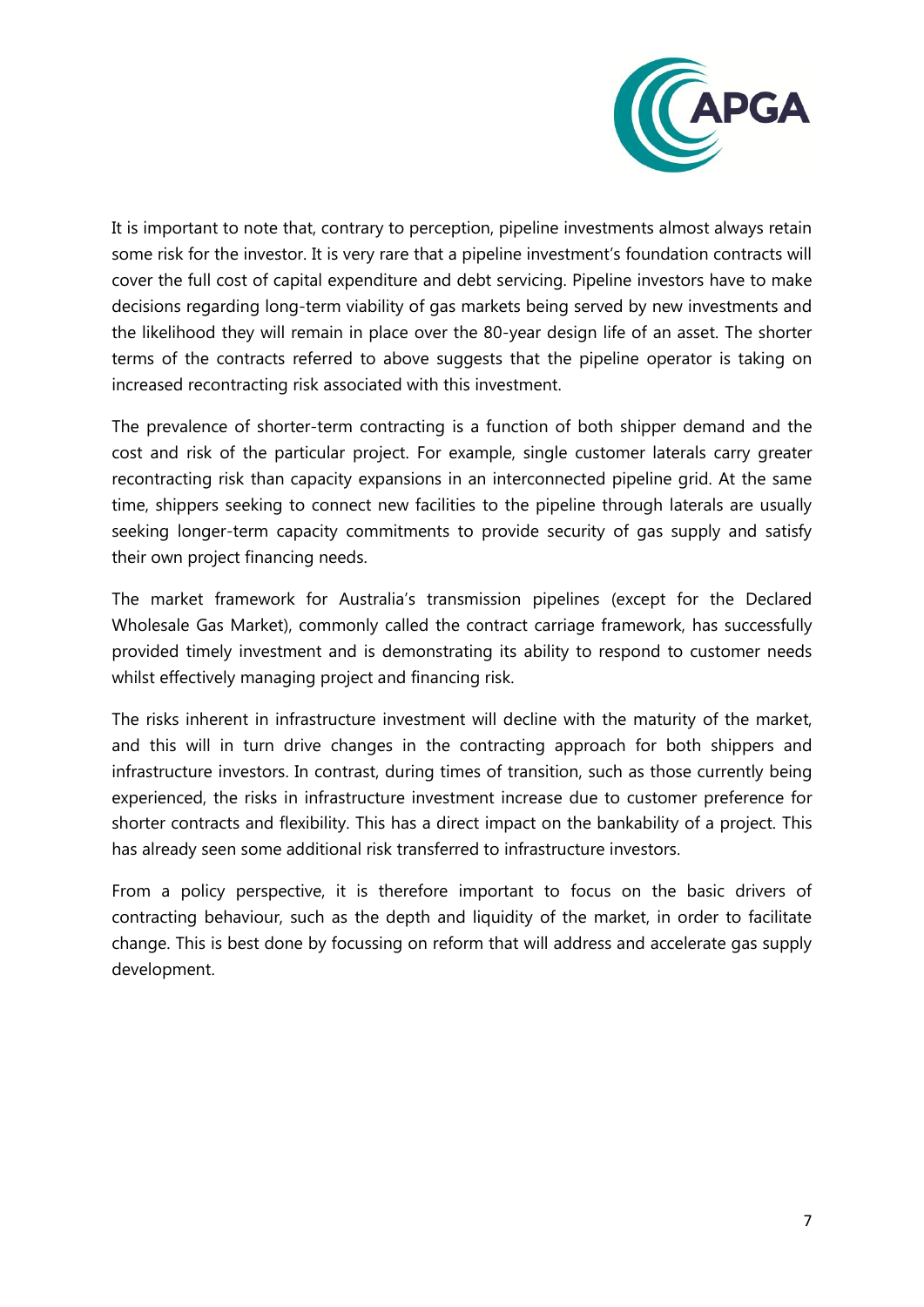![](_page_8_Picture_0.jpeg)

#### <span id="page-8-0"></span>**Pipeline tariffs**

There is a range of information available to market participants regarding pipeline tariffs for pipelines both covered and uncovered under the NGL. This information can be used to infer other transportation costs and secondary capacity pricing.

| <b>Pipeline</b> | Owner            | <b>Covered</b>     | <b>Information location</b> |
|-----------------|------------------|--------------------|-----------------------------|
| <b>MSP</b>      | <b>APA Group</b> | Light regulation - | APA website                 |
|                 |                  | Marsden-Wilton     |                             |
|                 |                  | section            |                             |
| <b>MSP</b>      | <b>APA Group</b> | No regulation $-$  | APA website                 |
|                 |                  | Moomba-Marsden     |                             |
|                 |                  | section            |                             |
| <b>RBP</b>      | APA Group        | Full regulation    | APA website                 |
| <b>VTS</b>      | APA Group        | Full regulation    | APA website                 |
| <b>AGP</b>      | APA Group        | Full regulation    | APA website                 |
| <b>CRP</b>      | APA Group        | Full regulation    | APA website                 |
| <b>CGP</b>      | APA Group        | Light regulation   | APA website                 |
| <b>CWP</b>      | APA Group        | Light regulation   | APA website                 |
| <b>EGP</b>      | Jemena           | No regulation      | Jemena Website              |
| QGP             | Jemena           | No regulation      | Jemena Website              |

#### **TABLE 1: Eastern Australian Transmission Pipeline Tariff Information**

APA Group has also published a number of short-term firm transportation offers (duration of 1 week) on its capacity trading website with posted tariffs. These offers cover both regulated and unregulated pipelines.

It should be noted that the revenue generated by the gas transmission industry is the lowest contributor to the final cost of gas supply to consumers. The Australian Energy Regulator<sup>3</sup> has estimated that transmission charges contribute from 3% to 8% to delivered retail gas prices across Australia. This suggests that reforms focussed on the gas transmission sector are unlikely to deliver significant price outcomes to gas consumers.

<sup>-&</sup>lt;br><sup>3</sup> AER State of the Energy Market 20014 p117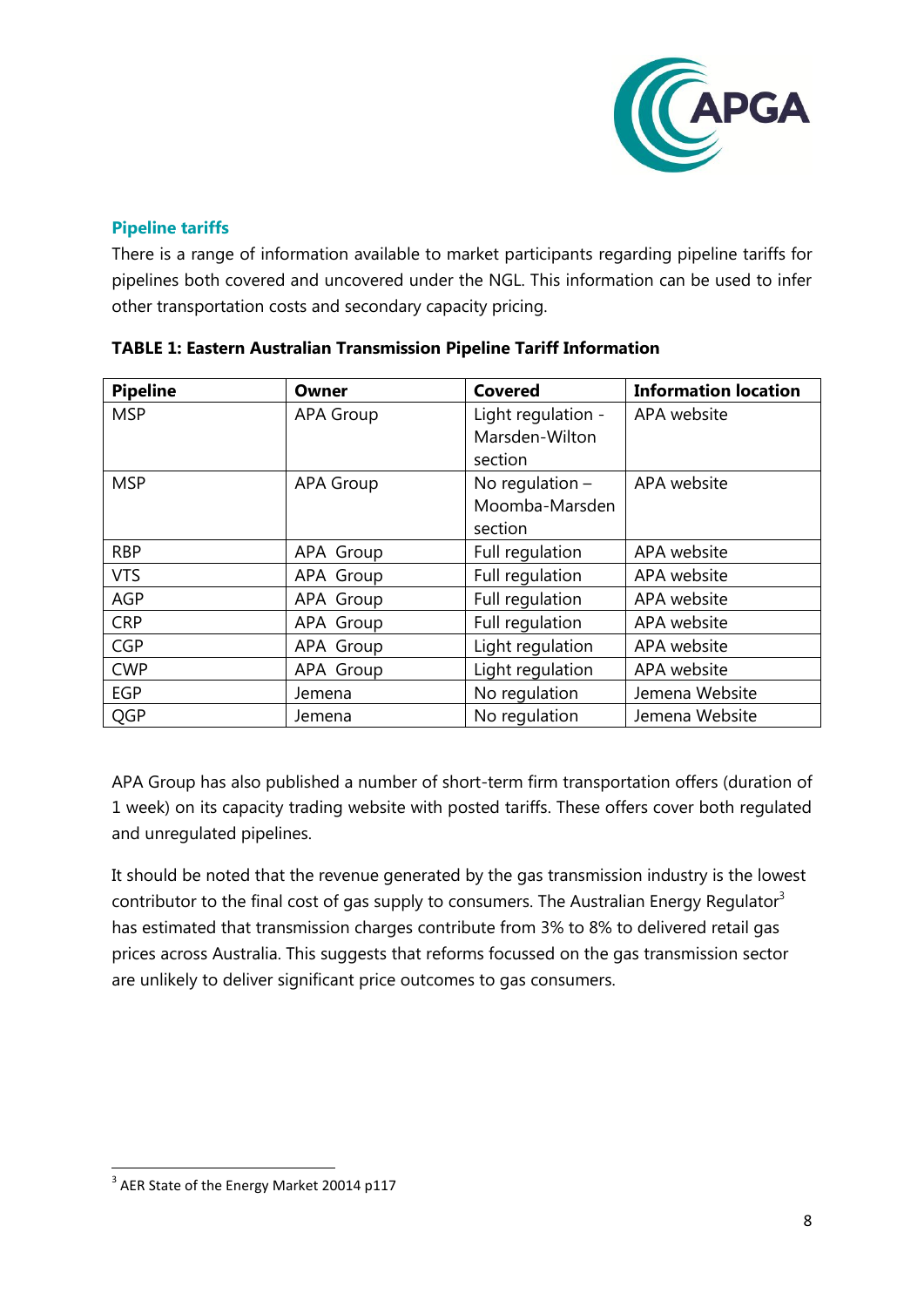![](_page_9_Picture_0.jpeg)

# <span id="page-9-0"></span>**The CoAG Gas Market Vision**

The CoAG Gas Market Vision can essentially be summarised as:

- increase transparency;
- increase trade:
- increase competition; and
- provide appropriate regulation.

These goals are similar to the guiding principles for gas market development set out by the Ministerial Council on Energy (MCE) in May 2004. The MCE principles were:

- the provision of publicly available, up-to-date information on market and system operations and capabilities at all stages of the gas supply chain (subject to recognition of existing contractual confidentialities);
- the structure of the gas market should facilitate a competitive market in all sectors;
- gas market participants should be able to freely trade between pipelines, regions and basins;
- there should be regulatory certainty and consistency across all jurisdictions; and
- market design and institutional requirements should be responsive to and reflective of the needs of the market and market participants.

These are ambitions that apply to any market and APGA supports a transparent, competitive and liquid gas market in Eastern Australia.

APGA has some overarching comments to make on the Gas Market Vision and hopes the AEMC will be able to give consideration during its review to the issues raised.

## <span id="page-9-1"></span>**The Gas Market Vision should recognise the link between gas market growth and gas market development.**

The Gas Market Vision should articulate a clear statement in support of a strong and growing domestic gas market. In APGA's view, the past and current contemplation of gas market reform has not sufficiently recognised the role that the size and depth of the market plays in fostering an environment for desirable market characteristics to be enhanced.

A gas market that has more producers; more supply basins; more connections between supply and demand; more users; and, most importantly, more gas usage, will be deeper, be more liquid and drive more transparency. There would be more transactions for market participants to observe; more parties to transact with; more marginal gas to transact under shorter-term arrangements; and more demand for services that promote transparency.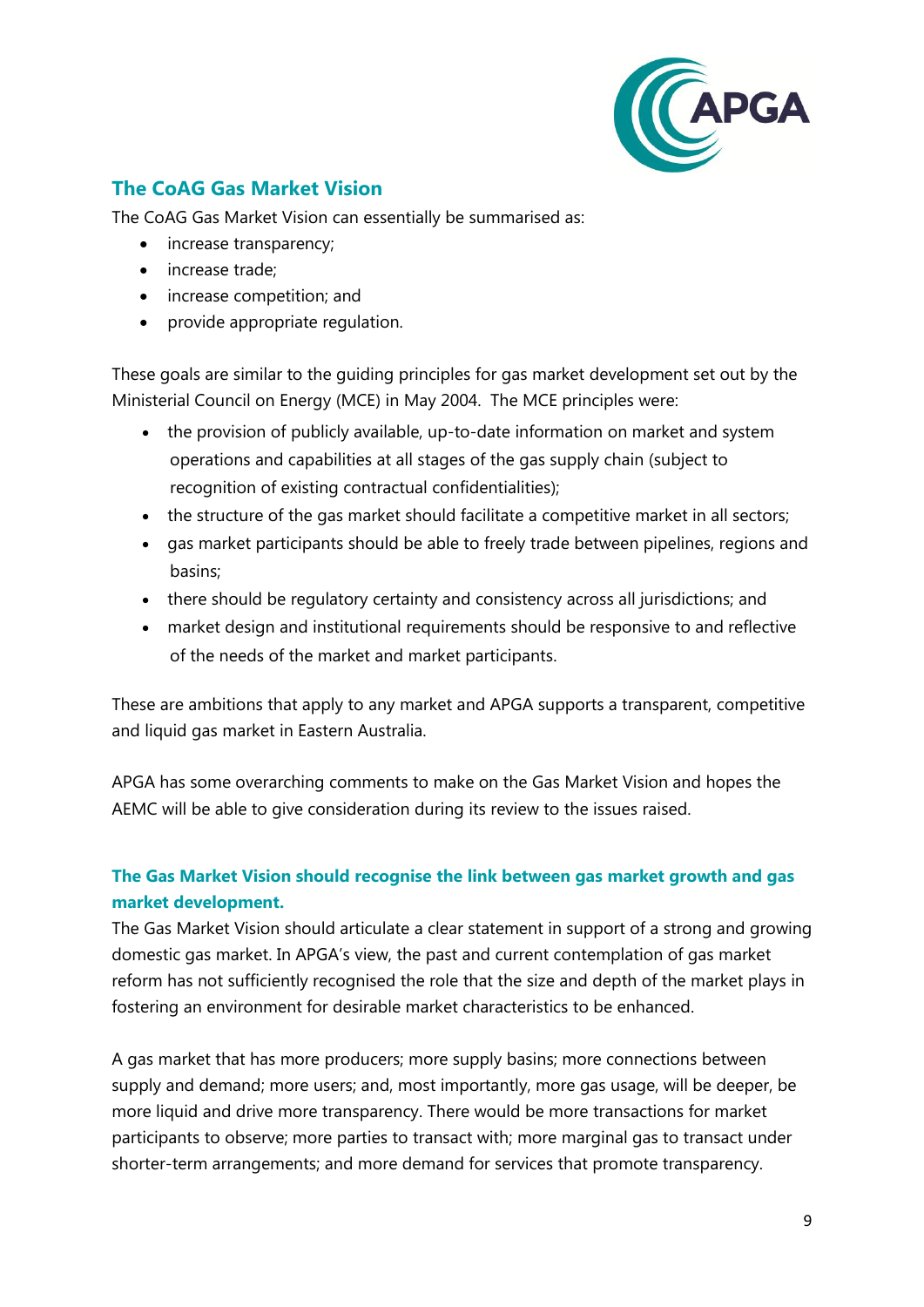![](_page_10_Picture_0.jpeg)

The lack of an explicit link between a market's size and its transparency, trade and competition can lead policy makers and market participants to solutions that may not be appropriate for this Australian context.

#### <span id="page-10-0"></span>**The Gas Market Vision should be supported by specific goals**

APGA supports a market that is more transparent, more competitive and more liquid. The Gas Market Vision is necessarily broad in its objectives and APGA would like to see the AEMC attempt to articulate specific, measureable goals when developing the long-term reform agenda. This will ensure genuine progress can be made and reforms can be assessed more effectively.

Whilst it can be difficult to articulate such goals, it is an important action that must be undertaken to allow the best analysis of each reform option for Australia's gas markets and assessment of its contribution to the desired goals.

## <span id="page-10-1"></span>**Pipeline market regulation is not the 'silver bullet' to unlocking transparent, liquid and competitive wholesale gas markets**

Transmission pipelines have a critical role to play in the fostering of more transparent, liquid and competitive wholesale markets. APGA contends the pipeline industry has been more proactive than any other sector of market participants in delivering industry-led initiatives, such as trading platforms, which can be leveraged to support market evolution over time.

Transparent, liquid and competitive markets require efficient investment in, and efficient use and operation of, gas infrastructure. Gas infrastructure is recognised as including three distinct categories: transportation, processing and storage. Each of these categories is represented on the National Gas Bulletin Board. The Gas Market Vision fails to mention processing infrastructure. Storage is mentioned only in relation to transparency.

Attention needs to be given to increasing the availability of commercial processing and storage services.

As APGA notes throughout this submission, the primary focus of reforms aimed at increasing the transparency, liquidity and competition in the Eastern Australian Gas Market must be on increasing both the number of participants in and the size of the market.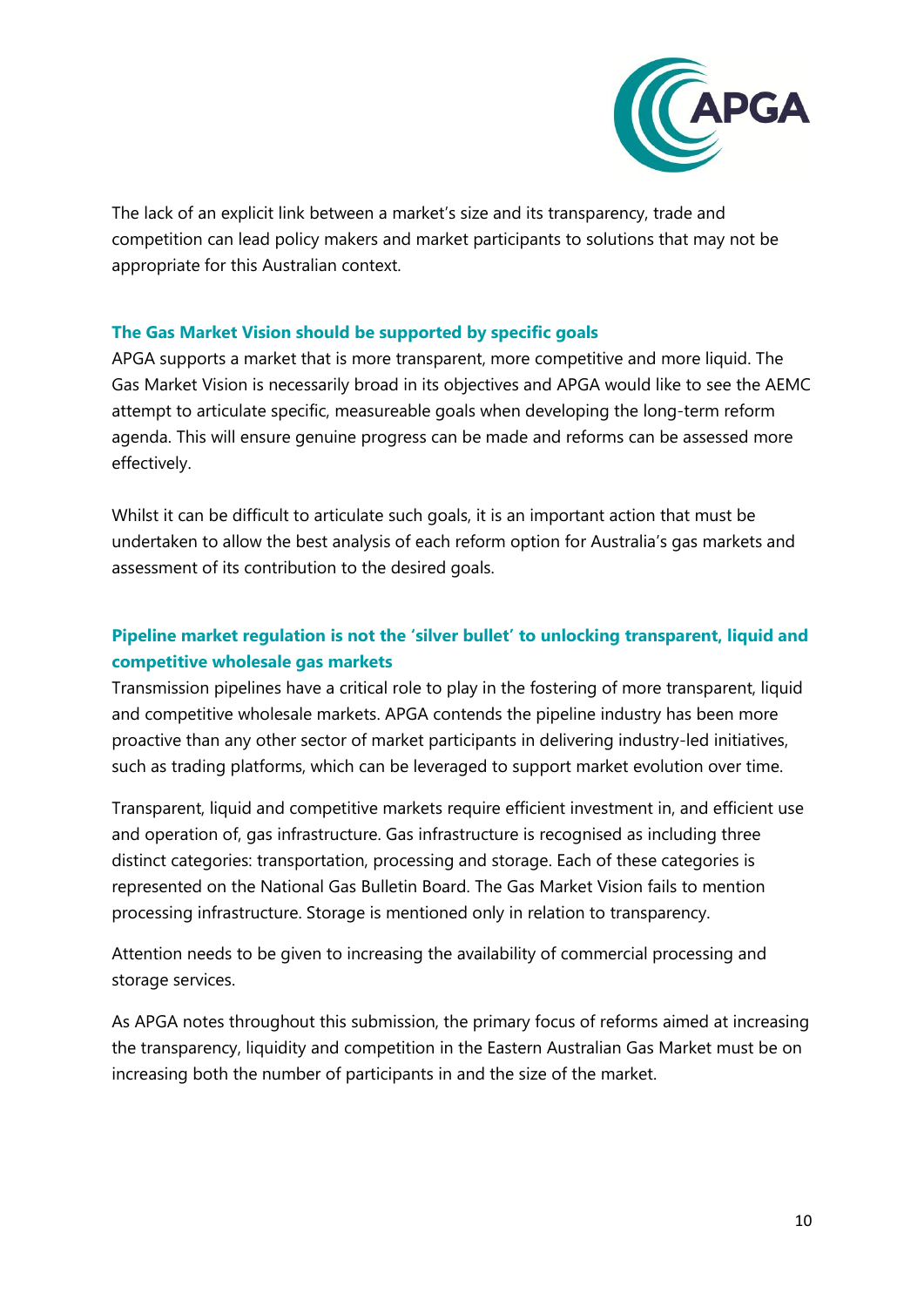![](_page_11_Picture_0.jpeg)

# <span id="page-11-0"></span>**The Scope of AEMC's East Coast Wholesale Gas Market and Pipeline Frameworks Review**

The title of the review as provided in the Terms of Reference (ToR), set out by the CoAG Energy Council, refers to the wholesale gas market. Unfortunately, this is not in fact the scope of the review – the review is instead being asked to review only the facilitated gas markets.

APGA considers that the east coast facilitated markets cannot be accurately described as wholesale markets. The use of the term 'wholesale' to describe these markets is a misunderstanding of their purpose, design and role in gas supply arrangements. The facilitated markets represent only a very small portion of the wholesale gas market that is primarily conducted through bilateral contracting.

APGA is concerned that a focus confined to the facilitated markets might lead some market observers to draw inappropriate conclusions on the state of the wholesale gas market on the basis of only a partial review of the market.

The role and design of all facilitated markets in Eastern Australia is twofold:

- for the STTMs and the DWGM it is to ensure that there are adequate mechanisms to allow retail markets to balance in a full retail competition environment. These markets do this through valuing and allocating shortfall gas. This retail-centric purpose is most clearly demonstrated by the STTM in Adelaide, which specifically excludes the largest, most volatile users of gas in the state - power generators.
- for the Wallumbilla GSH it is to increase the liquidity of short-term surplus gas in the Bowen/Surat Basin, particularly the anticipated volumes of gas resulting from LNG operation in Gladstone.

None of these markets has a role in primary gas supply arrangements, which are transacted through bilateral contracts in the gas wholesale market.

If the Eastern Australian Gas Market was larger in its total demand, the surplus gas in the market on any given day might be sufficient to provide an alternative source of primary gas supply for some participants and be a genuine component of the wholesale market. This is not the case in Australia due to both the relatively small total gas demand combined with a small number of participants, many of which have large individual demand, and a large geographic spread.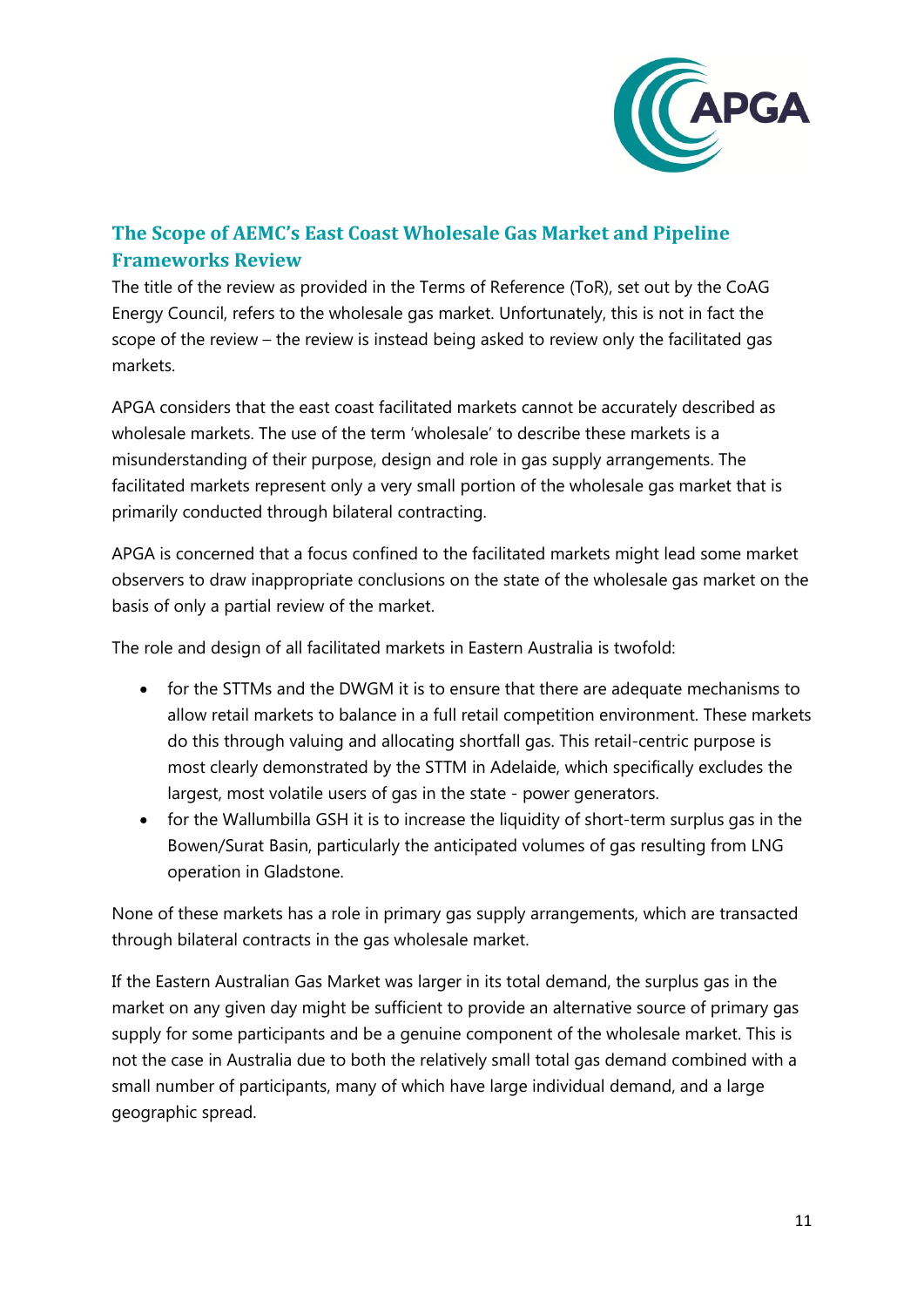![](_page_12_Picture_0.jpeg)

Only at the Wallumbilla GSH, proximate to the supply flows into the demand of the LNG export facilities, is there real potential for evolution to a source of gas supply complementary to the bilateral contracting market.

#### <span id="page-12-0"></span>**Review assessment and analysis of reform options**

APGA considers the AEMC criteria for assessing existing arrangements, as set out in the discussion paper, a useful measure for conducting the Review and are very important in framing the real and perceived issues with facilitated markets and pipeline frameworks. This assessment, however, must be made in the context of the broader wholesale gas market that includes bilateral contracts for supply, in order to be effective.

*Criteria for AEMC assessment of existing arrangements*

*The framework will build on factors previously identified and used by the AEMC and others, including whether arrangements:*

- *impose inefficient or unnecessary costs on parties;*
- *expose parties to risks that are not allocated efficiently or cannot be effectively managed;*
- *impede efficient investment decisions;*
- *act as a barrier to entry or otherwise deter competition; and*
- *fail to provide timely and accurate information required by the market.*

Further, it is vital for effective market development that initiatives are subject to robust costbenefit analysis prior to any implementation decision. Effective initiatives also allocate the costs of implementation and operation to the market participants that accrue the benefits. As demonstrated below, the cost of the STTMs is borne by all market participants, whether or not they use the balancing service provided.

#### <span id="page-12-1"></span>**Gas supply**

It is clear that the major concern of many industrial gas users and retailers in the Eastern Australian Gas Market is the availability and well-head price of natural gas. Equally, major gas producers are concerned with the current government moratoriums limiting their ability to bring new supply to market. This is evidenced through submissions to the Energy White Paper process and other reviews, the public comments by participants at the AEMC's Advisory Group meeting and Public Forum, the media commentary and elsewhere on the gas market. Whilst it is outside the scope of this Review to consider measures to address this fundamental issue, APGA believes it will beuseful if the AEMC articulates the relationship between the facilitated gas markets, pipeline capacity markets and the bi-lateral gas wholesale market in Eastern Australia.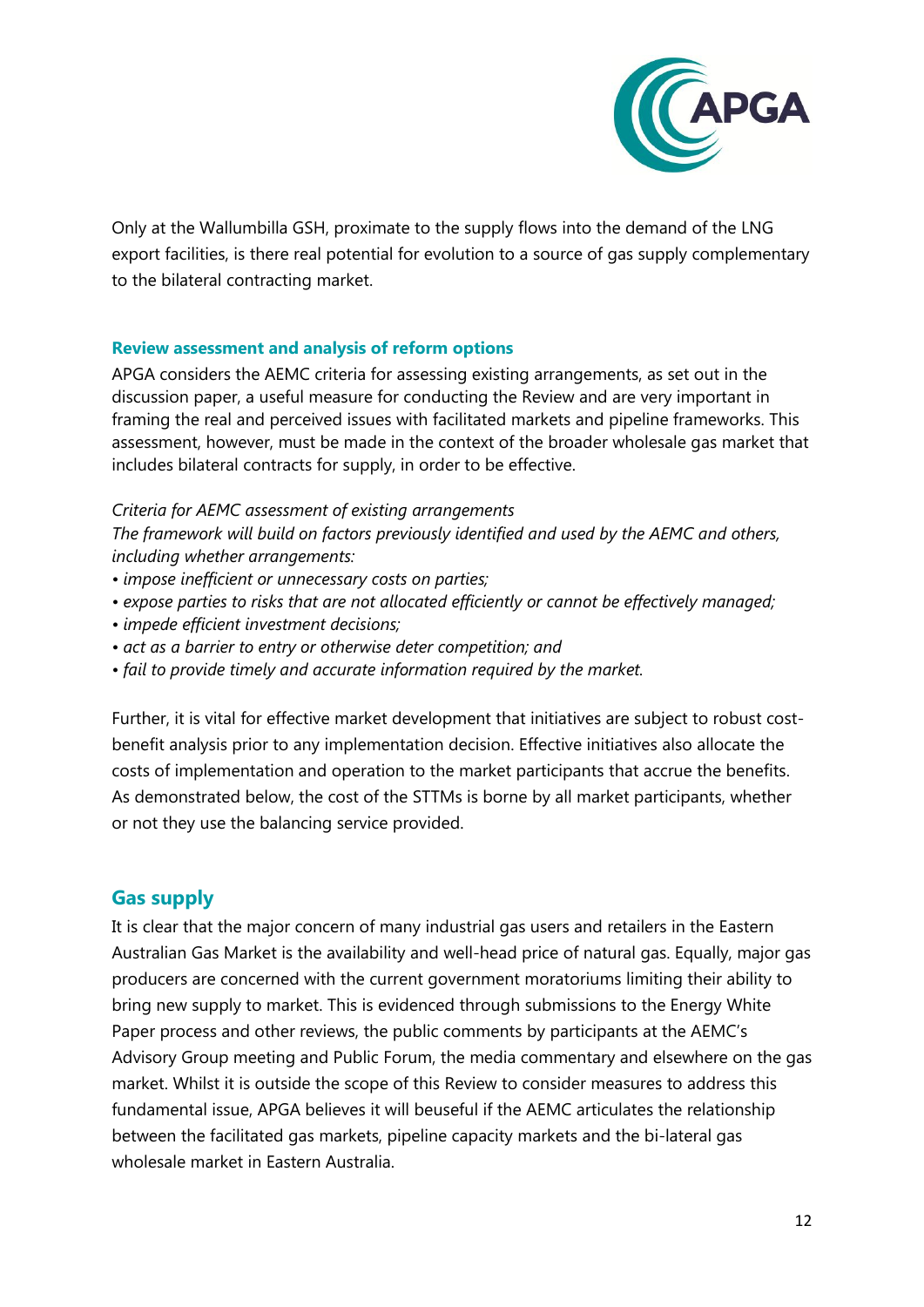![](_page_13_Picture_0.jpeg)

There are very few, if any, market participants who have advocated reform of facilitated markets or pipeline markets as a priority to address gas supply issues. It is vital AEMC's recommendations arising from this Review are not presented to market participants and observers as solutions to gas supply issues.

## <span id="page-13-0"></span>**Immediate actions that can improve facilitated markets**

APGA considers there are three immediate actions that can be undertaken to improve operation of facilitated markets and pipeline markets.

#### **1. Align market parameters**

<span id="page-13-1"></span>The various facilitated markets operate under different parameters, including timing of the gas day, market price caps etc.

An alignment of these parameters is likely to:

- improve efficiencies of managing activities in multiple markets;
- reduce the complexity of operating in multiple markets, making it easier to enter markets; and
- begin the process of improving the interoperability of facilitated markets, leading to increasing opportunity for trade across markets.

A further potential alignment is the prudential requirements for participation in each facilitated market.

## <span id="page-13-2"></span>**2. Improve transparency of gas supply and export activity on the National Gas Bulletin Board**

It is clear that the actions of gas producers and exporters will have increasing influence over the Eastern Australian Gas Market and the availability of gas to facilitated markets and market participants. This is particularly true for facilitated markets if there are to be large volumes of gas available sporadically at the Wallumbilla GSH. Market participants need greater transparency around the dynamics of export (and associated production) operations to better understand the timing, availability and risks associated with a more flexible gas supply.

In considering increased transparency in the gas market, there is a need to distinguish between the types of information required for short- and long-term decision making as a result of the current rapid changes in the market. There is a real risk that current uncertainty over gas availability and price will lead to inefficient short-term decisions in the market, in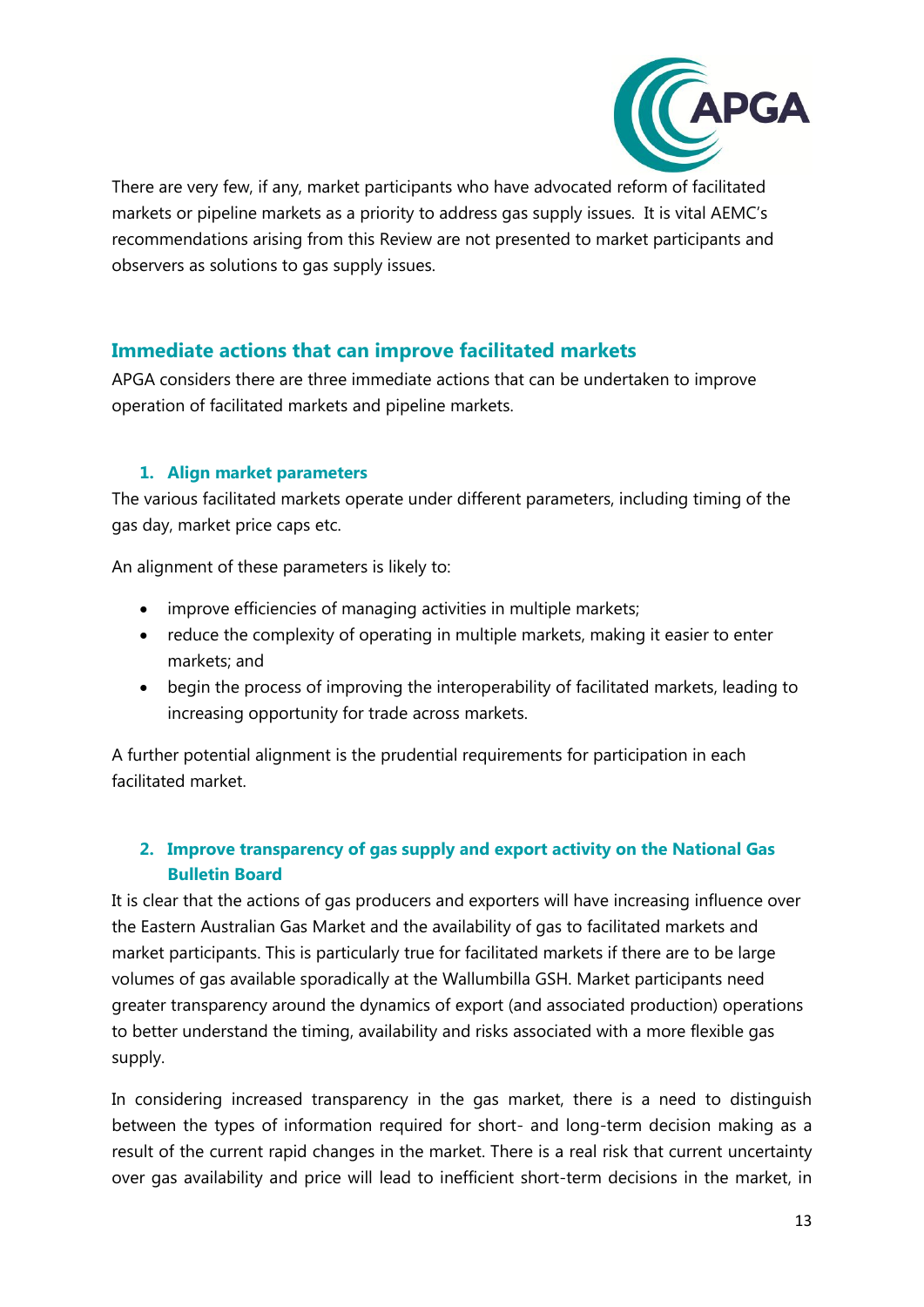![](_page_14_Picture_0.jpeg)

particular on the demand side. This could manifest through the downsizing and foregone investment in new manufacturing plant in response to short-term gas supply shortages and prices, where longer term, gas supply and prices could be expected to normalise at a level that would have allowed the plant to stay in operation. In the worst case, the Eastern Australian Gas Market may experience large permanent demand destruction due to the closure of major manufacturing facilities.

To address these short-term market inefficiencies, APGA considers that is important for the following information to be available to the market:

- Aggregate LNG processing facility ramp-up rate;
- Aggregate LNG-CSG production ramp rate against contractual commitments; and
- Aggregate LNG commercially committed ramp rates.

This information would allow the market to assess possible short-term gas availability issues, and likely duration. Of special interest will be sufficient forewarning of large volumes of gas becoming available to the market.

The following information is more relevant and useful for long-term planning and gas market transparency:

- 1P, 2P and 3P reserves of each project;
- Production plant capacity and utilisation;
- Committed (Contracted) reserves;
- Aggregated production forecasts and performance against these forecasts;
- Contracted and available processing capacity; and
- A list of contracted gas users and relevant contact details for trades.

This data would provide important information about the availability of gas across the medium and long term, yet are currently unknown to gas market participants who are trying to make critical decisions about gas supply options and long term plant investments. However, the relevant data is known to each gas producer and, in particular, each LNG development on the east coast of Australia. Given that each LNG development has a gas demand roughly equivalent to the entire Eastern Gas Market, a shortfall in supply of any development has major implications for the Eastern Gas Market and its participants.

#### **3. Enhance gas transmission capacity trading arrangements**

<span id="page-14-0"></span>One of the two major gas market policy processes of the last three years has been the CoAG Energy Council's analysis and assessment of measures to enhance the trading of gas transmission pipeline capacity<sup>4</sup>. This process, which formally commenced with a directive

**<sup>.</sup>**  $<sup>4</sup>$  The other has been the development and implementation of the Wallumbilla GSH.</sup>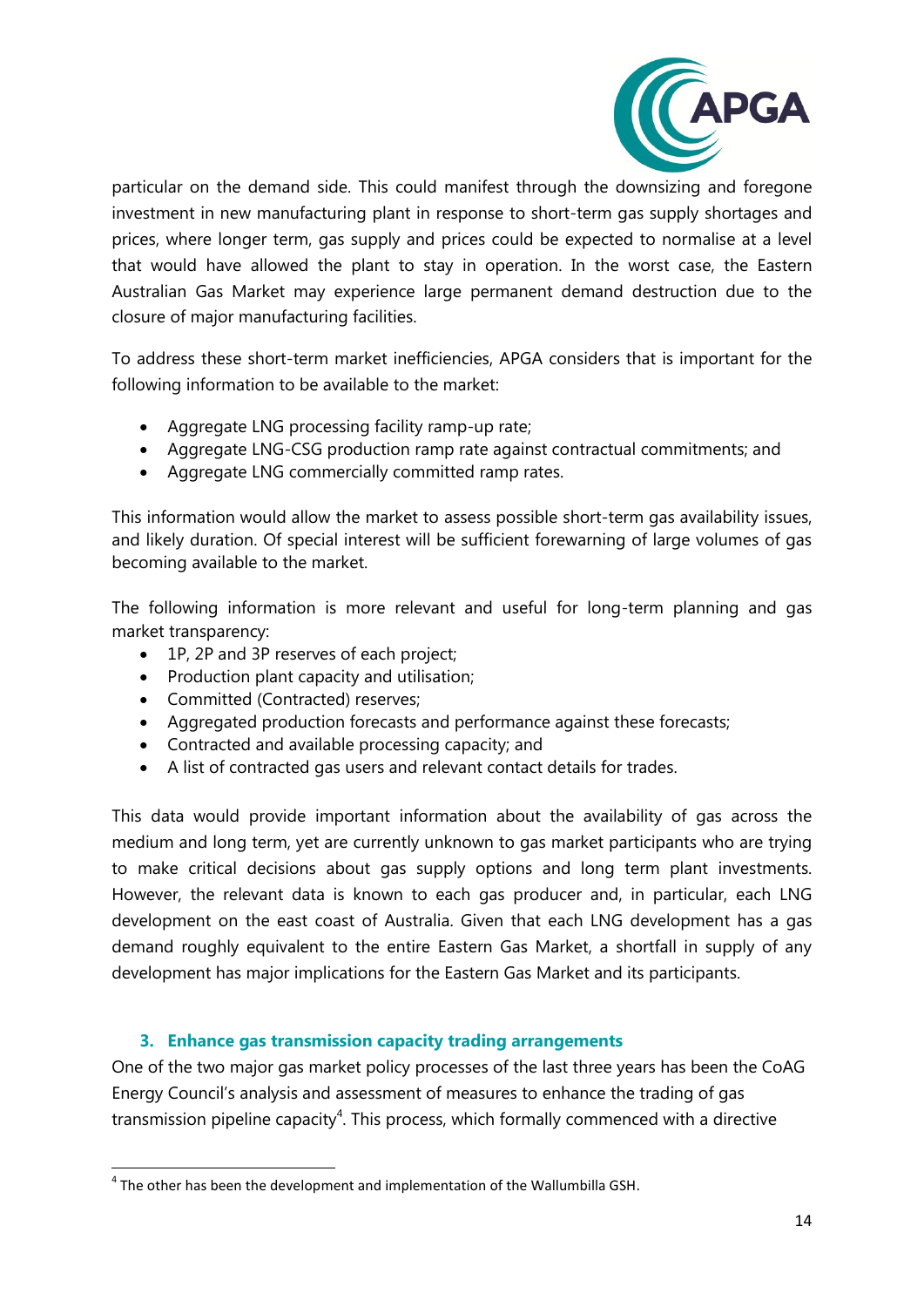![](_page_15_Picture_0.jpeg)

from the CoAG Energy Council in December 2012, has followed the best practice policy development process outlined by the Office of Best Practice Regulation. This includes a regulatory impact analysis and cost-benefit analysis. The process resulted in a recommendation, endorsed by the CoAG Energy Council at its December 2013 meeting, to pursue three measures:

- 1. Mandate the provision of enhanced capacity trading information for publishing on the National Gas Bulletin Board (NGBB).
- 2. Improve the functionality and usability of the NGBB and develop an eastern market capacity listing service.
- 3. Develop and publish voluntary standard contractual terms and conditions for Eastern Australia Gas Market secondary capacity trade

The rule change proposal that will give effect to Measure 1 is anticipated to be submitted to the AEMC by the end of this month, March 2015. Measure 2 has been substantially completed and Measure 3 has been completed.

These measures, deemed most suitable through a comprehensive, best practice process, will, in conjunction with the industry-led initiatives outlined above, provide a proportionate approach to improving information to the market that will support additional capacity trading and reduce the transaction costs of trading.

APGA notes that the CoAG Energy Council process explicitly considered alternative initiatives including voluntary trading platforms and use-it-or-lose-it options and found there were no net benefits arising from their implementation.

#### <span id="page-15-0"></span>**Long-term market development goals**

In attempting to set out specific goals and a long-term vision in the Review, the AEMC must consider what is appropriate for a market with the characteristics of the Australian market.

#### <span id="page-15-1"></span>**What is the Australian context?**

For the purpose of this Review, the specific context is the Eastern Australian Gas Market. This is a market that is undergoing structural change; a market where an Australian demand of 687PJ in 2012<sup>5</sup> that has developed in a predictable and steady manner, is now dealing with

**<sup>.</sup>** 5 Eastern Australian Domestic Gas Study 2014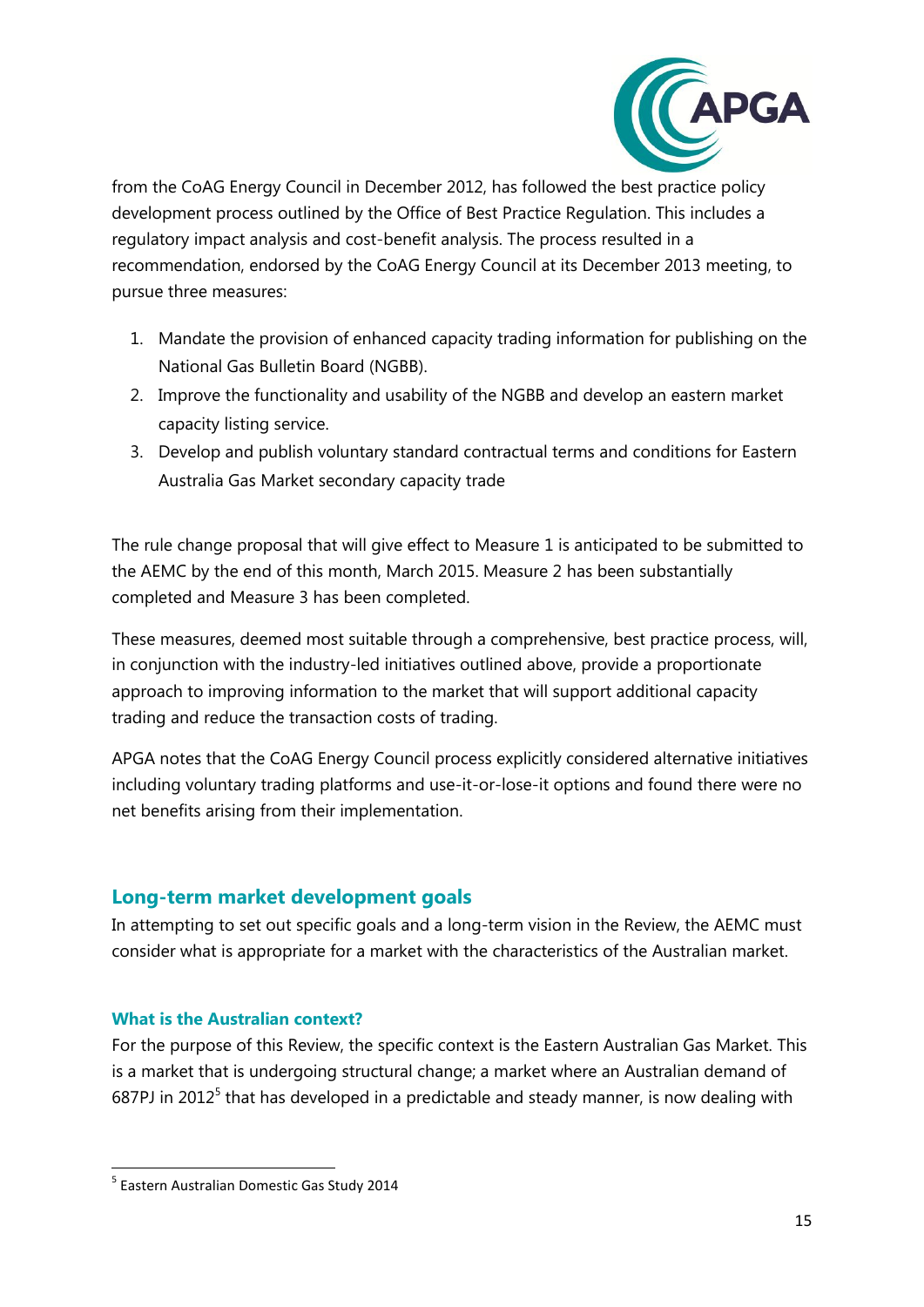![](_page_16_Picture_0.jpeg)

the implications of around 1200PJ of additional export demand being introduced into the system over a period of 18 months.

In terms of the physical characteristics of the Eastern Australian Gas Market, there are 12 major pipelines (as defined by the NGBB) linking six capital cities, two industrial demand centres (one of which has all three export facilities) with three supply regions dispersed over roughly four million square kilometres. There are two storage facilities registered on the BB, one underground storage facility and one LNG peak shaver. There are five facilitated markets across Eastern Australia.

Given the geographical spread of supply and demand centres, there is one transportation option between any two points. In transporting gas from Victoria to Sydney, there are two transportation options. In transporting gas from Moomba to Victoria (and vice versa), there are up to three transportation options. Some investment is required to establish further bidirectional capability and the contract carriage model prevalent across Australia's gas markets will deliver this investment when genuine demand arises.

In terms of participants the Eastern Australian Gas Market has three major producers, three exporters<sup>6</sup>, around a dozen large users, three major retailers and four pipeline companies. In terms of facilitated markets, there are  $43<sup>7</sup>$  unique trading participants registered across five markets.

It should be noted that AEMO reports there are 22 participants in the DWGM once crossownership is taken into consideration ${}^{8}$ . This would remove 13 participants in the DWGM from APGA's chart below, making a total of 30 unique participants registered across all five markets.

**.** 

 $<sup>6</sup>$  Two of which are included in the major producer count also.</sup>

 $<sup>7</sup>$  This number does not take into account all cross-ownership of participants.</sup>

<sup>&</sup>lt;sup>8</sup> AEMO presentation to the AEMC Public Forum 25 February 2015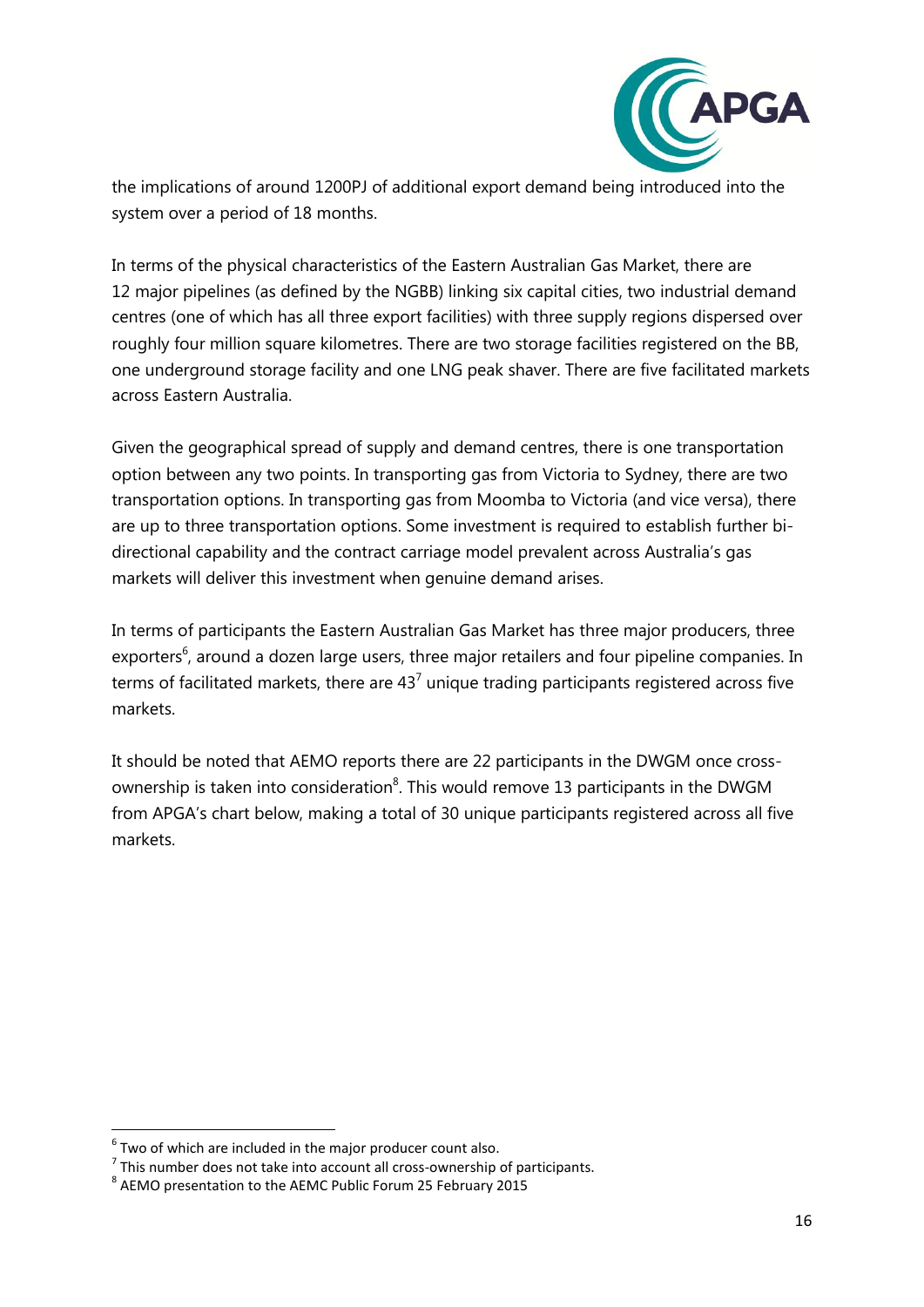![](_page_17_Picture_0.jpeg)

| ັ                                |             | <b>SUPPLY</b> | <b>ADL</b>  | <b>BNE</b>  |          |
|----------------------------------|-------------|---------------|-------------|-------------|----------|
| PARTICPANT                       | <b>DWGM</b> | <b>HUB</b>    | <b>STTM</b> | <b>STTM</b> | SYD STTM |
| Adelaide Brighton Cement         |             |               |             |             |          |
| <b>AETV Power</b>                |             |               |             |             |          |
| AGL                              |             |               |             |             |          |
| Alinta                           |             |               |             |             |          |
| <b>APLNG</b>                     |             |               |             |             |          |
| Aurora                           |             |               |             |             |          |
| The Australian Steel Company     |             |               |             |             |          |
| <b>BHP</b>                       |             |               |             |             |          |
| Bluescope                        |             |               |             |             |          |
| <b>Boyne Smelters</b>            |             |               |             |             |          |
| BP                               |             |               |             |             |          |
| <b>Braemer Power Project</b>     |             |               |             |             |          |
| Coogee Energy                    |             |               |             |             |          |
| Covau                            |             |               |             |             |          |
| Delta Electricity                |             |               |             |             |          |
| <b>Energy Australia</b>          |             |               |             |             |          |
| Ergon                            |             |               |             |             |          |
| <b>ERM</b>                       |             |               |             |             |          |
| Esso                             |             |               |             |             |          |
| Go Energy                        |             |               |             |             |          |
| <b>Incitec Pivot</b>             |             |               |             |             |          |
| <b>International Power</b>       |             |               |             |             |          |
| Lumo                             |             |               |             |             |          |
| <b>MMG</b>                       |             |               |             |             |          |
| Mt Isa Mines                     |             |               |             |             |          |
| One Steel                        |             |               |             |             |          |
| Orica                            |             |               |             |             |          |
| Origin                           |             |               |             |             |          |
| Pelican Pt Power                 |             |               |             |             |          |
| Qenos                            |             |               |             |             |          |
| QER                              |             |               |             |             |          |
| Queensland Alumina               |             |               |             |             |          |
| <b>Red Energy</b>                |             |               |             |             |          |
| Santos                           |             |               |             |             |          |
| Snowy Hydro                      |             |               |             |             |          |
| Southern Natural Gas Development |             |               |             |             |          |
| Simply Energy                    |             |               |             |             |          |
| Synergen                         |             |               |             |             |          |
| SA Water Corp                    |             |               |             |             |          |
| Stanwell                         |             |               |             |             |          |
| Tas Gas Retail                   |             |               |             |             |          |
| Visy                             |             |               |             |             |          |
| <b>Walloons CSG</b>              |             |               |             |             |          |
|                                  |             |               |             |             |          |
| <b>Total participants</b>        | 35          | 8             | 10          | 9           | 15       |

#### **TABLE 2: Registered Trading Participants in Facilitated Markets**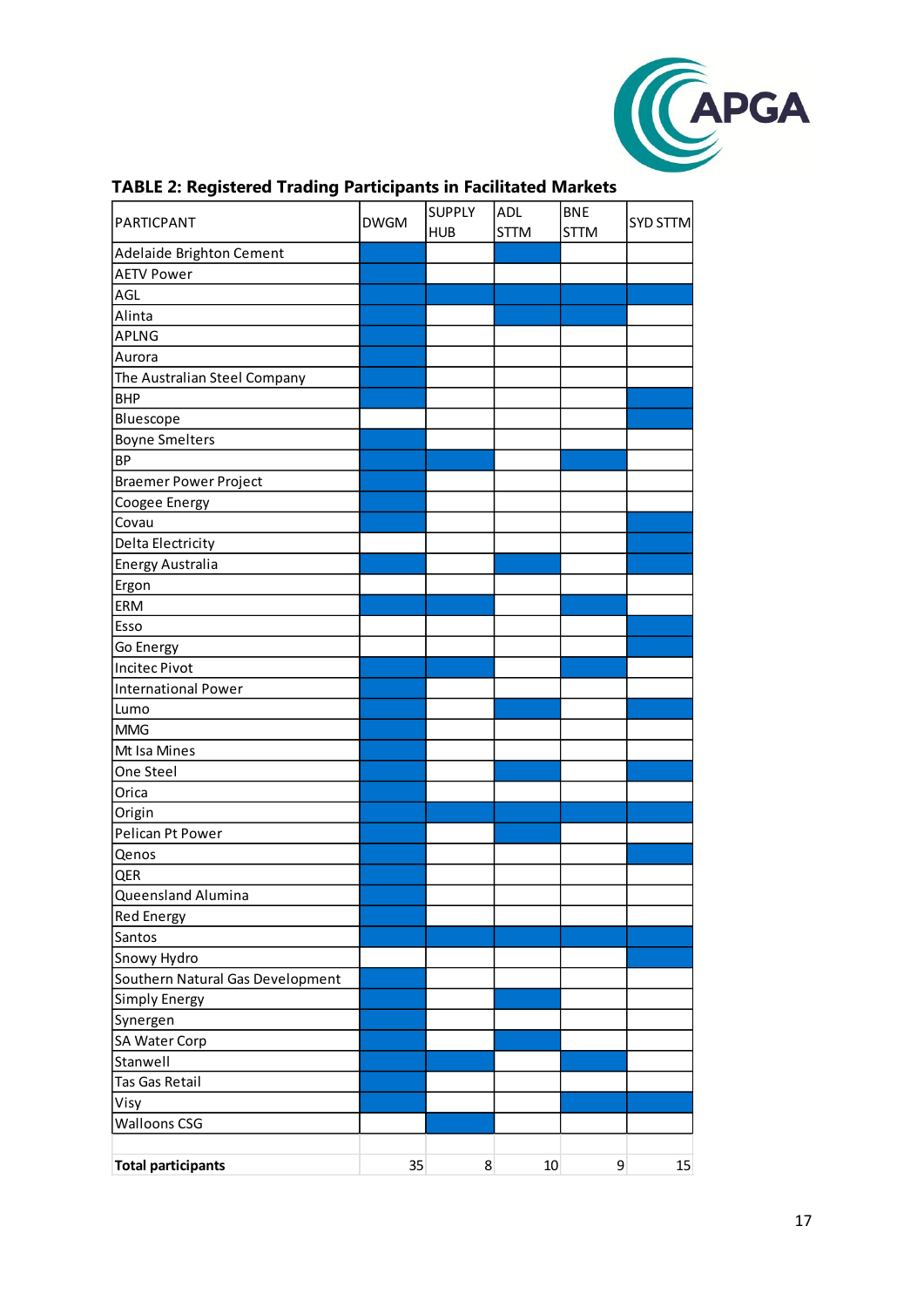![](_page_18_Picture_0.jpeg)

As Table 1 shows:

- three participants are registered in all five markets;
- none is registered in four markets;
- nine are registered in three markets; and
- seven are registered in two markets<sup>9</sup>. All of these are registered in the DWGM and either Sydney or Adelaide. It is likely that most of these seven participants are registered in the DWGM solely because they contract Victorian gas for use in NSW or SA operations.

Clearly, the majority of participants operate only in a particular region of the market. This is likely to reflect the predominant gas supply contracting approach for market participants which is simple, single supply point contracting for gas used as a business input. Most market participants are not engaged in any trading activity for gas. For these participants, registration in these markets is more likely to reflect the compulsory nature of these markets, than the desire of these shippers to undertake significant trade of gas.

#### <span id="page-18-0"></span>**How will the Australian context change over time?**

Many of the gas market reform actions undertaken by policy makers and advocated by some market participants seem to be in response to the specific conditions being experienced or perceived to be prevalent today. It is critical that the AEMC consider what is the most likely normal market state into the future when undertaking this review.

The Eastern Australian Gas Market is in a state of structural change at present. As the LNG facilities ramp up to full capacity there are periods where volumes of spare gas are available in Queensland. These periods have not been as frequent and the volumes not as large as anticipated by many market forecasters. Some market participants would like to access this gas and claim there are difficulties in achieving transportation arrangements. APGA notes that very few market participants are actually registered at the Wallumbilla Supply Hub, which is presumably the first step a market participant must take to acquire gas from the Hub.

When the three LNG facilities reach full capacity, as much gas as possible will be flowing north to Gladstone. Key pipelines are highly likely to be fully utilised in this market environment. It is assumed that from time-to-time large volumes of gas will be available at the Wallumbilla GSH as LNG facilities shut down for periodic maintenance or other events. However, this may not be the case in practice. LNG exporters have interconnected pipelines

 9 The number of participants registered in three and two markets would be less if cross-ownership is taken into consideration.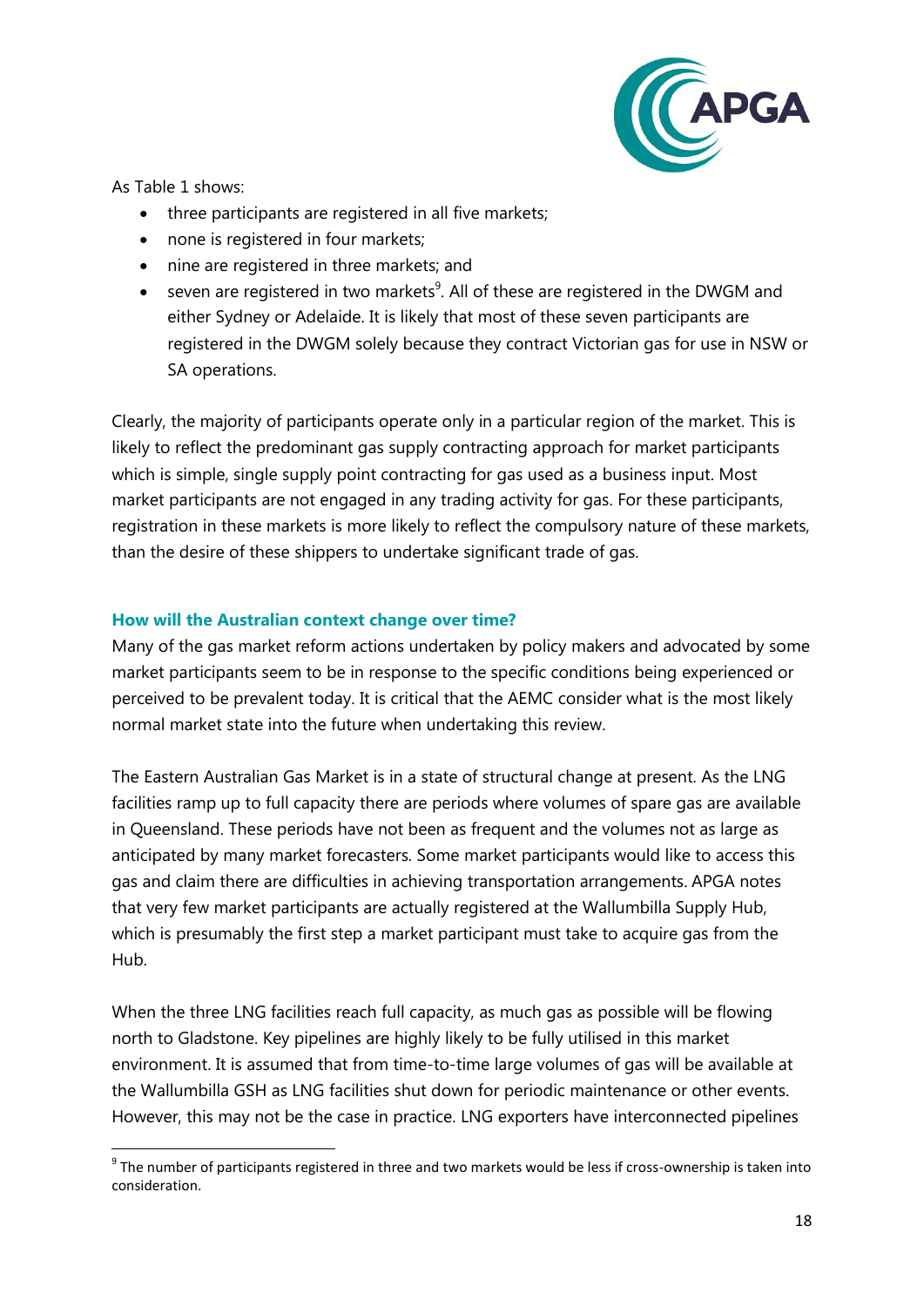![](_page_19_Picture_0.jpeg)

and agreements in place to swap gas between each other as these maintenance events occur. This has been reported widely in the media.

*"The interconnect points will enable gas to flow from one project to the other when necessary, for example to allow for LNG plant downtime and planned maintenance to occur without interrupting either project's gasfield operations," Mr Duke said.<sup>10</sup>*

This suggests that large swings at the Wallumbilla GSH may not be as significant or prevalent as previously anticipated. Therefore gas market development should not put unrealistic emphasis facilitating anticipated transactions that may never materialise.

#### <span id="page-19-0"></span>**What is the context of international markets that we compare ourselves to?**

Comparisons are often made between Australian market frameworks and those in Europe and the US. When doing so, there are a number of questions that must be asked:

- Are there any Australian market failures to address?
- What were the market failures being addressed when international frameworks were introduced?
- What options were considered and why was the implemented measure selected in an international market?
- Are the international market conditions and characteristics (size, number of participants, level of competition, structures etc) prevailing at the time of reform comparable to current Australian conditions?
- What results are observable? Can similar results be expected in Australia?

APGA offers the following observations in regard to the final two points.

The entire domestic demand of the Australian east coast is roughly equivalent to a single large US city.

New York City had an annual gas demand of 500PJ in  $2010^{11}$ . It is the single largest city located in the Northeast Region of the US. This region covers the States of Connecticut, Delaware, Massachusetts, Maine, New Hampshire, New Jersey, New York, Pennsylvania, Rhode Island, Virginia, and West Virginia. The Region has an area of 520,000 square kilometres (sized half-way between Victoria at 227,000 and NSW at 800,000 square

**<sup>.</sup>**  $^{10}$  Rod Duke, Santos Vice-president GLNG Downstream, quoted in the Australian newspaper on 5 July 2013.  $11$  Assessment of New York City Natural Gas Market Fundamentals and Life Cycle Fuel Emissions, ICF International 2012.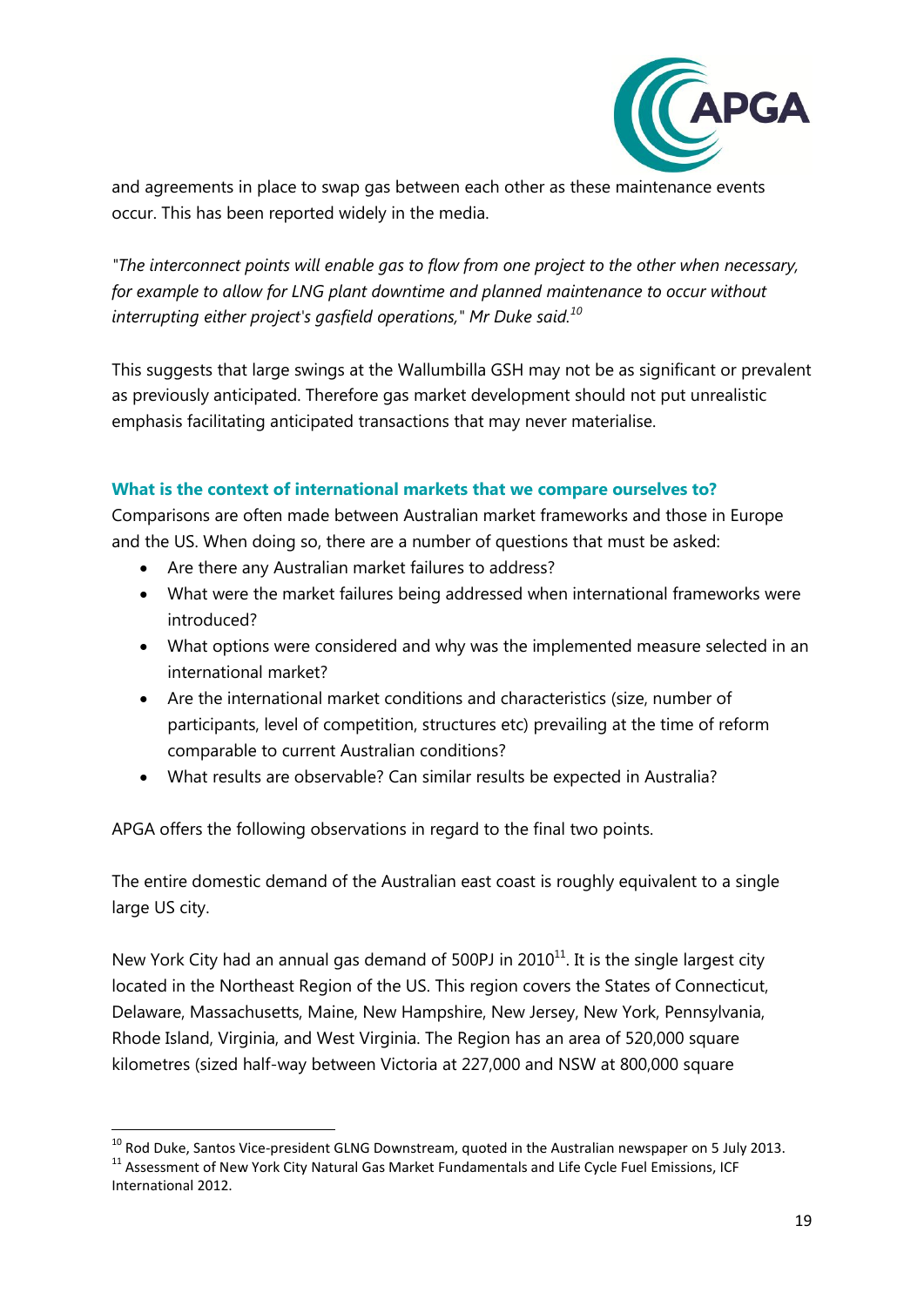![](_page_20_Picture_0.jpeg)

kilometres). In 2013 the Northeast Region had an annual gas demand of 5,110PJ. This gas demand is served by 20 major pipelines with a peak capacity of 47.3PJ/day<sup>12</sup>.

Chicago had an annual gas demand of 600PJ in 2009 $^{13}$ . It is the single largest city in the Midwest Region of the US. This Region covers the States of Illinois, Indiana, Michigan, Ohio and Wisconsin. It has an area 954,800 square kilometres (slightly smaller than South Australia at 970,000 square kilometres). In 2013 the Midwest Region had an annual gas demand of 4,627PJ. This gas demand is served by 34 major pipelines with a peak capacity of 39PJ/day.  $^{14}$ 

The load factor swing in these regions is huge, with peak winter demand exceeding median demand by around factor of three $15$ . This massive swing in demand has major impacts of infrastructure utilisation in times of peak demand, so it is critical that access to storage, processing and transportation infrastructure is managed closely.

These are just 2 of the 6 gas regions defined by the US Energy Information Administration. The continental US has a total gas demand of 27,710PJ in 2013. This gas demand is served by a grid that comprises:

- More than 210 natural gas pipeline systems.
- 500,000 kilometres of interstate and intrastate transmission pipelines.
- More than 1,400 compressor stations that maintain pressure on the natural gas pipeline network and assure continuous forward movement of supplies
- More than 11,000 delivery points, 5,000 receipt points, and 1,400 interconnection points that provide for the transfer of natural gas throughout the United States.
- 24 hubs or market centres that provide additional interconnections.
- 400 underground natural gas storage facilities
- 49 locations where natural gas can be imported/exported via pipelines.
- 8 LNG import facilities and 100 LNG peaking facilities. Export facilities are under construction.

The EU consists of 28 members states. Belgium, with an area of 30,000 square kilometres (the Greater Sydney area is 14,000 square kilometres) and a population of 11.2 million, consumed 652PJ of gas in 2013<sup>16</sup>. Belgium is bordered by France, Germany and the Netherlands. In 2013 these three neighbours consumed  $6,717P$ J of gas.<sup>17</sup> The load factor swing for these countries would be comparable to North America. The combined surface area of these four

 $\overline{\phantom{a}}$ 

<sup>&</sup>lt;sup>12</sup> US Energy Information Administration

<sup>13</sup> Chicago Regional Energy Snapshot, CNT Energy, 2009

<sup>14</sup> Us Energy Information Administration

<sup>&</sup>lt;sup>15</sup> Eastern Interconnection States Planning Council, Study on long-term electricity and natural gas infrastructure requirements, September 2014

<sup>&</sup>lt;sup>16</sup> Eurogas stats 2014.

<sup>17</sup> Eurogas stats 2014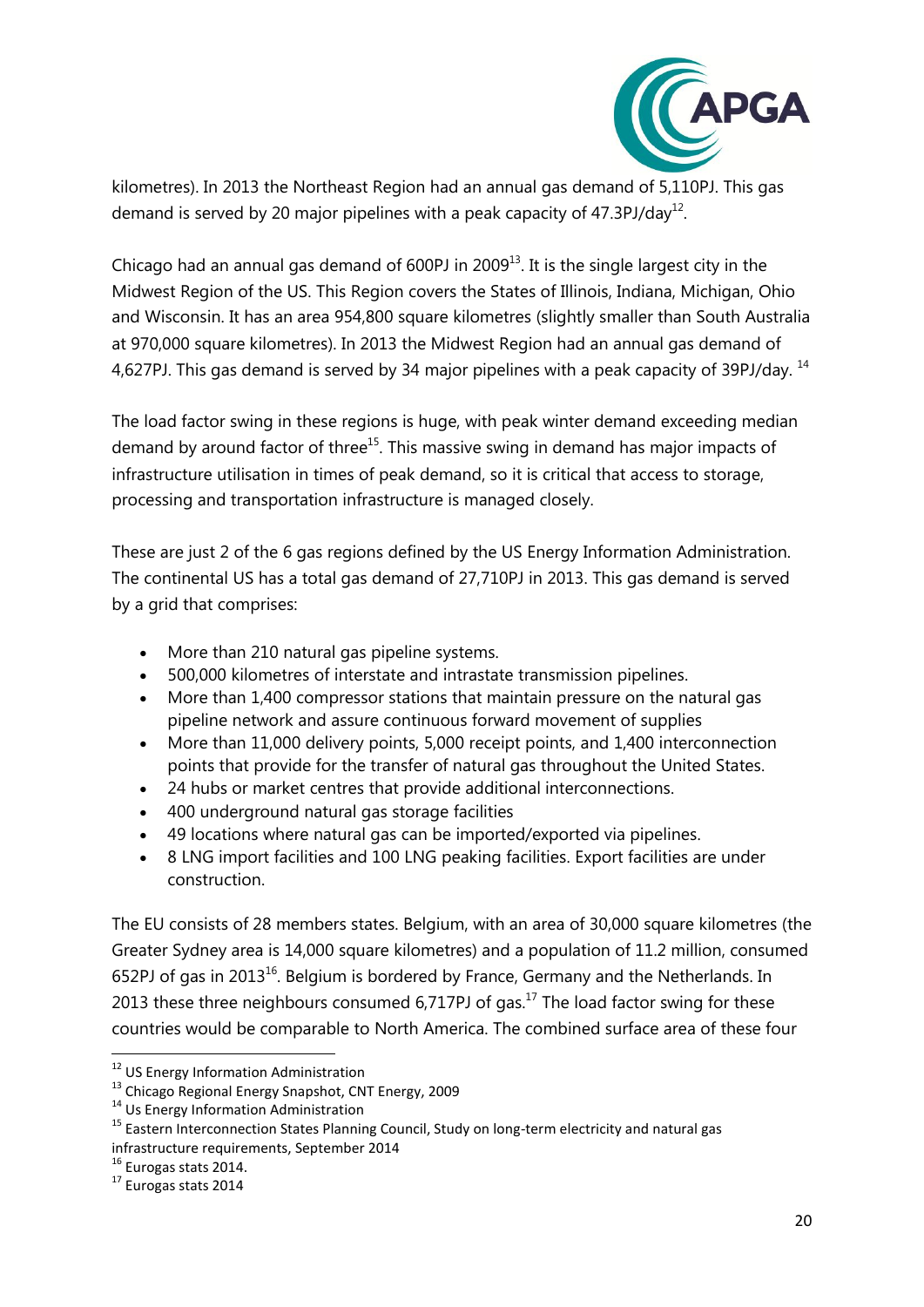![](_page_21_Picture_0.jpeg)

countries, with its gas consumption of over 7,300PJ, is 1,070,000 square kilometres. This is about the same size as South Australia (which has annual consumption of around 100PJ).

| TABLE 3: Comparison of Eastern Australian Gas Market with US and European regional |  |
|------------------------------------------------------------------------------------|--|
| markets                                                                            |  |

|                           | Eastern               | Midwest Region | Northeast Region | Belgium,    |
|---------------------------|-----------------------|----------------|------------------|-------------|
|                           | <b>Australian Gas</b> | (US)           | (US)             | France,     |
|                           | Market                |                |                  | Germany,    |
|                           |                       |                |                  | Netherlands |
| Area (sq km)              | 3,813,110             | 954,800        | 520,000          | 1,070,000   |
| Annual gas                | 640 domestic          | 4,627          | 5,110            | 7,369       |
| demand (PJ)               | 1200 export           |                |                  |             |
| Pipelines (#)             | $15^{18}$             | 34             | 20               | $19^{19}$   |
| Nameplate                 | $3.5^{20}$            | 39             | 47.3             | $16.3^{21}$ |
| capacity                  |                       |                |                  |             |
| (PJ/day)                  |                       |                |                  |             |
| Annual                    | 52%                   | 32%            | 30%              |             |
| pipeline                  |                       |                |                  |             |
| capacity                  |                       |                |                  |             |
| utilisation <sup>22</sup> |                       |                |                  |             |

The Eastern Australian Gas Market is miniscule in terms of gas demand and transportation options in comparison to these markets whilst being massive in terms of geographic coverage. It does not seem likely to APGA that it is appropriate to directly transplant frameworks from these markets into Australia. Nevertheless, there is potential for some insights to be gained in examining international frameworks.

<sup>1</sup>  $^{18}$  Including the 3 LNG export pipelines in Queensland which are not yet deemed to be BB facilities

<sup>&</sup>lt;sup>19</sup> This is number of cross border reference points between these countries as define by ENTSOG (the

European Network of Transmission System Operators for Gas) – each of these points represents an alternate transportation option within and across these counties.

<sup>20</sup> Not including the 3 LNG export pipelines in Queensland as the nameplate capacity of these pipelines is not published anywhere

<sup>&</sup>lt;sup>21</sup> This number is indicative only, many of these points are enabled for bi-directional flow and have different capacities in each direction. Importantly, this figure represents only the interconnector capacity between these four countries, there are many more internal pipelines and interconnectors with other countries that play a role in transporting gas.

 $22$  Annual gas demand divided by annual pipeline nameplate capacity. This analysis cannot be used for the European example, as gas enters these four countries through many other points that the interconnections between these countries.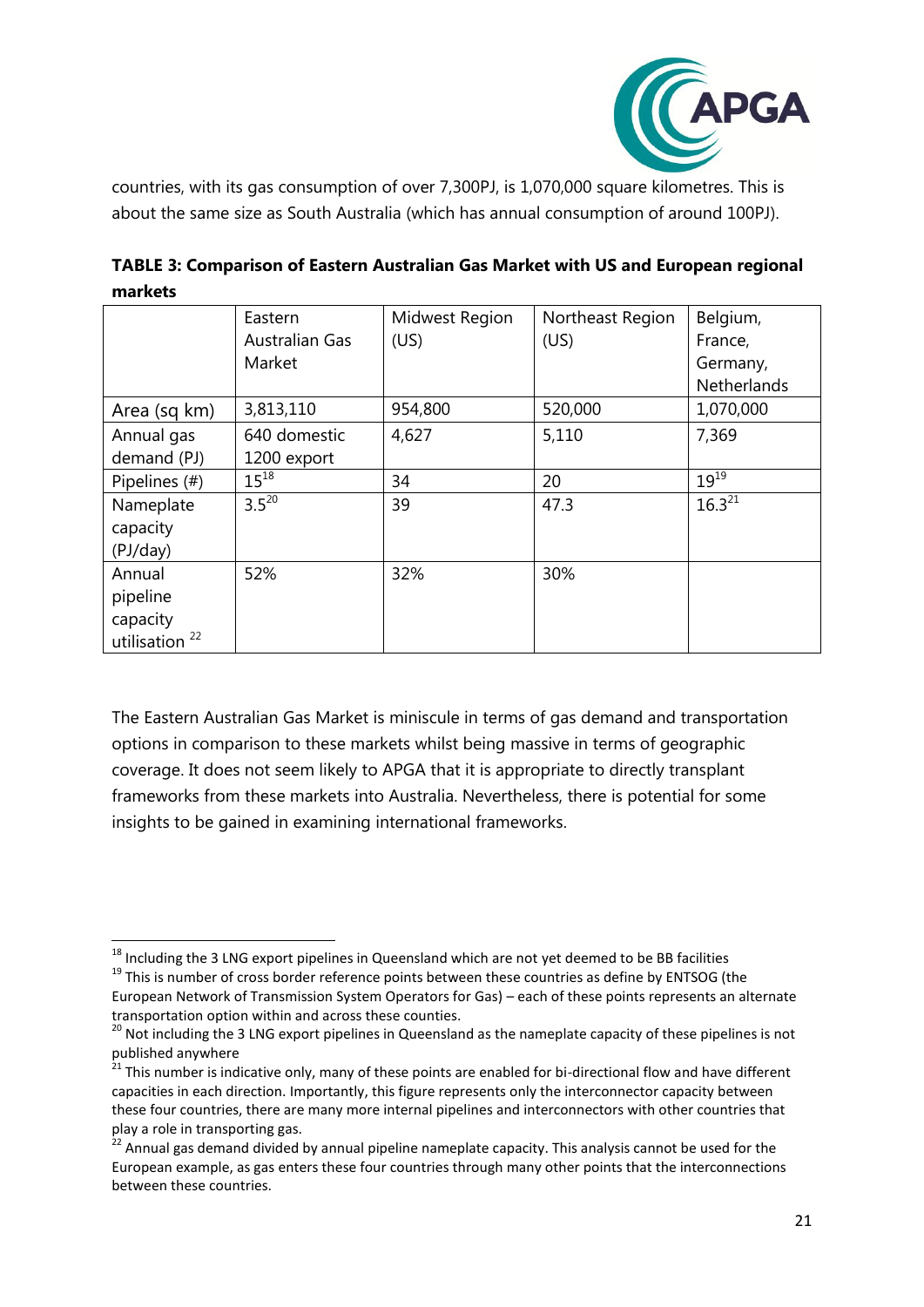![](_page_22_Picture_0.jpeg)

## <span id="page-22-0"></span>**In Summary**

- Pipeline investment has supported the evolution of the Eastern Australian Gas Market.
- The pipeline sector is responding to changing conditions with new services, increased willingness to take-on medium-term risk in investment decisions and initiatives to facilitate market development.
- Further investment will be required to support the future growth of the market.
- The circumstances of Australia are unique. In particular, the number of participants in the Eastern Australian Gas Market and the relatively small gas demand are the major limiting factors to developing a deep and liquid gas market.
- In the short-term improvements that can support markets include:
	- o Aligning market parameters;
	- o Improving transparency of production and export capacity and activity; and
	- o Implementing the information measures arising from the CoAG Energy Council Process to enhance pipeline capacity trading.
- Improvements to facilitated markets are not a credible catalyst for driving material improvements in gas market liquidity or consumer prices. However, measures to address or accelerate gas supply are capable of addressing these particular policy aims.
- It is vital for effective market development that initiatives are subject to robust costbenefit analysis prior to any implementation decision. Effective initiatives should also allocate the costs of implementation and operation to the market participants that accrue the benefits.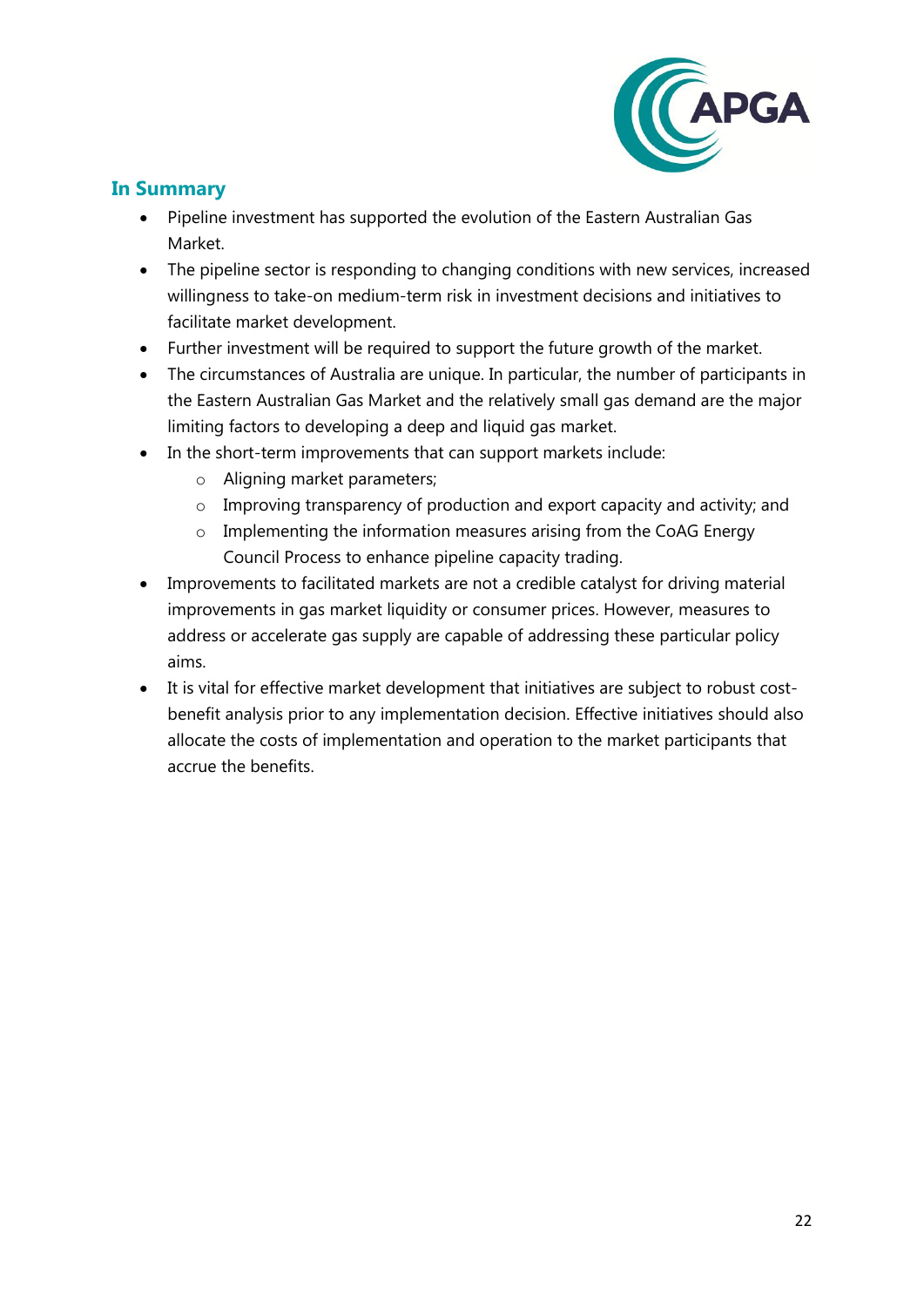![](_page_23_Picture_0.jpeg)

# <span id="page-23-0"></span>**2. Facilitated markets**

#### <span id="page-23-1"></span>**2.1 Question 1**

#### *Given their performance to date, are the existing markets able to facilitate transactions required to manage current conditions?*

The facilitated markets appear to be doing an adequate job of providing balancing arrangements in Victoria, Adelaide, Sydney and Brisbane and facilitating the sale of shortterm volumes of surplus gas at the GSH. Trade in balancing gas ranges from 13 per cent of the market in Victoria, to three per cent in Brisbane.

According to market participants' comments, it appears their greatest difficultly is securing new contracts for gas supply for those participants whose contracts expire over the next two to three years. The facilitated markets are unlikely to help with this issue.

Some participants suggest that there is an increasing need for access to secondary pipeline capacity to manage current conditions. Shippers have had a long-standing ability to trade pipeline capacity on the basis of both bare transfers, and contract assignments. APGA understands that such trades do occur, however they are not widely reported. In addition access to contracted but unutilised capacity on a day is provided by pipeline operators through As Available or Interruptible services and APGA members have seen an increasing demand for such services in response to increased volatility in the market.

APGA members have developed products and websites to support capacity trading for firm services, in particular to reduce transaction costs and other barriers to trade associated with the administration of nominations, amongst other things. These products and services are relatively new, as is the Wallumbilla GSH that they have been initially designed to support.

Given their relative immaturity, it is too early to determine whether the GSH model with facilitated capacity trading services offered will be successful in developing the secondary gas and capacity markets. In particular, many shippers have existing contractual positions in place that meet their current needs and have no immediate need to purchase additional gas or capacity via a trading mechanism. This situation may change as existing contracts roll off and more gas and capacity is offered to the secondary market. The full start-up on the three LNG facilities is also likely to provide a boost to this market.

Further, reforms that might support the GSH and pipeline capacity trading (for example, through the development of hub services and the listing of shippers on each pipeline with contact details), have not yet been completed. This means that the success of these recent market interventions have not yet had opportunity to be fully tested.

There have been observations that gas is not flowing to its region of highest value and that this is evidence that markets and pipeline frameworks are not working. APGA offers the following comments on this matter: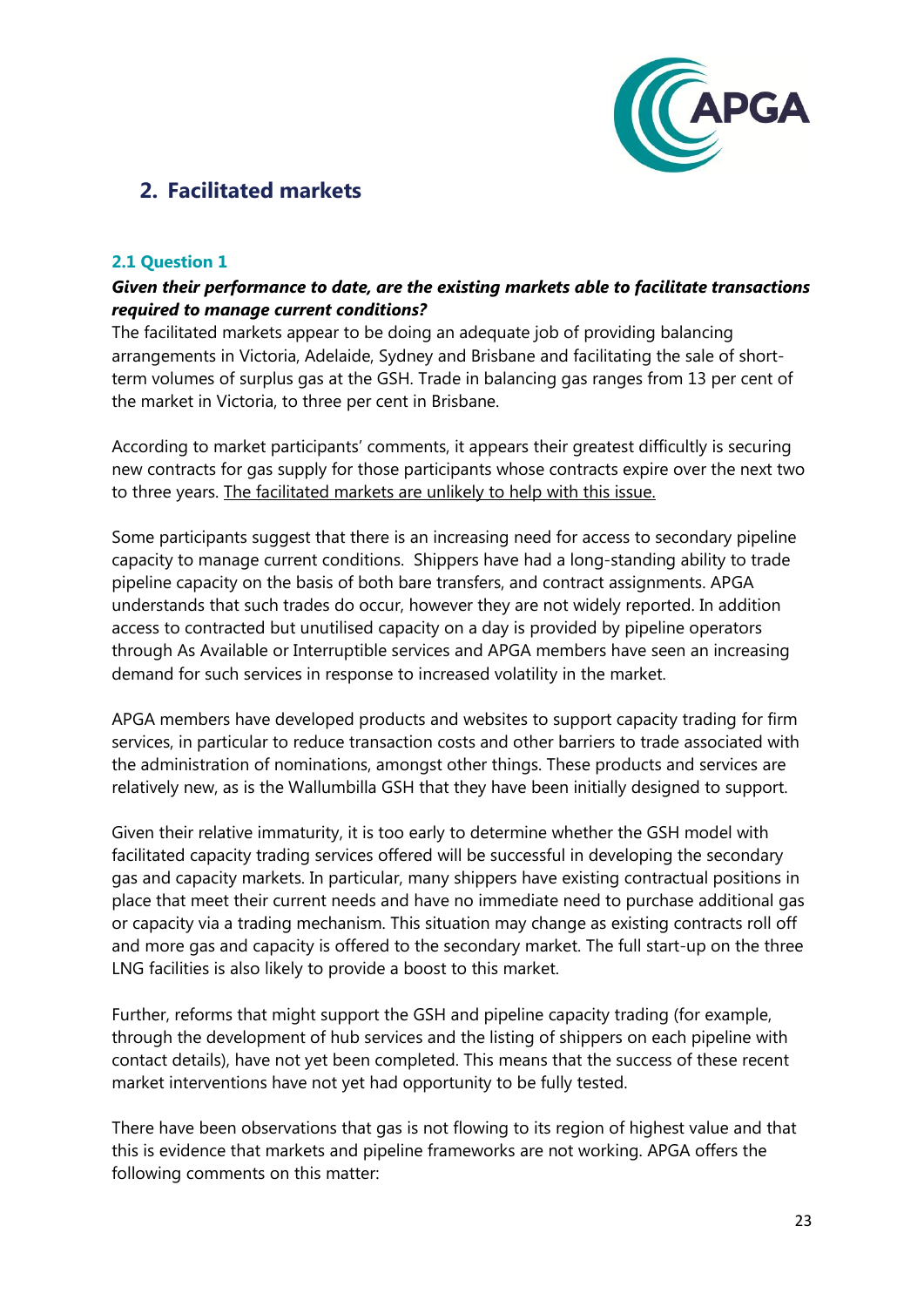![](_page_24_Picture_0.jpeg)

• For the most part, gas is flowing to its highest value. This is clearly evidenced through the historical flows provided on the National Gas Bulletin Board. These show that gas flowed north in response to the commencement of LNG shipments from Gladstone and subsequently changes flow from north to south and vice versa. Presumably, this is in response to the requirements of the one operational facility (e.g. ramp gas effect during later part of 2014 where flows were predominantly southwards). Inclusion of these facilities on the NGBB would allow confirmation of this presumption.

#### **CHART 1: Gas flows on the NSW-Victoria Interconnect and the SWQP<sup>23</sup>**

![](_page_24_Figure_3.jpeg)

<sup>•</sup> NSW-Victoria Interconnect (Victorian Principal Transmission System) + South West Queensland Pipeline (Moomba (MOO))

Positive numbers on the NVI represent gas flowing north from Victoria to NSW. Positive flows on the SWQP represent gas flowing from Wallumbilla to Moomba. As the chart shows, as LNG shipments from Gladstone commence in late December 2014, gas flows on both the NVI and the SWQP switch toward Gladstone. Since then, they have fluctuated. These two pipelines have been selected as they both have bidirectional flow capability.

- STTMs are not spot markets, they are balancing mechanisms. The price shown at the STTMs is not a true 'commodity supply' price; it is the price of imbalance on the day, in that retail market with most of the "trading" occurring between related entities who are ambivalent on the actual posted price. The STTMs (and to a lesser extent the DWGM) are illiquid and hence subject to substantial potential price volatility which limits their attractiveness for use in either hedging or arbitrage purposes.
- The market coverage of STTMs is different for different states (eg Adelaide STTM excludes power generation) so cannot be taken to reflect the full value of balancing gas, let alone commodity gas) on that day for the market as a whole. At best, they and the DWGM are balancing mechanisms for the retail sector.

**<sup>.</sup>** <sup>23</sup> AEMO National Gas Bulletin Board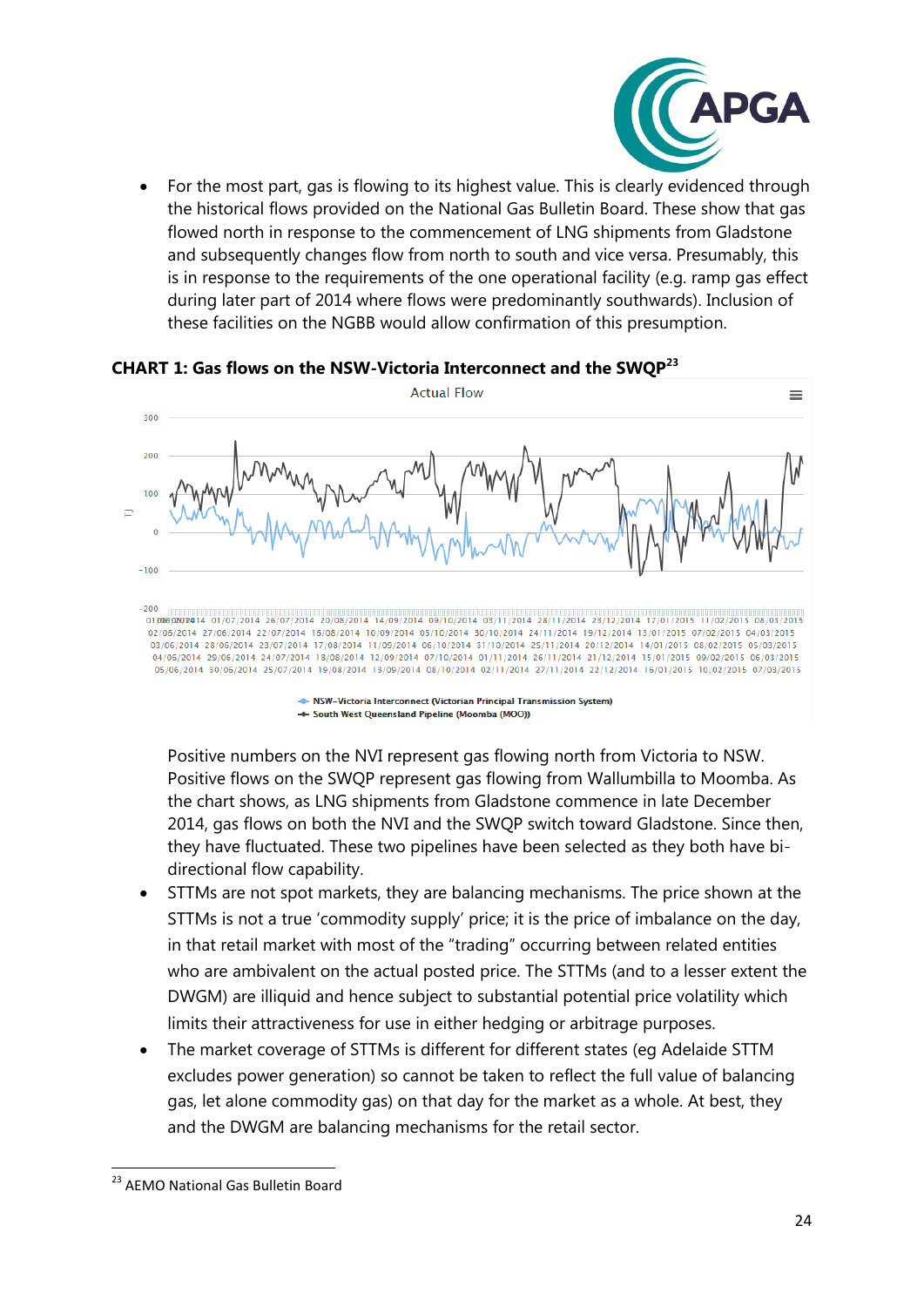![](_page_25_Picture_0.jpeg)

- Transportation costs must be taken into account. Some observers do not seem to be taking the cost of transportation into account when considering gas flows. For example, if gas was to be purchased in the STTM in Sydney for use in Victoria it must be transported to Victoria before it can be used. If the cost of transportation is factored in, the price differentials that are observed from time to time decrease.
- Examples of gas flowing from a higher priced DWGM into lower price STTM in Sydney is not an example of market inefficiency but merely an indication of how participants are managing their gas portfolios, and could be an indication of efficiency where the gas in Victoria is cheaper than contract price at Moomba shifting supply ex-Victoria.

#### <span id="page-25-0"></span>**2.2 Question 2**

#### *Will the current market framework be able to facilitate transactions that may be required to meet future conditions?*

First and foremost, APGA considers there does not seem to be a large number of participants to underpin the development of a liquid and flexible East Coast Gas Market. In particular, there does not appear to be a sufficiently large number of participants as to make identifying trading opportunities and executing trades so overwhelming that complex market frameworks need to be imposed through government intervention. There appears to be sufficient capability for the existing market to evolve as required as has been demonstrated by the introduction of industry-led initiatives by the pipeline industry.

The primary requirement of market participants appears to be securing long-term secure supply. The facilitated markets are not designed or intended to facilitate such transactions, and most transactions for supply and capacity are 'long-term' in nature.

APGA notes that is apparent the market's perception of 'long-term' is also changing. In the past such a long-term contract may have covered a period of more than 10 years. Now, it is more likely the market will see a much greater proportion of contractual transactions covering a period of around five years.

As noted in response to Question 1, there are a number of reforms currently being implemented that can be included within the 'current market framework'. For example, policy decisions have been made, and significant policy work undertaken to achieve the following:

- Improved information provision on the Bulletin Board, through a redesign of zones to more clearly show pipeline and market flows;
- Publishing additional information on the Bulletin Board, to support capacity trading (Rule change proposal pending); and
- Development of hub services at Wallumbilla to integrate the existing three trading nodes into one.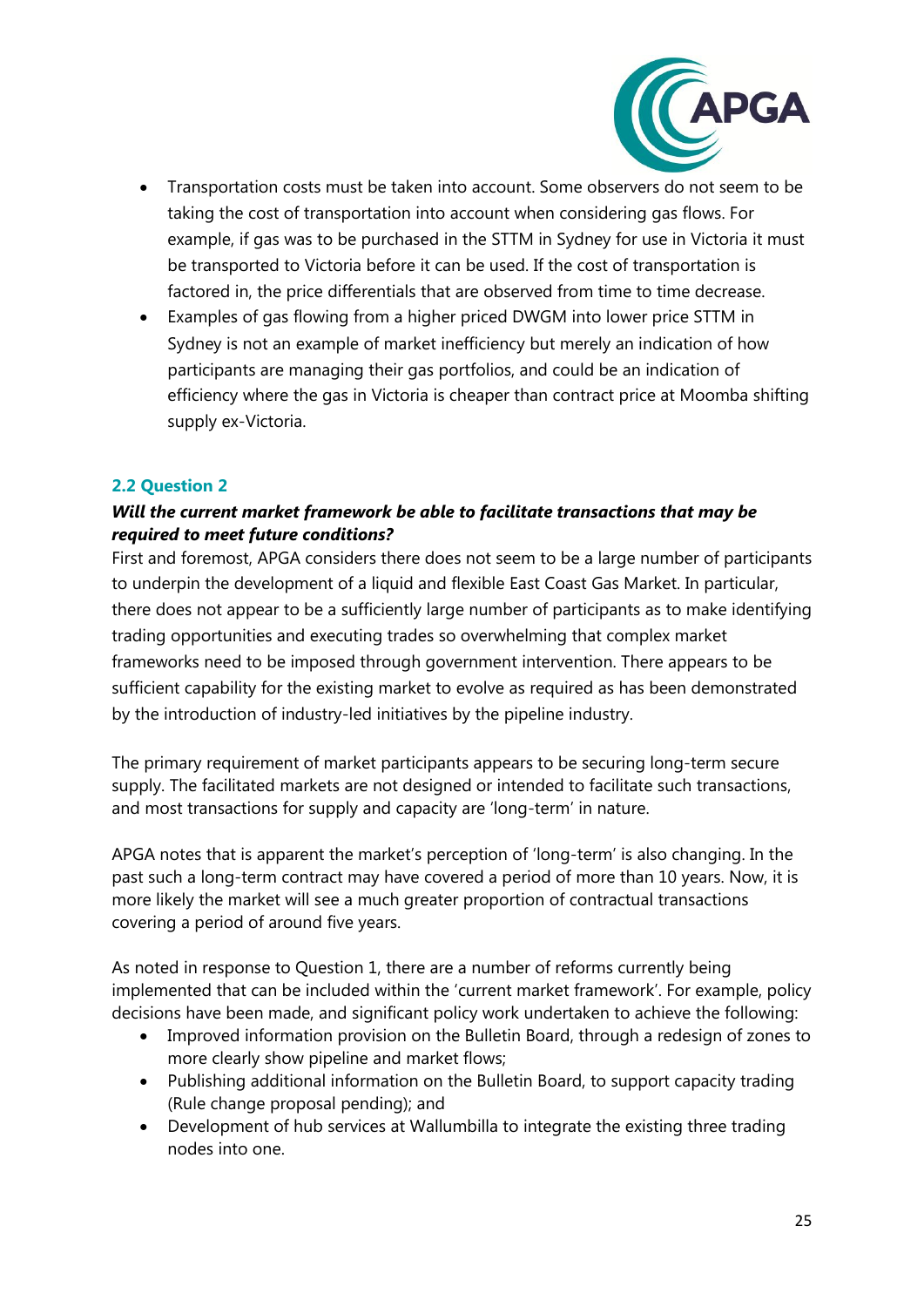![](_page_26_Picture_0.jpeg)

APGA considers that these three initiatives will significantly improve the operation of the market and are expected to be in place within the next 12 -18 months (some earlier).

#### <span id="page-26-0"></span>**2.3 Question 3**

#### *Are there barriers to using the wholesale markets, for instance for new entrant retailers or for large users wishing to participate directly in the markets?*

As noted above, APGA considers that there are some information and alignment-related barriers to using facilitated markets. These improvements will improve the ease of participations but APGA does not believe there are significant barriers to using facilitated markets. In particular, APGA disputes claims that access to pipelines is a barrier.

The primary capacity market is the market for services between shippers and pipeline operators. Amongst a range of services offered, there two principal types of transportation services for shippers, Firm capacity (guaranteed access) and As Available/Interruptible capacity.

The secondary capacity market is the market where shippers can trade Firm capacity to third parties.

Both As Available/Interruptible services and the secondary capacity market offer capacity that is not currently utilised by shippers. How these offerings occur varies across pipelines.

Primary Firm capacity is equally on offer to all market participants at time of investment. Pipeline companies actively pursue potential shippers prior to Final Investment Decision in order to secure the largest investment opportunity possible. Once an investment is made, primary capacity can be made available as existing contracts expire or through investment in increased capacity. There are also a range of flexible arrangements potentially available that use a combination of Firm capacity, storage and As Available/Interruptible capacity to meet shippers' needs.

With regard to the secondary capacity market, every holder of primary Firm capacity is free to trade their unutilised capacity on any basis they choose fit. Particularly in a fully contracted capacity environment, the effective ownership of the spare Firm capacity on any day sits with the Shipper and it is their right to trade that capacity at whatever price they deem economic.

There are implemented industry-led initiatives and under-development CoAG Energy Council initiatives to improve the environment for the trading of secondary capacity. These developments responded to concerns raised by some participants around access to pipelines. These measures make it easier to find trading partners, reduce the transaction costs of trades and help establish a market price for secondary capacity.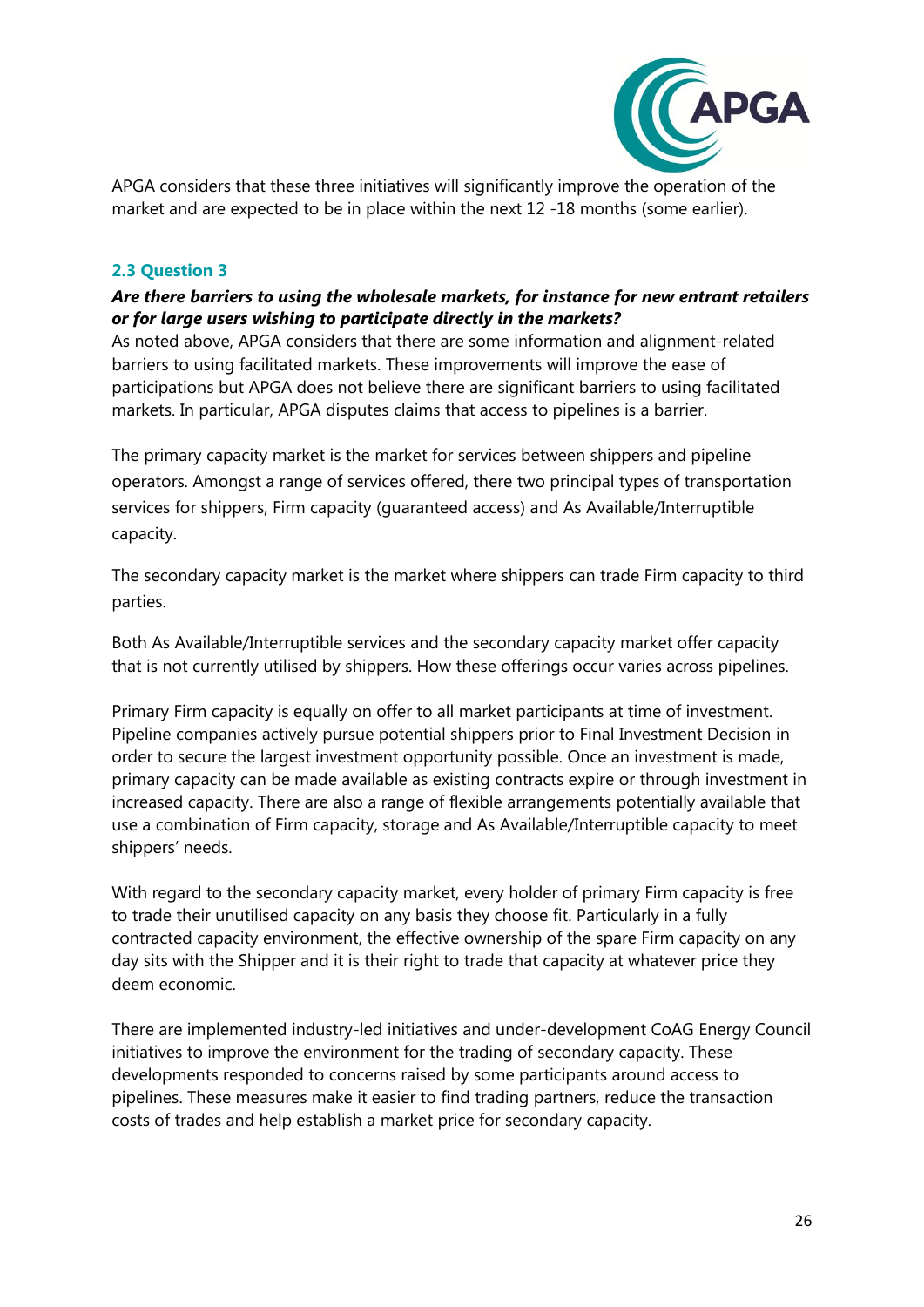![](_page_27_Picture_0.jpeg)

It should also be remembered that pipeliners offer As Available and Interruptible services that effectively makes unutilised capacity available to the market. While this offering is in the Primary capacity market, it is offered in competition to capacity that is traded in the secondary market. There is increasing interest in As Available and Interruptible capacity arrangements and there is evidence some market participants have been able to put arrangements in place enabling flexible, short-term access to pipelines to meet their needs.

APGA considers most of the participants currently raising access to pipelines serving facilitated markets as an issue are actually attempting to influence the price of these services through regulatory and market interventions as they seek to gain similar market capabilities to those participants that have taken on risk and enabled asset construction through primary Firm contracts.

Some participants appear to believe it is appropriate for primary Firm capacity to be subject to use-it-or-lose-it type arrangements; and then made available for access at or near its marginal cost. This ignores the relationship between the Firm and As Available/Interruptible markets (both services are offered in the same market) and the importance of recovering the sunk costs of infrastructure in order to ensure future investment. It also ignores the value Firm capacity holders place on being able to manage uncertainty in load forecasting and maintaining flexibility, and the damage marginal cost pricing can cause in infrastructure service markets.

Disagreements between parties about price are not a sign of market failure requiring government intervention. APGA will address this issue in more detail in the Transmission section.

#### <span id="page-27-0"></span>**2.4 Question 4**

#### *What opportunities are there for improved integration between the markets?*

There are a number of opportunities for improved integration. Firstly, market parameters should be aligned to remove discrepancies between markets. These parameters include timing of the gas day, price caps in each market and some areas of terminology. The removal of such inconsistencies can reduce the administrative burden of market participants and reduce complexity, lowering the overall barrier to entry.

APGA considers it absolutely critical that better information on export and production capability is provided to market participants. Market participants cannot make full use of facilitated markets without an improved understanding of the operations of the three LNG facilities at Gladstone. Each of these facilities has an annual demand not much less than the entire domestic demand in the Eastern Australian Gas Market and has great ability to influence gas supply. APGA's views on specific information requirements are detailed above. Further areas of consideration include: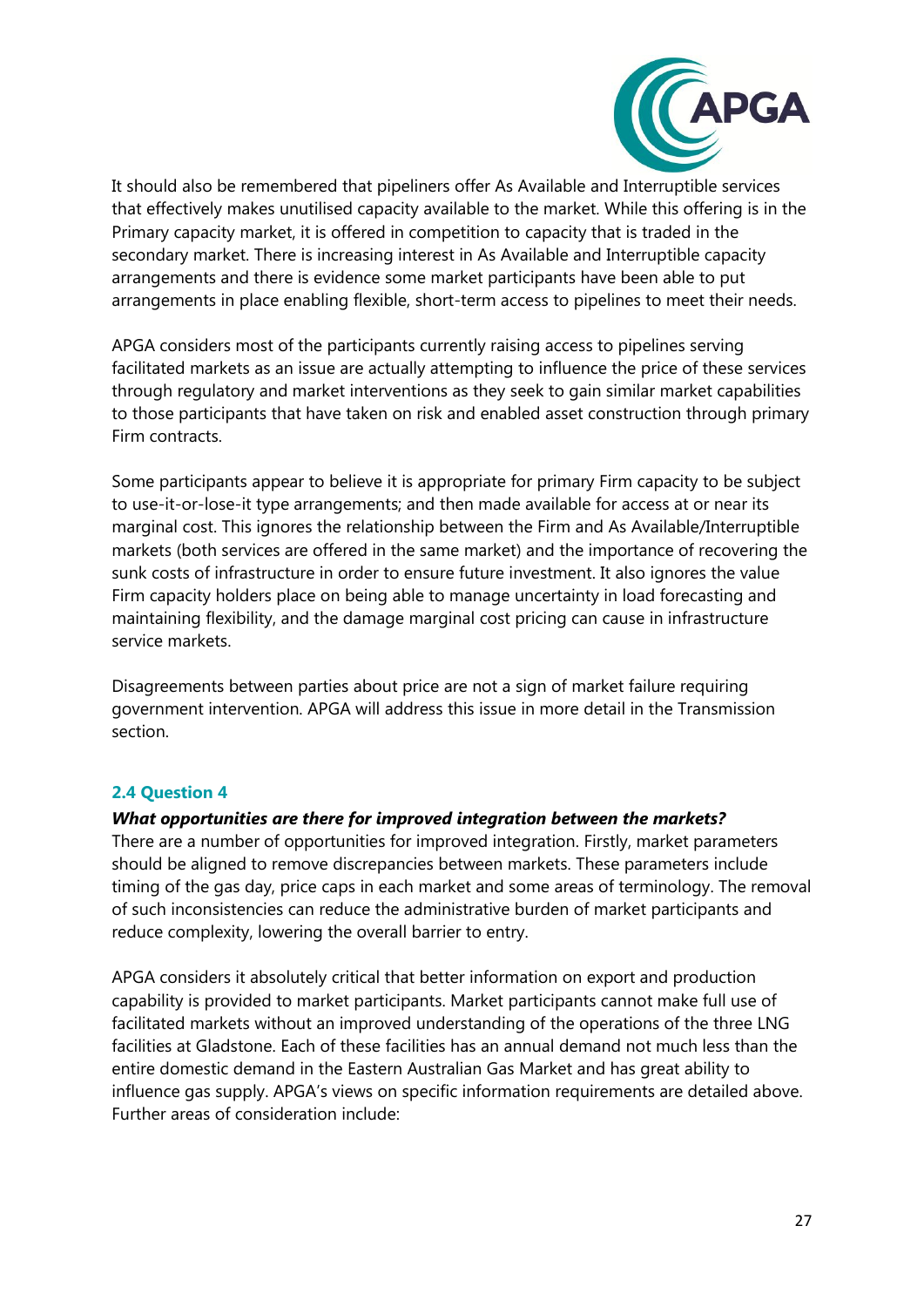![](_page_28_Picture_0.jpeg)

- A simplification and harmonisation of the STTMs to better recognisetheir primary purpose as balancing mechanism would improve integration. This will be addressed below.
- The unique market framework in Victoria is likely to be limiting integration across South-eastern Australia. This will also be addressed below.
- An increase in the availability of commercially provided storage facilities, particularly large-scale underground storage, would enhance flexibility and allow market participants to better access seasonal arbitrage opportunities in facilitated markets.

APGA also considers that the focus on transportation ignores the existing ability of shippers to enter into gas swapping arrangements between markets. Development of this market could enable participants to swap gas across markets without transportation requirements and may assist in improving access to the GSH for some participants.

Finally, APGA notes that there are few participants active in multiple markets. This is not because of difficulty in accessing markets, the complexity of operating in multiple markets or the lack of integration between existing markets. Quite simply, there are not many market participants in Australia. Many of the participants that are present have major facilities concentrated in a single region or just a single major facility and do not see gas trading as part of their business.

# <span id="page-28-0"></span>**3. The STTM**

#### <span id="page-28-1"></span>**3.1 Question 1**

#### *Are the original objectives for the STTM still relevant and compatible with the new Council vision? How have stakeholders' experience with the STTM corresponded to initial expectations?*

The original STTM objective, as set out in the Gas Market Leaders Group National Gas Market Development Plan delivered to the then Ministerial Council on Energy in June 2006 was:

*The STTM will establish a mandatory price based balancing mechanism for gas delivered to, and withdrawn from, defined market hubs, replacing existing gas balancing arrangements applicable at delivery points within the hubs.*

The distinction between a balancing mechanism and a spot wholesale market appears to have been confused by many market observers and participants. Since 2006, references to the STTM have tended to label it a 'wholesale' or 'spot' market. It is a very important distinction – there should be very different expectations for a balancing market and for a wholesale market.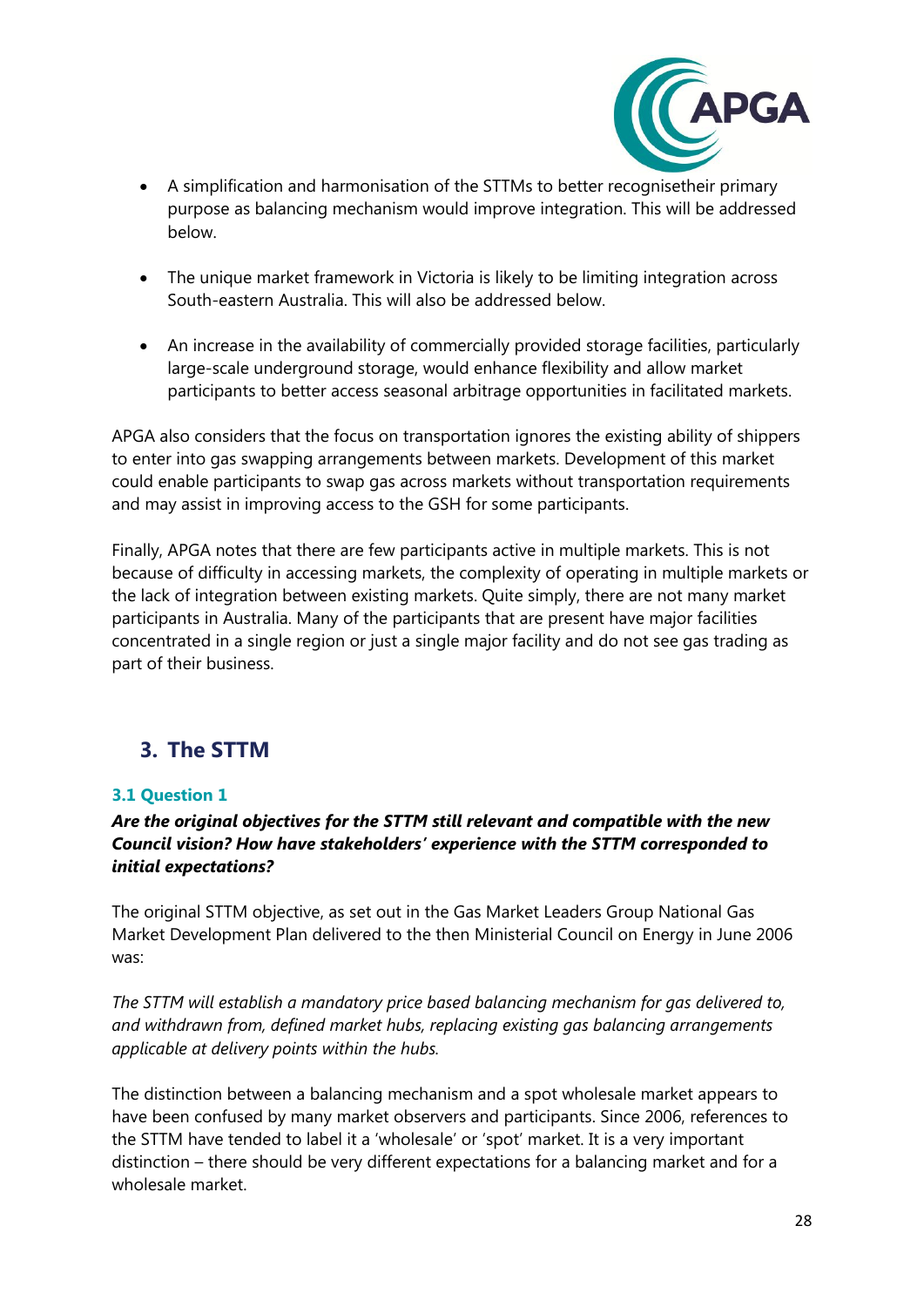![](_page_29_Picture_0.jpeg)

For example, APGA has observed market participants and AEMO express confusion as to why gas that is available in the Sydney STTM for \$1/GJ is not being purchased and transported to other markets. The price shown at an STTM is not a 'commodity supply' price; it is the price of imbalance on the day, in that market. In essence, \$1/GJ gas in Sydney means all Sydney STTM participants were very accurate with their nominations on a particular day. If any participant attempted to acquire a meaningful quantity of gas on that day, the price would rapidly escalate as there is not an underlying large surplus of commodity gas that is driving the low price. **It is a lack of demand for balancing services that drives the low price, not a surplus of commodity.**

Further, the Commonwealth's 2014 Eastern Australia Domestic Gas Market Study stated:

*Gas market reform in Australia has aimed to improve liquidity and transparency in the wholesale gas market. Spot markets have been introduced in Victoria (the Declared Wholesale Gas Market), as well as Adelaide, Brisbane and Sydney (the short-term trading markets, or STTMs).* 

*These markets were designed to complement long-term gas contracts and provide an option for making up short-run supply and demand shortfalls. However, they currently trade insignificant gas volumes and may have only a limited relevance to the price of the long-term gas contracts***.** 24

To state the STTMs and the DWGM trade insignificant gas volumes is to ignore their primary purpose – that of a balancing mechanism - and ignores the fact they were designed to complement, not inform or replace, long-term contracting arrangements. If a market observer was to assess the volume of gas traded at the STTMs in this context, they would be deemed to be trading the appropriate levels of gas.

**TABLE 4: Traded volumes in the STTMs<sup>25</sup>**

|                   | <b>SYDNEY</b> | <b>ADELAIDE</b> | <b>BRISBANE</b> |
|-------------------|---------------|-----------------|-----------------|
| Percentage of     |               |                 |                 |
| throughput traded | 4%            | 7%              | 3%              |
| in market         |               |                 |                 |

APGA considers the need for liquid and transparent balancing mechanisms still remains relevant and compatible with the new Council vision. The STTMs do provide a liquid balancing mechanism for gas market participants in Sydney, Adelaide and Brisbane. They are unlikely to provide further liquidity as an alternative source of gas supply. The liquidity

**<sup>.</sup>** <sup>24</sup> EADGMS, page 64

<sup>25</sup> ESAA 2013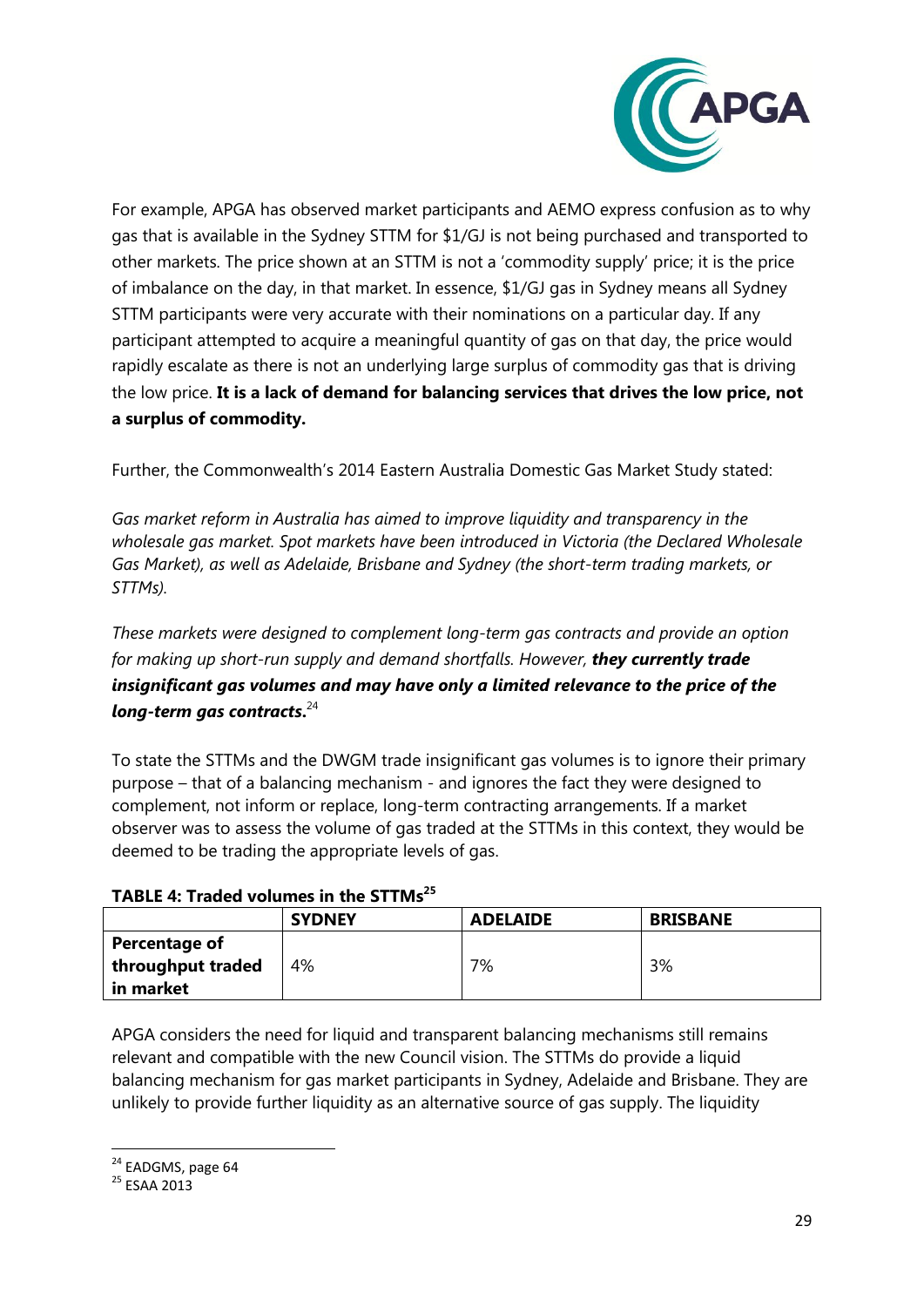![](_page_30_Picture_0.jpeg)

required to provide a balancing service is much less than that to provide a genuine source of supply.

There is an important question as to whether the STTMs provide an efficient and effective balancing mechanism. Many market participants report they are overly costly and complex.

#### <span id="page-30-0"></span>**3.2 Question 2**

#### *Are all STTM hubs (Sydney, Adelaide and Brisbane) delivering value to market participants***?**

APGA does not believe the STTM hubs deliver value to market participants. The STTM is a gross market, charges apply to all gas that passes through each hub regardless of whether the market participant that owns the gas requires the services of the hub.

The current AEMO STTM (and DWGM) charge is slightly more than 8c/GJ of gas in each hub. If this charge was applied only to traded volumes of gas in each market the charge would be much higher.

![](_page_30_Figure_7.jpeg)

#### **CHART 2:**

Effective reforms and initiatives appropriately allocated the costs associated with implementation and operation to the beneficiaries. If that was to be done in the case of the STTM, it is unlikely the balancing service would be used at all. As it currently stands, participants that do not need to use the service are subsidising those that do.

Further, the 8c/GJ is a fixed cost of participating in a market served by an STTM hub; it does not compare favourably to the transportation costs associated with participating in a market. Taking Sydney as an example, an additional 8c/GJ added to the transportation costs of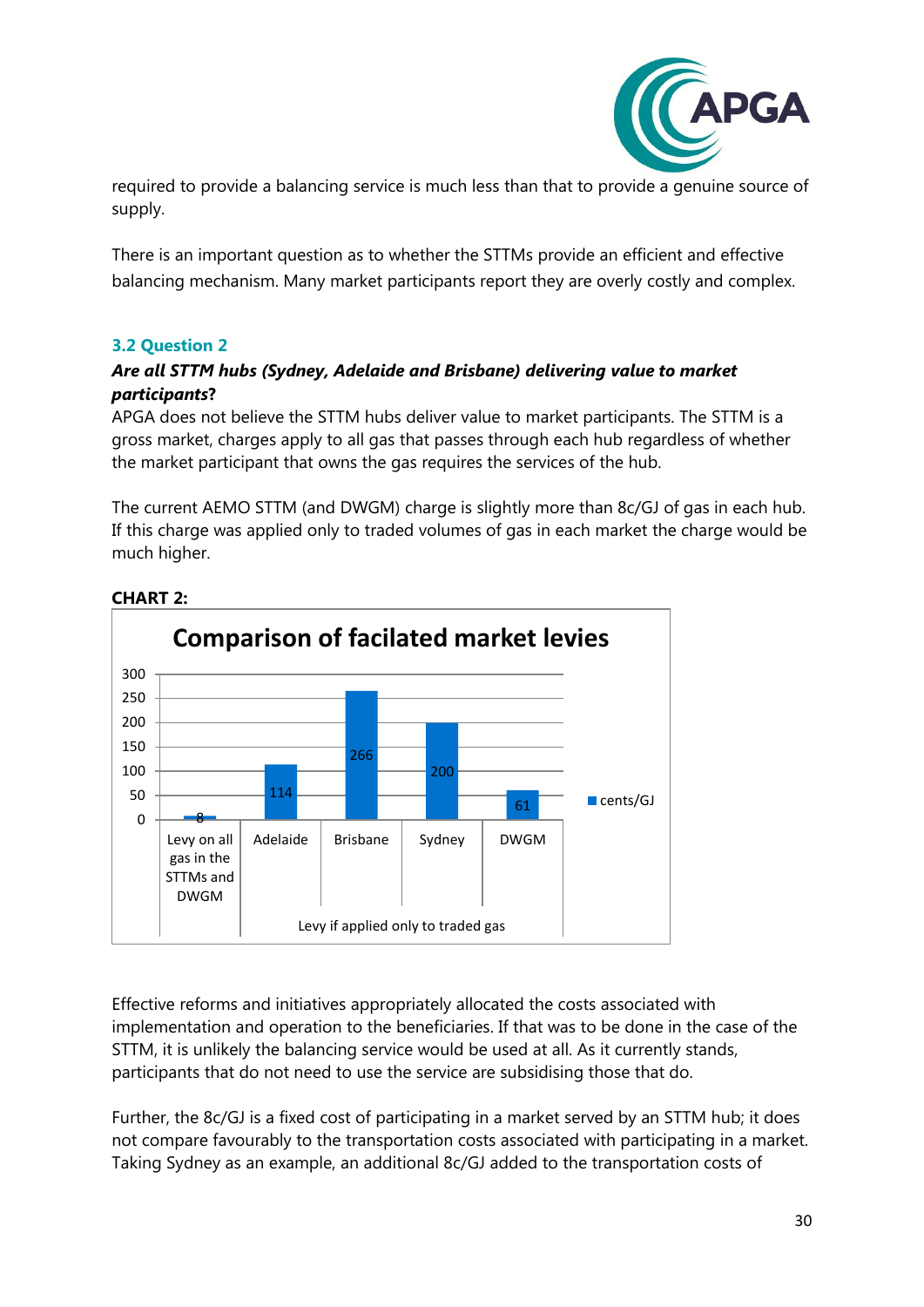![](_page_31_Picture_0.jpeg)

around a \$1/GJ from either Moomba or Longford represents a substantial increase to the costs of delivering gas to the Sydney market.

The considerable costs incurred by market participants and pipeline operators in establishing internal systems to manage interaction with the STTM and mitigate risks in the market must also be considered when determining value.

Given that effective, if less transparent, balancing mechanisms were in place prior to the implementation of the STTMs, it must be asked whether the STTM-related costs borne by the market to date have resulted in significant improvements in efficiency or outcomes.

#### <span id="page-31-0"></span>**3.3 Question 3**

#### *What design features of the STTM could be improved to reduce costs and improve efficiency? (eg is there a role for intra-day trading?)*

Counteracting MOS has been an issue in Sydney and Adelaide since the commencement of the STTM and is raised by some participants as a fault in the current design. Counteracting MOS arises due to the assumption in the STTM design that there are no physical limitations to delivering gas into the networks of Sydney and Adelaide. Rather than being a fault, counteracting MOS is providing a price signal for change. This change has given rise to the provision of some small MOS balancing services and, if significant enough, would warrant investment to provide free flow. In this regard the 'Facilitated Markets dilemma' for the STTM participants is now the same as those in the DGWM. i.e. who makes the investment to improve market capability and who shares in the benefit. The 'no physical constraint' assumption has also caused significant issues in the establishment and operation of the Brisbane STTM.

APGA also has concerns about the inability of the market operator to correct STTM prices in the event of pipeline information error or failure. If pipeline information error causes a 'price event' there is no mechanism to retrospectively correct price. For example, after a high-price event in the Sydney STTM caused by pipeline error in 2010, a deliberate decision was taken to not enable AEMO to retrospectively correct market prices. It was decided that pipeline operators would not have sufficient incentive to deliver accurate and timely data if mistakes could be corrected.

Further, the data validation process that was implemented in the wake of the high price event chose to institute a process whereby data that fails its automated validation and receives no confirmation from a pipeline will still be used to set prices.

The most likely scenario in such an event is that pipeline systems have suffered major failure and the data should not be used. Not only will it be used, there has been a deliberate decision not to provide the ability to retrospectively correct prices if a high-price event results from its use.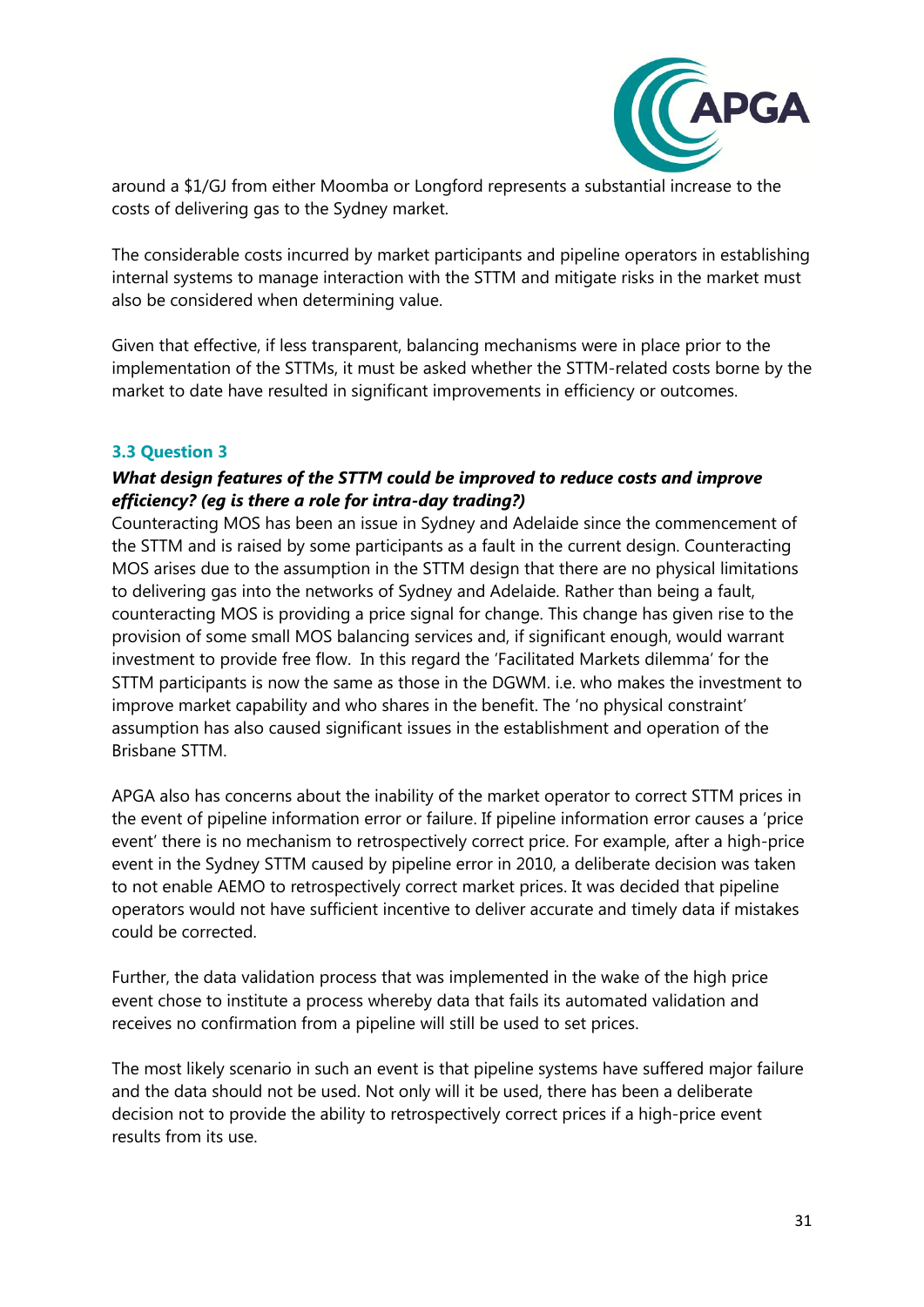![](_page_32_Picture_0.jpeg)

This issue was raised by APGA (then APIA) in our submission to the rule change process initiated by AEMO to change the daily data delivery times to allow for data validation in April 2011.

This contrasts with the ability of AEMO to place the market into administration when its own errors or system failures create issues.

#### <span id="page-32-0"></span>**3.4 Question 4**

#### *Given that most gas supply is bilaterally contracted, is it realistic to expect that prices in the STTM will signal underlying supply and demand conditions? If not, what is the role and value of STTM within the broader gas market framework?*

It is not realistic to expect that prices in the STTM will signal underlying supply and demand conditions because it is a balancing mechanism for the retail segment of the market, not a source of gas supply. The price signal provided by the STTM is not relevant to bilateral contracting of gas supply. The belief that the STTM should provide a price signal on underlying supply and demand conditions can be attributed to its continual mislabelling as a wholesale market.

APGA considers there is an important question regarding the ongoing role and value of the STTMs. In a market where there are multiple supply hubs and enhanced capacity trading, balancing hubs may not be necessary.

## <span id="page-32-1"></span>**4. Wallumbilla Gas Supply Hub**

#### <span id="page-32-2"></span>**4.1 Question 1**

#### *Is Wallumbilla adding value to the way participants manage their gas portfolios and what directions should the development of the market take?*

It does appear that Wallumbilla is adding value to the way participants manage their gas portfolios. It appears that some of the concerns raised by market participants about their ability to take advantage of Wallumbilla stem from their desire to access Wallumbilla on the same or better terms as participants that have made significant long term investments in pipeline capacity or hub compression services. Market participants that have made longterm investments have taken on the capacity risks associated with those investments and are now benefiting from those investments.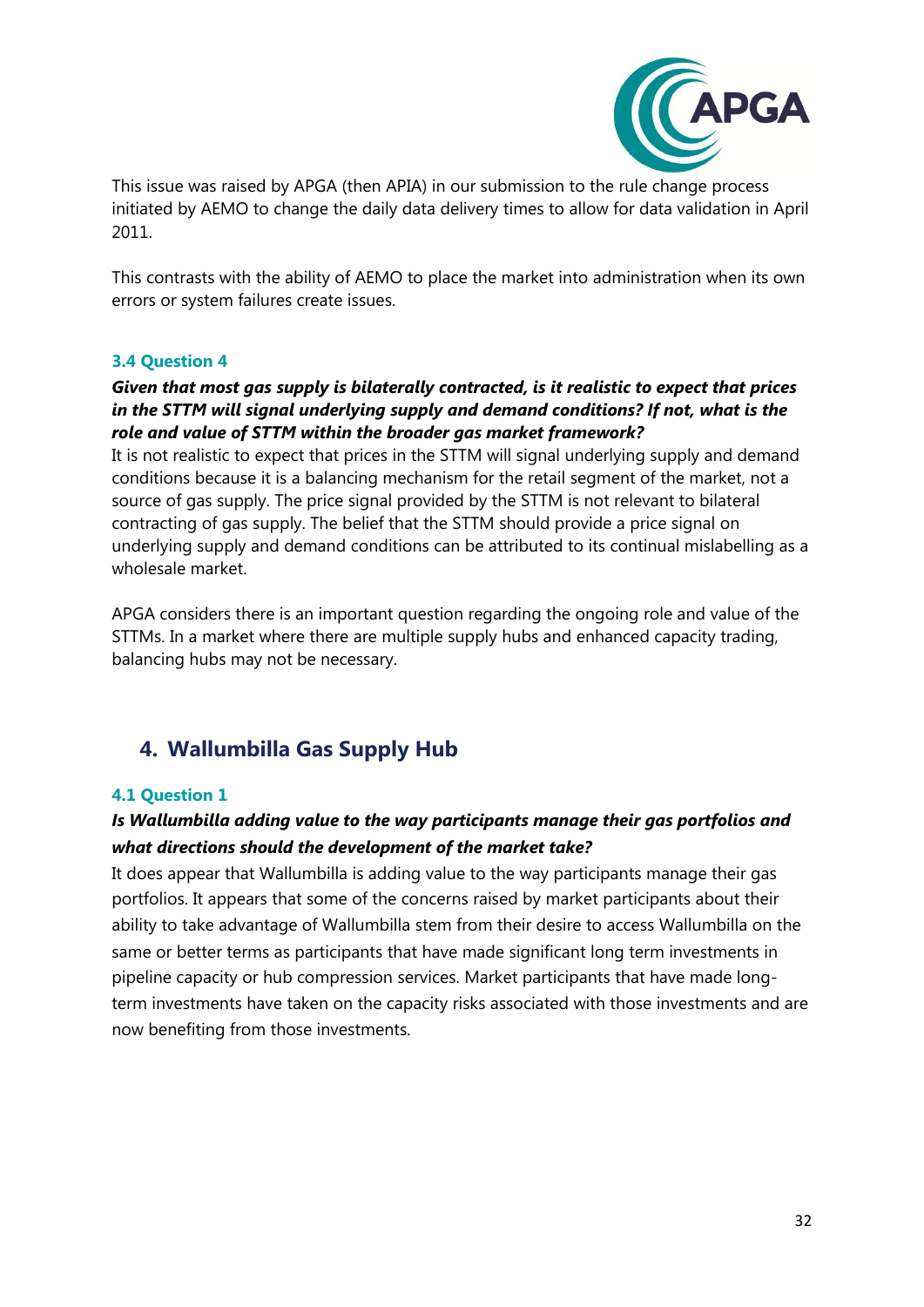![](_page_33_Picture_0.jpeg)

#### <span id="page-33-0"></span>**4.2 Question 2**

#### *How does trading at Wallumbilla impact on trading in other wholesale markets?*

APGA considers the ability of Wallumbilla to impact trading in other facilitated markets to be overestimated, particularly as it is the only market with a wholesale role. If an observer considers the primary balancing role of other markets, there is little reason to expect Wallumbilla to impact trading elsewhere.

This impact is further reduced when an observer considers the distance Wallumbilla is from other markets. Adelaide, Sydney and Victoria are between 2,200 and 3,200km by pipeline away from the GSH. These are vast distances to traverse by pipeline and the cost of transportation services needs to be taken into account when looking at market price differentials.

#### <span id="page-33-1"></span>**4.3 Question 3**

### *Would the establishment of a GSH at Moomba facilitate additional trade? Would a Moomba GSH impact on liquidity at Wallumbilla?*

APGA does not have an opinion to offer with regard to a GSH at Moomba.

#### <span id="page-33-2"></span>**4.4 Question 4**

## *How useful is the information provided by the Wallumbilla hub to market participants and what additional information could be provided to improve accuracy and transparency at the GSH?*

As APGA has outlined above, production and export facility information is required so that market participants can reasonably forecast the availability of gas at the Wallumbilla GSH.

<span id="page-33-3"></span>It is not sufficient to consider these facilities in aggregate; each export facility alone has a gas demand that is comparable to the entire Eastern Australian domestic gas market.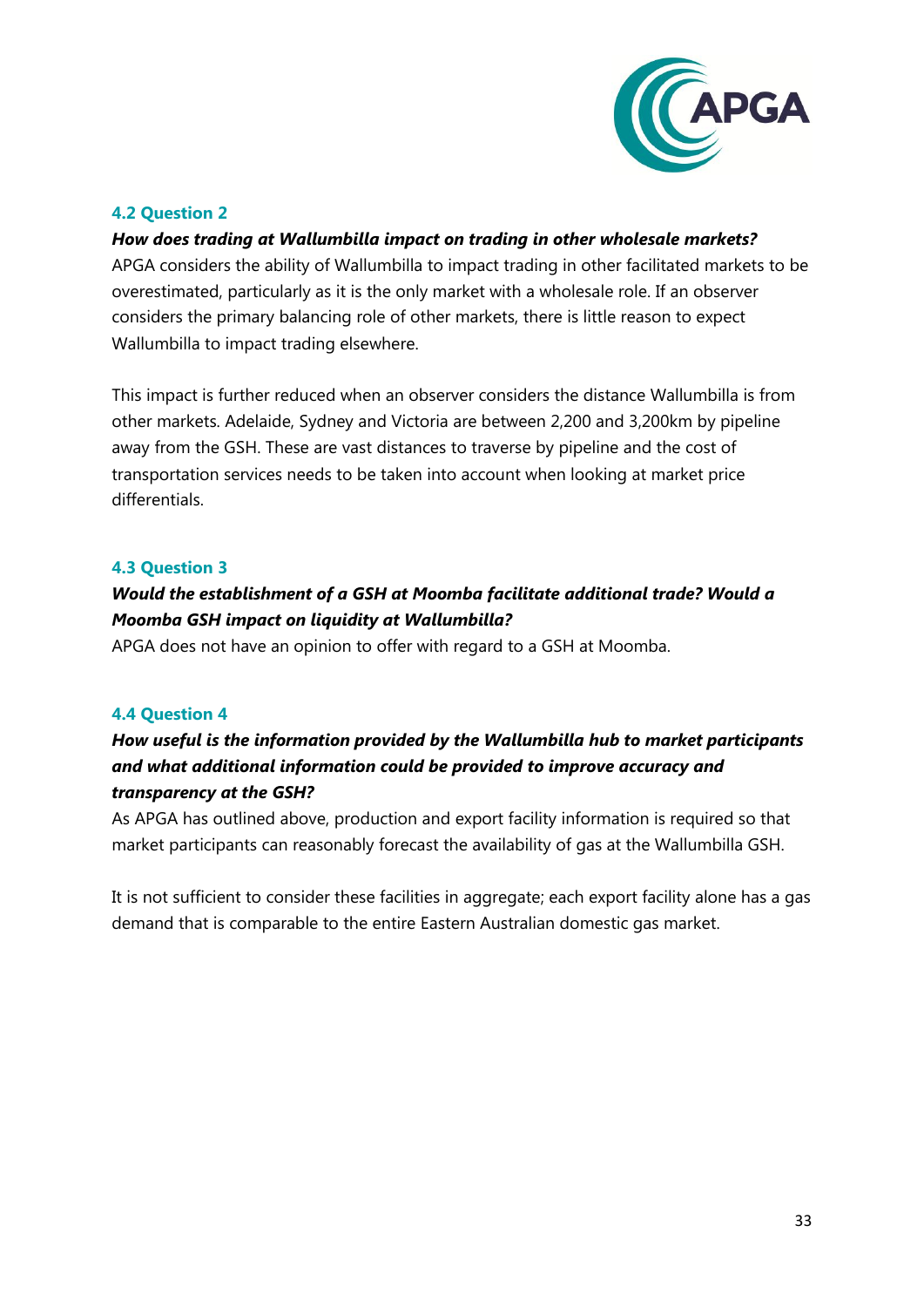![](_page_34_Picture_0.jpeg)

# **5. The DWGM**

#### <span id="page-34-0"></span>**5.1 Question 1**

#### *Are the original objectives and rationale for the DWGM relevant and compatible with the Council's vision?*

The original objective of DWGM reflected market conditions at the time of its establishment. At the time of the DWGM's establishment, the Victorian Gas Market was not connected to any other market. In essence, it was an isolated market that had significant excess capacity at market start. This has changed substantially. The construction of the Tasmanian Gas Pipeline, SEA Gas Pipeline and the Eastern Gas Pipeline, as well as the construction and subsequent significant expansion of the Victorian Northern Interconnect, have increase the linkages between Victoria and the entire Eastern seaboard.

#### <span id="page-34-1"></span>**5.2 Question 2**

#### *Is investment in the DTS occurring in an efficient and timely manner? Or are there limitations with the current investment and/or regulatory framework?*

Investment does not appear to be occurring in a timely manner. Certainly APGA considers the regulatory framework means investment is delayed until it can be approved during the five yearly access arrangement process. There are documented occasions where necessary investment has been proposed and rejected during an Access Arrangement determination and then approved five years later in the next determination. The delays to investment caused through regulation have implications for efficiency and market welfare.

In contrast, pipelines that have full coverage and are tariff regulated under the contract carriage model have less difficulty in investing outside the regulatory cycle as they can offer Firm capacity rights.

APGA notes that the DWGM, like the STTMs, is a mandatory balancing market that market participants in Victoria must use and pay for, whether there is intent to use the balancing service or not,. The 2014-15 levy of 8c/GJ applies to all gas. Whilst the DWGM has more liquidity than other balancing mechanisms, largely due to the high winter peak demand in Victoria, the costs associated with it are not insignificant for those that don't require its services. The 13% traded volume of gas<sup>26</sup> in the DWGM would attract a charge of 61 $c$ /GJ if costs were attributed only to traded volumes.

#### <span id="page-34-2"></span>**5.3 Question 3**

#### *Do the DWGM arrangements inhibit the transportation of gas between the DTS and interconnected pipelines?*

Historic issues that inhibited transportation of gas from the DWGM into contract-carriage pipelines have recently been addressed through an AEMO Procedure change. The change allows the matching of allocated AMDQ to Firm capacity rights at system withdrawal points,

**<sup>.</sup>** <sup>26 26</sup> ESAA 2013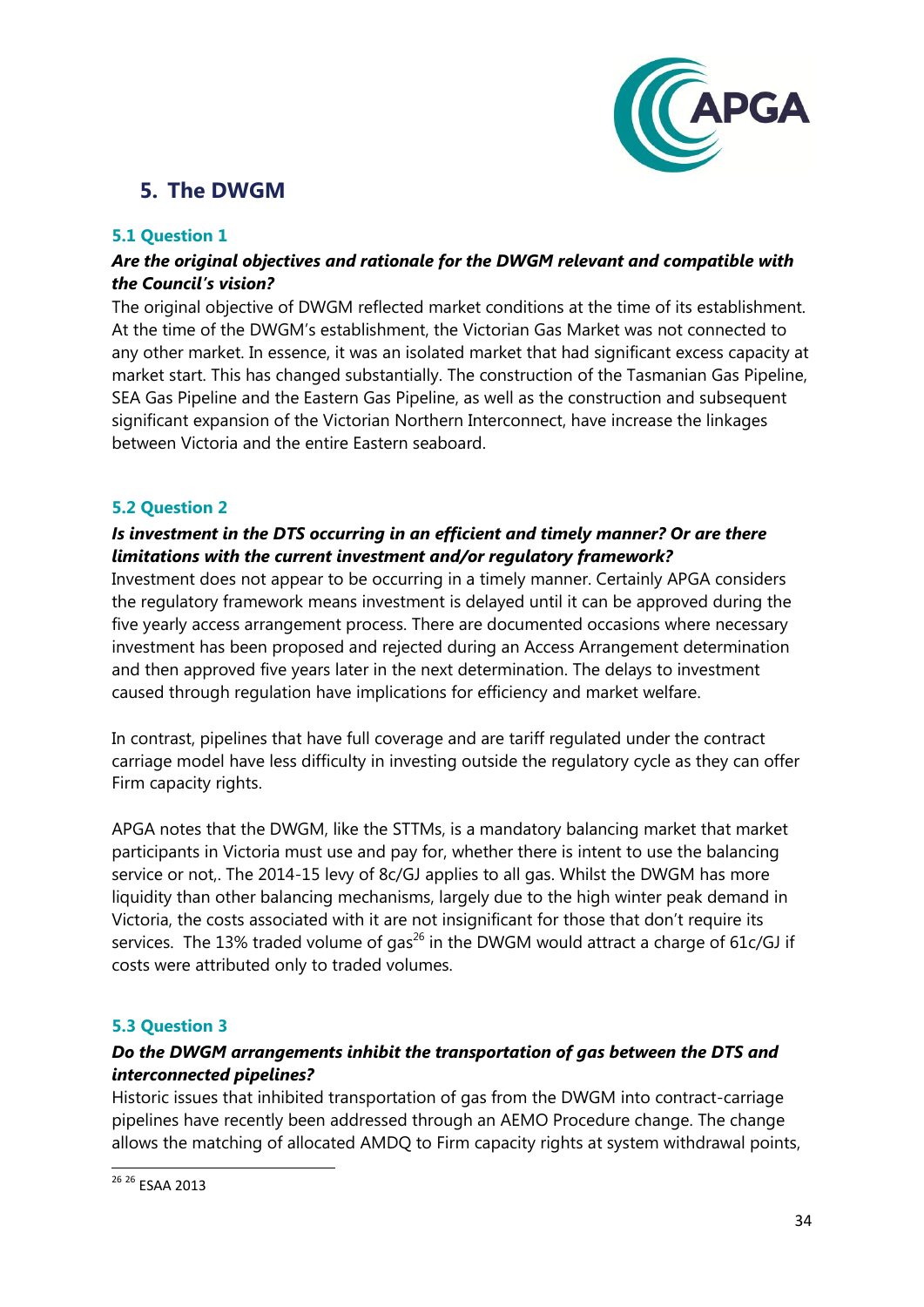![](_page_35_Picture_0.jpeg)

such that shippers can be assured they can access their contracted Firm capacity rights on interconnected pipelines where they are scheduled in the DWGM.

As outlined in response to the previous question, APGA understands that there remain issues associated with securing timely investment in the DWGM that would support additional transportation of gas into and out of the DWGM.

#### <span id="page-35-0"></span>**5.4 Question 4**

#### *How could the market design be amended to provide additional tools for participants to manage price and volume risk in the DWGM?*

Market participants with direct experience in the DWGM are best placed to address this question.

## <span id="page-35-1"></span>**6. Transmission pipelines**

#### <span id="page-35-2"></span>**6.1 Question 1**

#### *Are the original objectives of the gas access regime still relevant and compatible with the Council's vision?*

As the Discussion Paper provides, the original objectives of the gas access regime were to:

*a) facilitate the development and operation of a national market for natural gas;* 

*b) prevent abuse of monopoly power;* 

*c) promote a competitive market for natural gas in which customers may choose suppliers, including producers, retailers and traders;* 

*d) provide rights of access to natural gas pipelines on conditions that are fair and reasonable for both service providers and users; and e) provide for resolution of disputes.*

APGA considers thatthe existing gas access regime has allowed these objectives to be met. As they are open ended objectives, they are all still directly relevant to various outcomes of the CoAG Gas Market Vision.

#### <span id="page-35-3"></span>**6.2 Question 2**

#### *Is the current low number of covered transmission pipelines a cause for concern or a measure of competition?*

The coverage criteria for transmission pipelines as set out in the National Gas Law assess not only the effects of coverage on competition, they also assess the efficiency of regulating an asset and whether regulation would result in materially improved outcomes for consumers.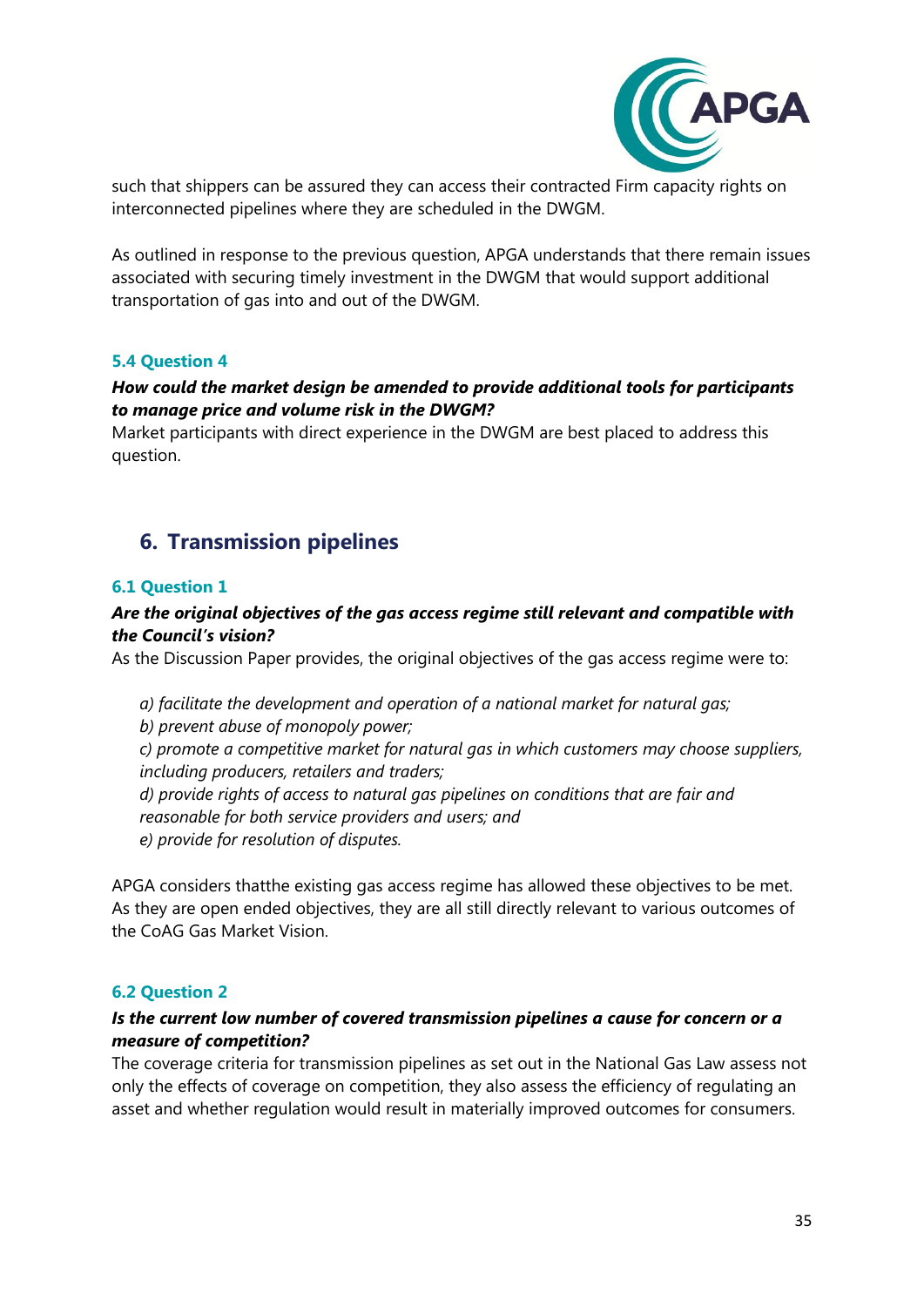![](_page_36_Picture_0.jpeg)

The move away from fully regulated pipelines to lightly or unregulated pipelines should be seen as both a sign of increasing competition in the transportation market and the ability of the market to achieve efficient outcomes without regulatory intervention.

The access regimes under the Gas Code and the National Gas Law have applied alongside significant pipeline investment that has promoted competition between gas supply basins. As this competition increases, the costs of pipeline transportation services are a factor in the decision making process of market participants. Pipelines must remain competitive to ensure they remain a viable choice for supply options. As interconnection increases, pipelines have an increased driver to remain competitive as alternative sources of supply and transportation become available.

APGA considers the evidence of investment that has driven the increased interconnectivity of the Eastern Australian Gas Market is a sign the access regime is working. It allows market participants to enter into the arrangements necessary to achieve timely investment that is well-sized to market demand. The oversight and prospect of regulatory intervention provided by the access regime provide market participants with confidence in the resulting market outcomes.

It should be noted that the revenue generated by the gas transmission industry is the lowest contributor to the final cost of gas supply to consumers. The Australian Energy Regulator<sup>27</sup> has estimated that transmission charges contribute from 3% to 8% to delivered retail gas prices across Australia. This suggests that reforms focussed on the gas transmission sector are unlikely to deliver significant price outcomes to gas consumers.

Notwithstanding these observations, there are significant shortcomings with access regulation that need to be recognised. Access regulation significantly affects the incentives of pipeline investors to invest in spare capacity, and can lead to incentives for longer term 'underpinning' contractual arrangements for pipeline capacity investments in order to avoid the risk that regulated prices are insufficient to recover the costs of incremental investment. This can occur where additional capacity is added to an older and significantly depreciated pipeline, where 'average' tariffs applying to the full capacity of the pipeline would not recover the higher incremental costs of expansion.

APGA's key message is that timely investment can occur under contract-carriage with access regulation, but regulation does entail distortions and should only be imposed where there is a clear economic benefit in doing so. By contrast, market carriage *requires* access regulation and stifles the ability for timely private investment, therefore imposing significant costs on the community.

**.** 

<sup>&</sup>lt;sup>27</sup> AER State of the Energy Market 20014 p117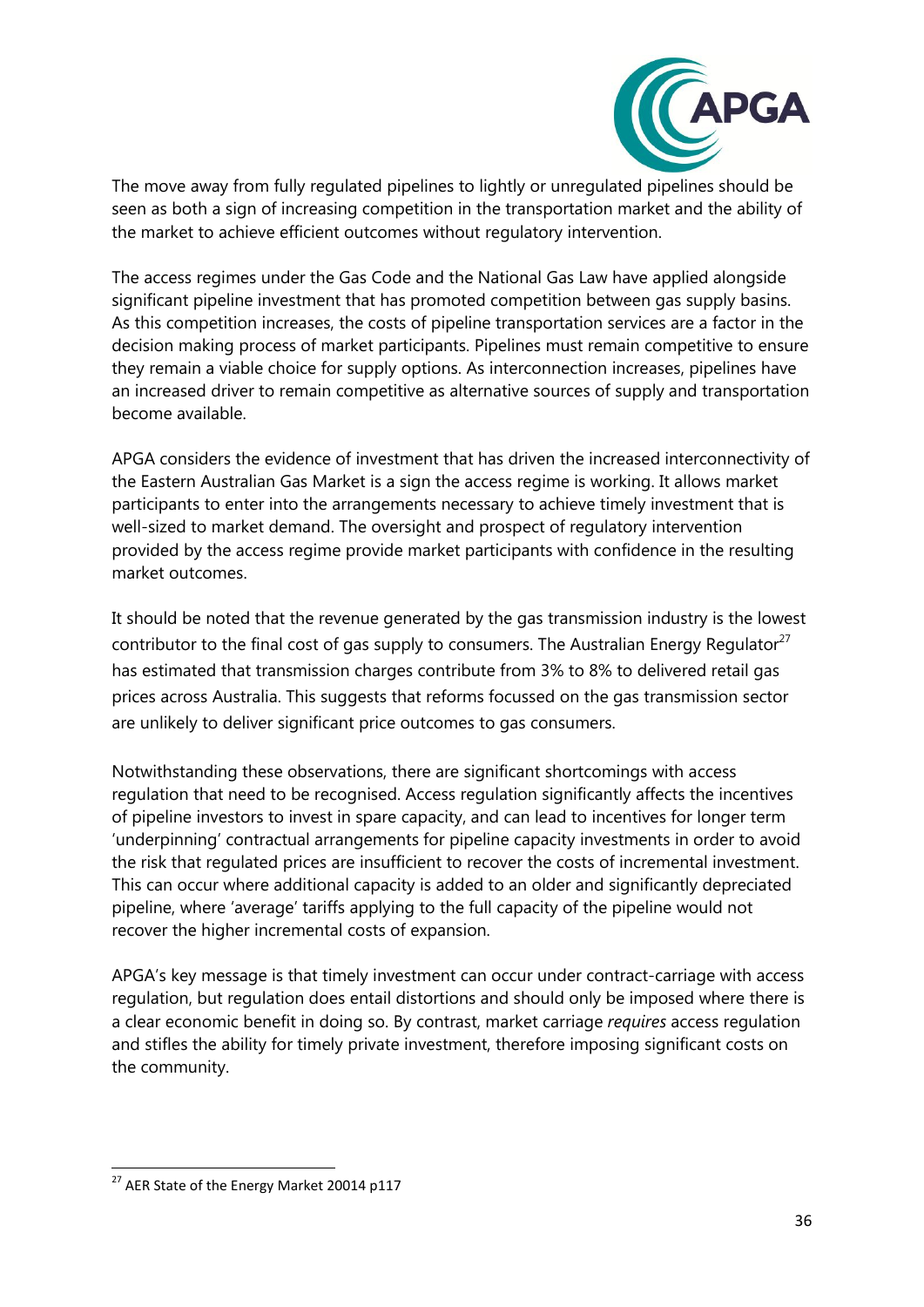![](_page_37_Picture_0.jpeg)

APGA contends that the market would benefit from a similar level of access oversight being extended to processing and storage facilities rather than changing the access regime for pipelines.

#### <span id="page-37-0"></span>**6.3 Question 3**

*Are there impediments to short term trading of pipeline capacity trading? (ie why is secondary trading not occurring?) If so, how should these best be addressed?*  APGA notes that trading and swapping of transmission capacity and commodity gas is occurring and has occurred throughout the development of the Eastern Australian Gas Market. The trading may not be as visible as some policy makers and market participants would like, but it is occurring.

Additionally, APGA notes that short-term capacity is not only made available to market participants through trading, it is also available to all market participants on a nondiscriminatory basis as AA and/or Interruptible capacity.

Despite this, there seems to be a prevailing view that there is insufficient short-term capacity trading occurring. No information has been provided regarding what the sufficient (or efficient) level of capacity trading would be.

Part of the driver for increased capacity trading seems to be the view held by some that pipelines are underutilised. Utilisation of a pipeline is first and foremost driven by the demand profile of the region being served. The primary way to increase a pipeline's utilisation is to increase non-peak demand. No amount of capacity trading can increase nonpeak demand. As demonstrated in Table 2, the average annual utilisation of pipelines in the US and Europe is much lower than that in the Eastern Australian Gas Market. Despite the 'sophisticated' primary and secondary capacity access frameworks of these regions, they do not have greater pipeline utilisation than Australian pipelines because the demand profiles of these regions are concentrated on winter heating loads.

However, with the view that enhanced capacity trading is desirable, APGA considers the first impediment to increased short-term trading of pipeline capacity trading is the historical lack of harmonised contractual arrangements for trading. This impediment has been addressed.

AEMO has developed standardised terms and conditions (T&Cs) for bare capacity transfers at the Wallumbilla Hub. These T&Cs can be readily applied to bare capacity transfers on any pipeline and are available on the NGBB.

The pipeline industry has also responded to concerns by developing the operational capacity transfer service, providing standard T&Cs for trading of operational capacity; allowing traders to reduce transaction costs, trade the responsibilities associated with the capacity and take positions on pipelines they have no firm capacity rights on but may wish to acquire traded capacity on.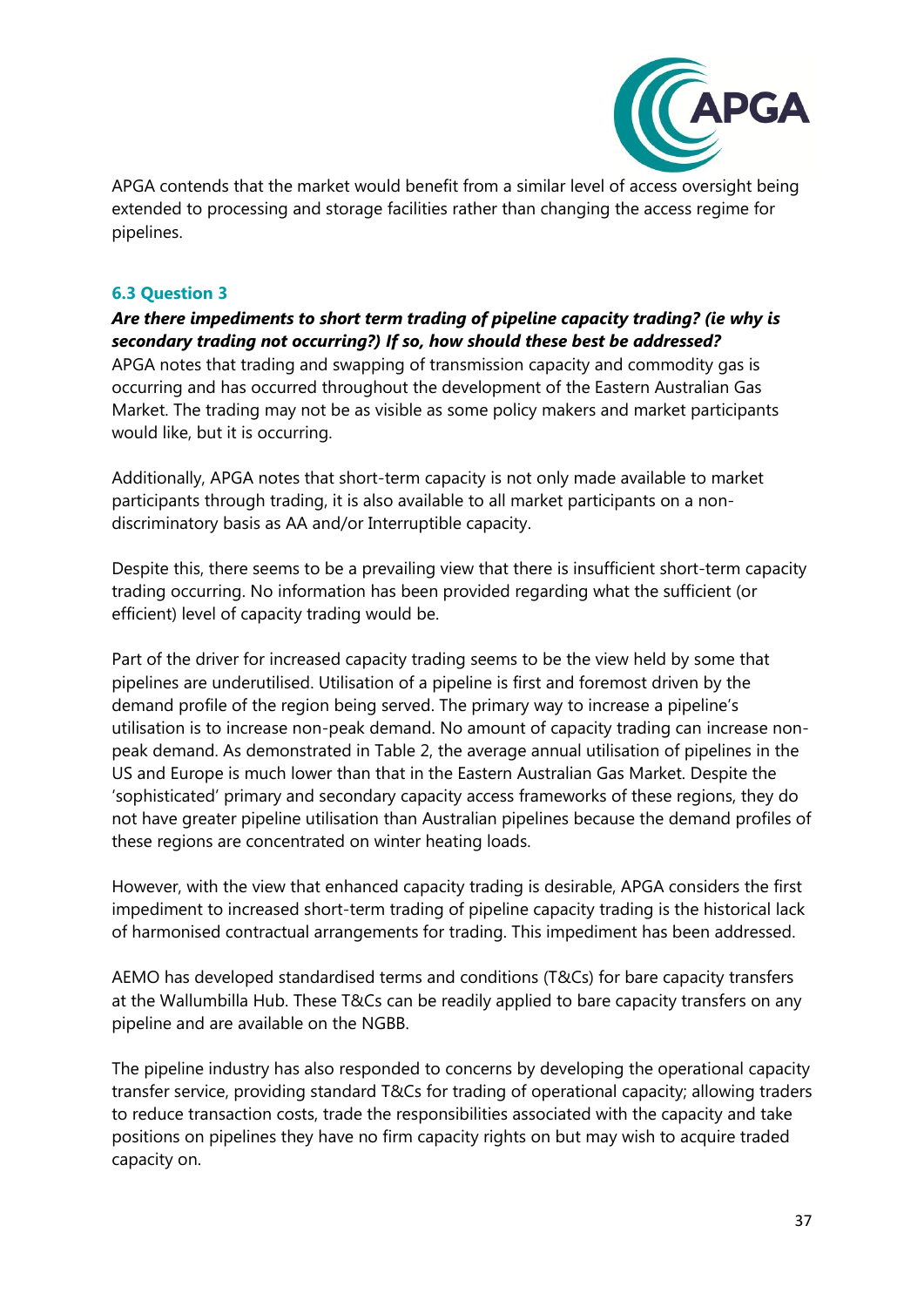![](_page_38_Picture_0.jpeg)

To support this harmonisation, capacity listing services have been introduced by industry and AEMO, providing a visible location to place bids and offers for capacity. If utilised, these platforms would establish market values for secondary capacity on each pipeline.

These services were developed in close consultation with market participants and APGA has published a Guideline for the offering of operational capacity transfer services that should see a more harmonised approach in the Eastern Australian Gas Market.

In reality, very little activity has occurred over the 12 months some of these services have been in place.

The second impediment to short-term trading of pipeline capacity may be related to the limited number of market participants, where parties with capacity to trade at particular receipt or delivery points cannot find a willing counterparty at those points. Pipeline companies can offer delivery point flexibility to shippers (and potential shippers) to address this problem. Variations to delivery points can affect deliverability to other delivery points and these impacts must be accounted for.

Arrangements can be developed for inclusion in contracts, but shippers need to request them.

Over the medium to longer term, increased delivery and receipt point flexibility should be facilitated by the expansion of existing and construction of new infrastructure, but more demand for flexibility would be needed to facilitate this.

Highly relevant to the issue of capacity trading is the CoAG Energy Council Capacity Trading Regulatory Reform Process that commenced in December 2012 and is still underway. The findings of the CoAG Decision Regulation Impact Statement (RIS) should not be ignored.

Economic consultancy NERA conducted the Cost-Benefit Analysis (CBA) that informed the Decision RIS. In its 82 page document, NERA assessed the costs and benefits of the four options proposed by CoAG, which were:

- 1. Status Quo.
- 2. Enhanced information.
- 3. Voluntary trading platform.
- 4. Mandatory trading obligations.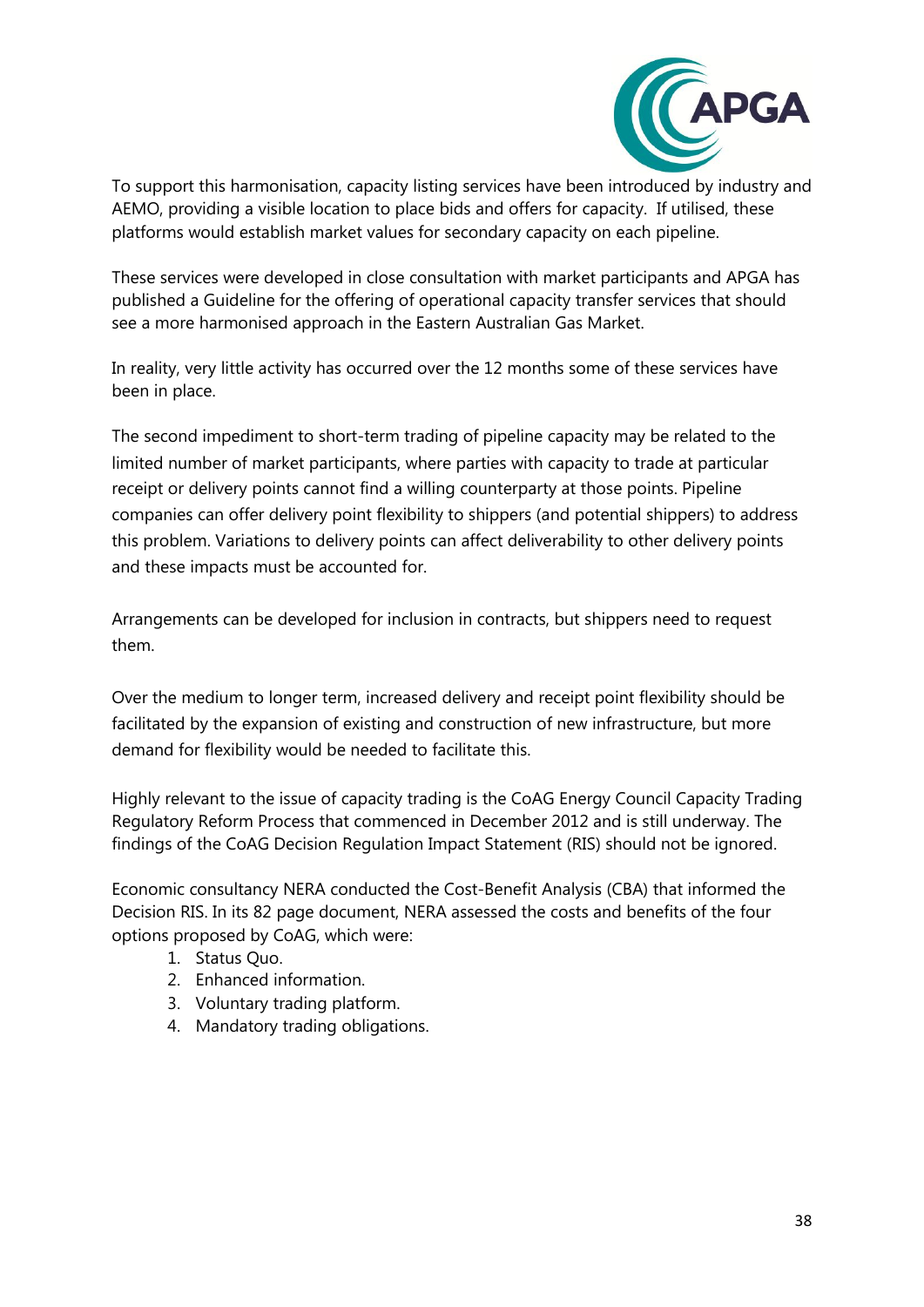![](_page_39_Picture_0.jpeg)

The CBA was informed by direct market participant interviews and also examined arrangements in Europe and the US. Some of NERA's findings include:

*That said our discussions with stakeholders provided little evidence to suggest that there was currently large unmet demand for pipeline capacity during periods where capacity was currently available.<sup>28</sup>*

*In the context of the Australian market we have not found any evidence that would support a conclusion that shippers are withholding pipeline capacity for the purpose of achieving a competitive advantage in a related market.<sup>29</sup>* 

*Pipeline operators have strong incentives to sell unutilised capacity that has been already contracted to other parties so as to earn additional revenue on a non-firm basis. That said, shippers generally prefer firm capacity more than non-firm capacity, because non-firm capacity is subject to the utilisation of other shippers contracted capacity. As a result, the demand for non-firm capacity will likely be limited.<sup>30</sup>*

*We have not received any information from stakeholders, nor identified any unusual characteristics in historical patterns of pipeline usage that would support a conclusion that capacity is being withheld from the market in an anti-competitive manner<sup>31</sup>*

In light of the CBA, the CoAG Energy Council decided to progress Option 2. As detailed above, that process is still underway and about to culminate in the submission of a rule change proposal to the AEMC. It seems logical and appropriate that the improvements offered through this process, enhanced by the industry-led initiatives already in place, are given time to work before further changes are contemplated.

Some market participants continue to ignore the findings of this comprehensive process investigating the need for enhanced capacity trading, are still claiming that major issues exist and are advocating for significant market intervention.

One such market intervention that has been advocated is the mechanism of oversell and buyback (OSBB). APGA offers the following observations on this mechanism:

- OSBB is use-it-or-lose-it with an auction mechanism. NERA's CBA, funded by the CoAG Energy Council, demonstrates there is no evidence of anti-competitive behaviour that would justify such an intervention and no clear benefit that would arise from its introduction.
- Based on the presentation to the AEMC's Public Forum, the primary driver for OSBB in Australia appears to be setting the price for secondary capacity at or near the marginal cost of capacity. As such, proponents of OSBB are looking to free ride on

**.** 

<sup>&</sup>lt;sup>28</sup> 2013 NERA CBA, piv

<sup>&</sup>lt;sup>29</sup> 2013 NERA CBA, pvi

<sup>30</sup> 2013 NERA CBA, p9

 $31$  2013 NERA CBA, p46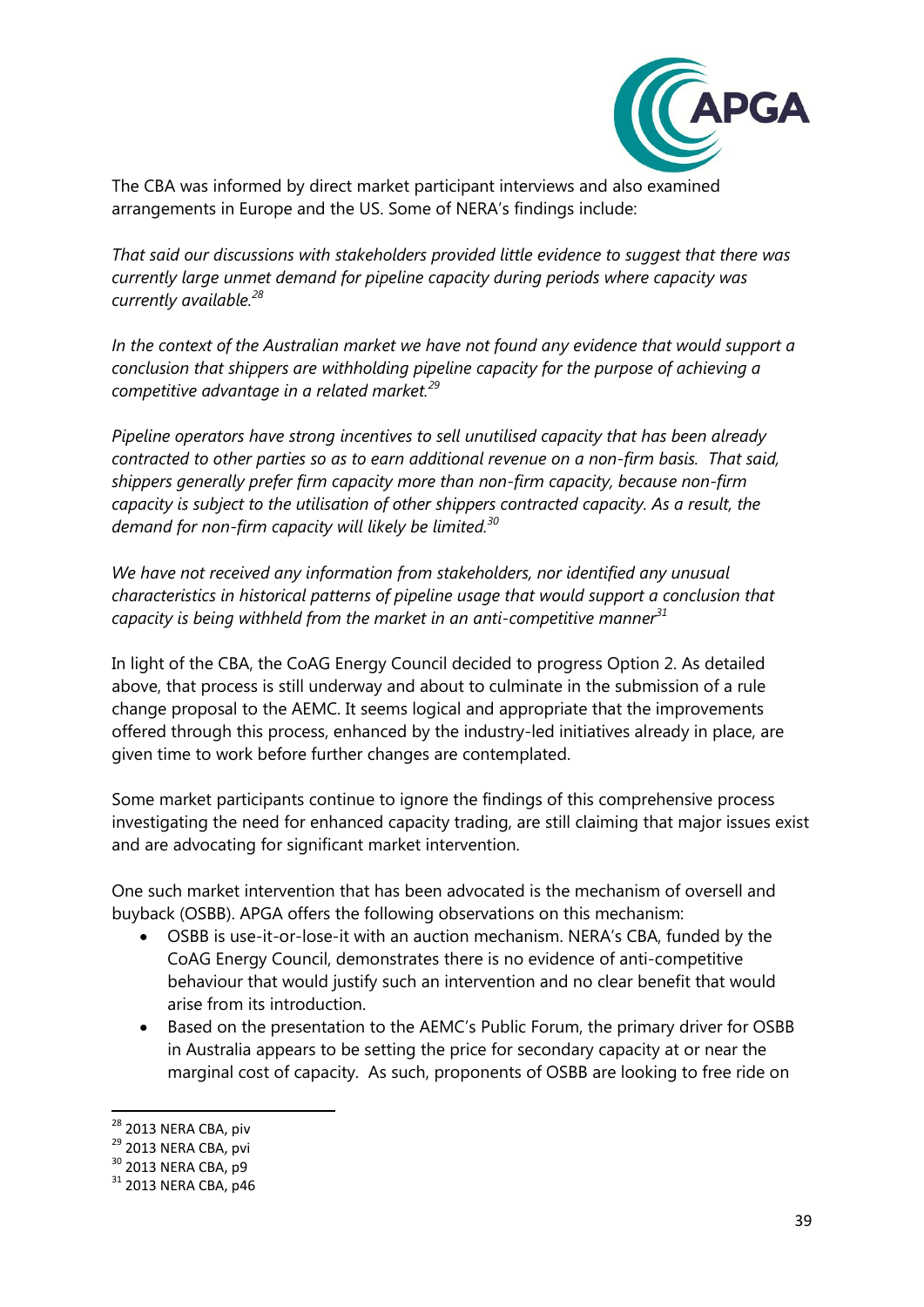![](_page_40_Picture_0.jpeg)

market participants that are funding the provision of pipeline infrastructure. Without this commitment there would be no infrastructure to access. APGA urges the AEMC to carefully examine the existing OSBB arrangements as implemented in Europe. APGA understands that:

- o Not all jurisdictions have implemented OSBB. OSBB is one of four congestion management instruments available for use. The prevailing instrument in Germany and Austria, Restriction of Renomination Rights, is remarkably similar to the As Available service offered by Australian pipelines.
- o The UK has implemented a price floor of marginal cost and the market has suffered unforeseen consequences.
- o Learning from the UK experience, other jurisdictions that have implemented OSBB have done so with price floors at or above the cost of firm capacity.
- Proponents of OSBB seek to have the advantage of flexibility at much lower cost than those market participants that have taken firm positions on a pipeline. In addition they seek to shift the peak-time capacity risk that they would experience if they took advantage of As Available capacity arrangements away from themselves and onto pipelines.
- It is not clear what effect OSBB would have on pipeline investment. In particular, it is unlikely market participants would agree to underwrite future capacity expansions (with associated expense and capacity risk) if other market participants will be able to free ride on this investment.
- Importantly, APGA believes OSBB has major implications for the contract carriage model and its advantages in delivering timely investment.
- The market issues that have led to the implementation of oversell and buyback are not being experienced in Australia. In particular, unlike Europe, Australia has no history of vertically integrated pipeline owners that are also retail gas sellers with substantial reason to withhold capacity from competitors.
- APGA is researching the current broader European experience and notes that its structure is less than 18 months old.

In short, OSBB appears to be a high risk strategy that addresses a claimed market failure for which no evidence has been found in Australia and ignores the initiatives that are already being put in place to address some participants concerns.

#### <span id="page-40-0"></span>**6.4 Question 4**

#### *Does the increasingly interconnected nature of gas pipelines and markets on the east coast form a driver for greater harmonisation of regulatory arrangements (eg a single carriage model or greater integration of market and pipeline frameworks)?*

Yes, the increasingly interconnected nature of gas pipelines and markets is relevant to the regulatory arrangements that set out pipeline access frameworks. Interconnectivity has increased under the contract carriage model and the investment required by the market has been delivered in a timely manner that efficiently attributes the cost of capacity to participants that want it.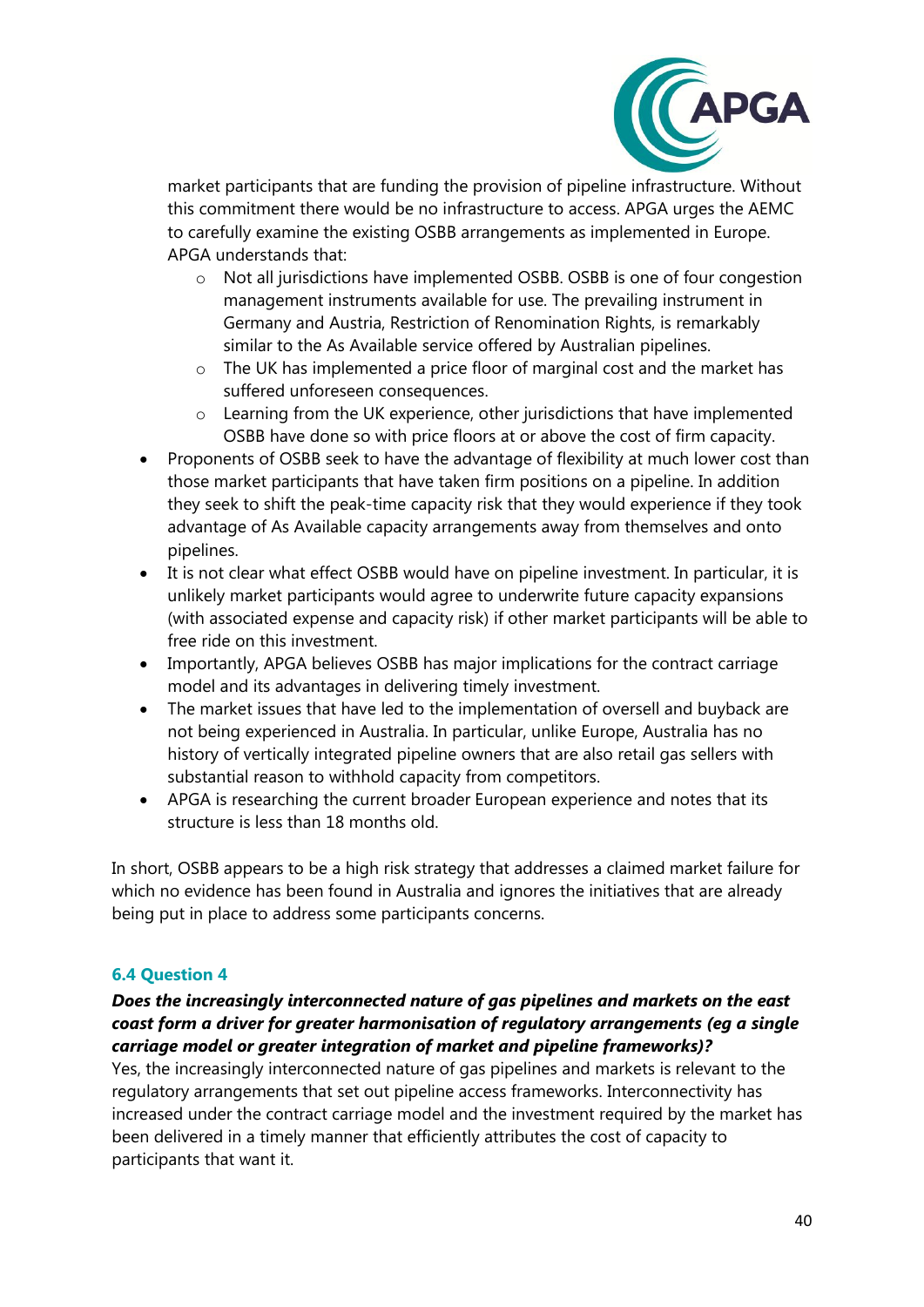![](_page_41_Picture_0.jpeg)

Only one carriage model applies across the Eastern Australian Gas Market, the contract carriage model. A consistent national gas access framework overseen by a single regulator (for the east coast) ensures arrangements for access are consistent, while also reflecting the nature of the market and appropriate scope for unregulated provision of pipeline services.

A different approach has been applied in one jurisdiction that is inconsistent with the rest of the market.

Market carriage only applies to internal Victorian gas flows on the Victorian Transmission System and its application is historical (pre-dating much of the recent Energy reform in Australia). Market carriage forces a 'one size fits all' approach on market participants and results in investment delays and uncertain access rights for market participants that would otherwise be willing to fund timely investment. If applied across more pipelines it would stifle pipeline-on-pipeline competition and innovation.

APGA considers that the market carriage framework, as it is currently structured, is no longer appropriate for the Victorian market as this market is no longer isolated and is likely to require significant investments in coming years. In the current environment, it is more appropriate to consider how the carriage framework on the VTS can evolve to the same standard as the rest of the market in recognition of this new level of interconnectivity and to improve flows across borders.

Market participants have demonstrated a preference under the contract-carraige framework for bespoke service arrangements. Negotiated third-party access allows market participants' needs to be met. Innovation and competition is encouraged by service delivery across pipelines. This innovation has been amply demonstrated by the actions of the gas transmission industry over the last 18 months.

APGA believes that negotiated third-party access is working and will continue to work in the Eastern Australian Gas Market, particularly as market requirements can change very rapidly, requiring new investment and new services to be offered. Notwithstanding these changing conditions, the Eastern Australia Gas Market does not, and will not foreseeably have, the complexity of the markets in Europe and the US related to highly meshed pipelines that may warrant more complex market designs.

#### <span id="page-41-0"></span>**6.5 Question 5**

#### *How useful is the information provided on the Bulletin Board to market participants and what additional information could be provided to facilitate secondary trading?*

There are some information improvements that can be made to the Bulletin Board to facilitate secondary trading. Importantly, this is not merely the publishing of new information; there is much more than can be done with existing information.

APGA has given this issue thorough consideration and can offer the AEMC the overview of information proposed in our submission to the CoAG Energy Council in July last year. The full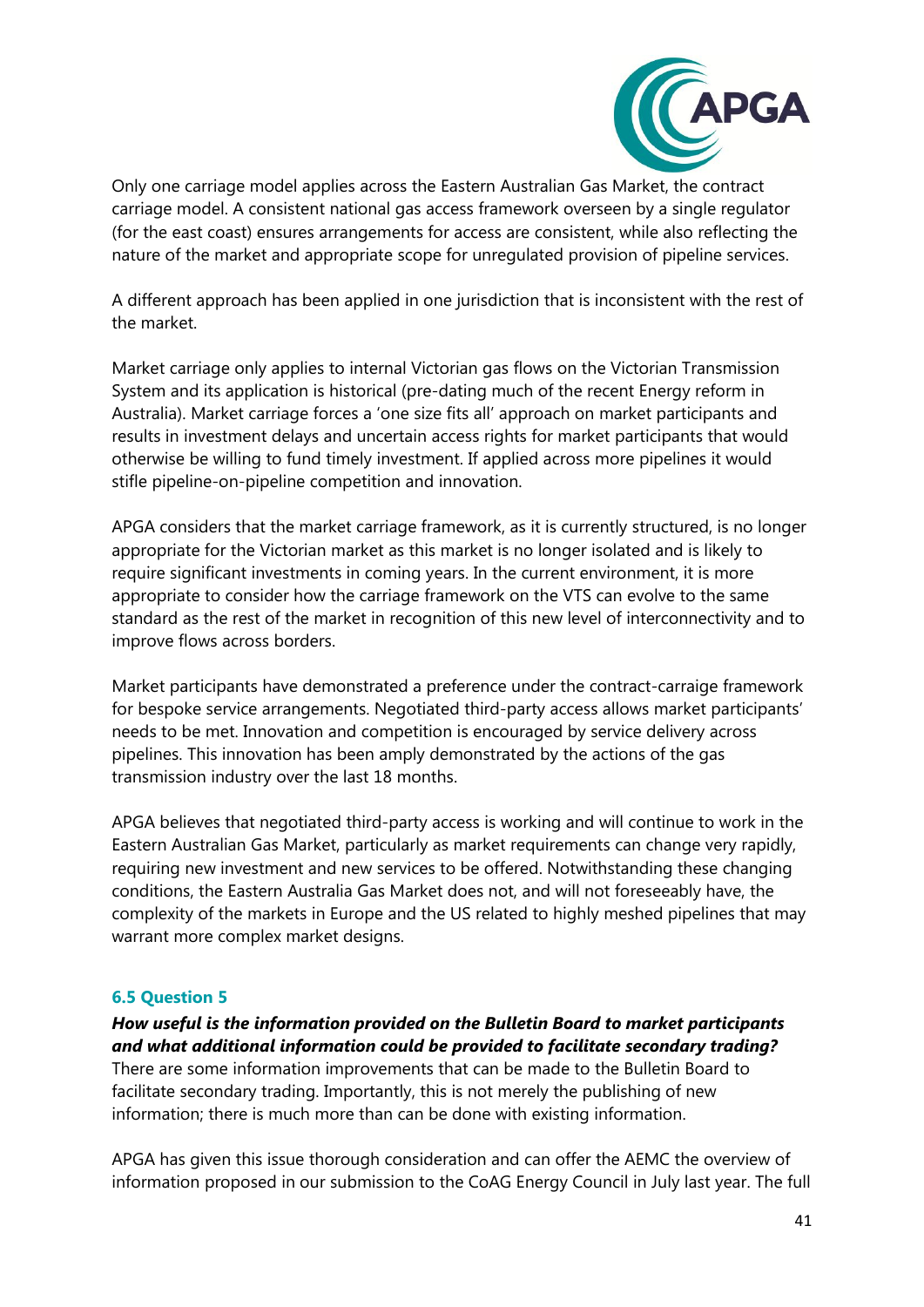![](_page_42_Picture_0.jpeg)

detail is available in the submission accessible from the CoAG Energy Council and APGA websites.

*APGA considers that additional transparency on available firm primary capacity would assist capacity trading. This is because available secondary capacity is offered in competition with primary capacity, and having an outlook of available primary capacity would indicate the nature of the capacity market for each pipeline, and the degree of contractual congestion.* 

*This information would be supported by the enhanced presentation of existing information in regard to physical pipeline congestion. Any parties interested in capacity trading will need an understanding of the likely demand in the relevant time periods. This can be provided using two sets of information already held by AEMO:* 

- *A graphical representation of historical daily flow data against pipeline capacity. Such graphs were developed and published at Attachment B to the Decision RIS and provide a clear indication of the seasonal flows and utilisation for each Bulletin Board pipeline. Publishing these graphs on the BB would be an effective means of delivering of this information.*
- *An analysis of historical flows in each day of the year. The Bulletin Board now has over five years of data, and for each day of the year on each pipeline it could publish data for average flow, highest flow and lowest flow. This will provide a reasonable basis from which to assess the anticipated pipeline utilisation, and therefore the potential for capacity trading.*

## *(APGA notes that our first proposal for historical information has been largely been implemented the BB redesign. An ability to graph against pipeline capacity has not yet been implemented)*

*APGA proposes that the most appropriate way to publish pipeline contractual information is by publishing available firm capacity by pipeline each month, with a 12 month forecast. This approach gives the market a clear indication of current and future available capacity. The frequency of publication also matches the potential frequency that contracted capacity changes – in general contracted capacity does not change on a day-to-day basis and changes are generally resolved in advance of their implementation. This is a consequence of the relatively long terms of gas supply and transport agreements, and the relatively small number of shippers in the market. It is therefore a lower cost option compared to providing a 365-day outlook (as discussed in the Consultation Paper) for information that does not change with that degree of regularity. This approach also addresses any confidentiality concerns that shippers may have in regard to publishing actual shipper contractual positions.*